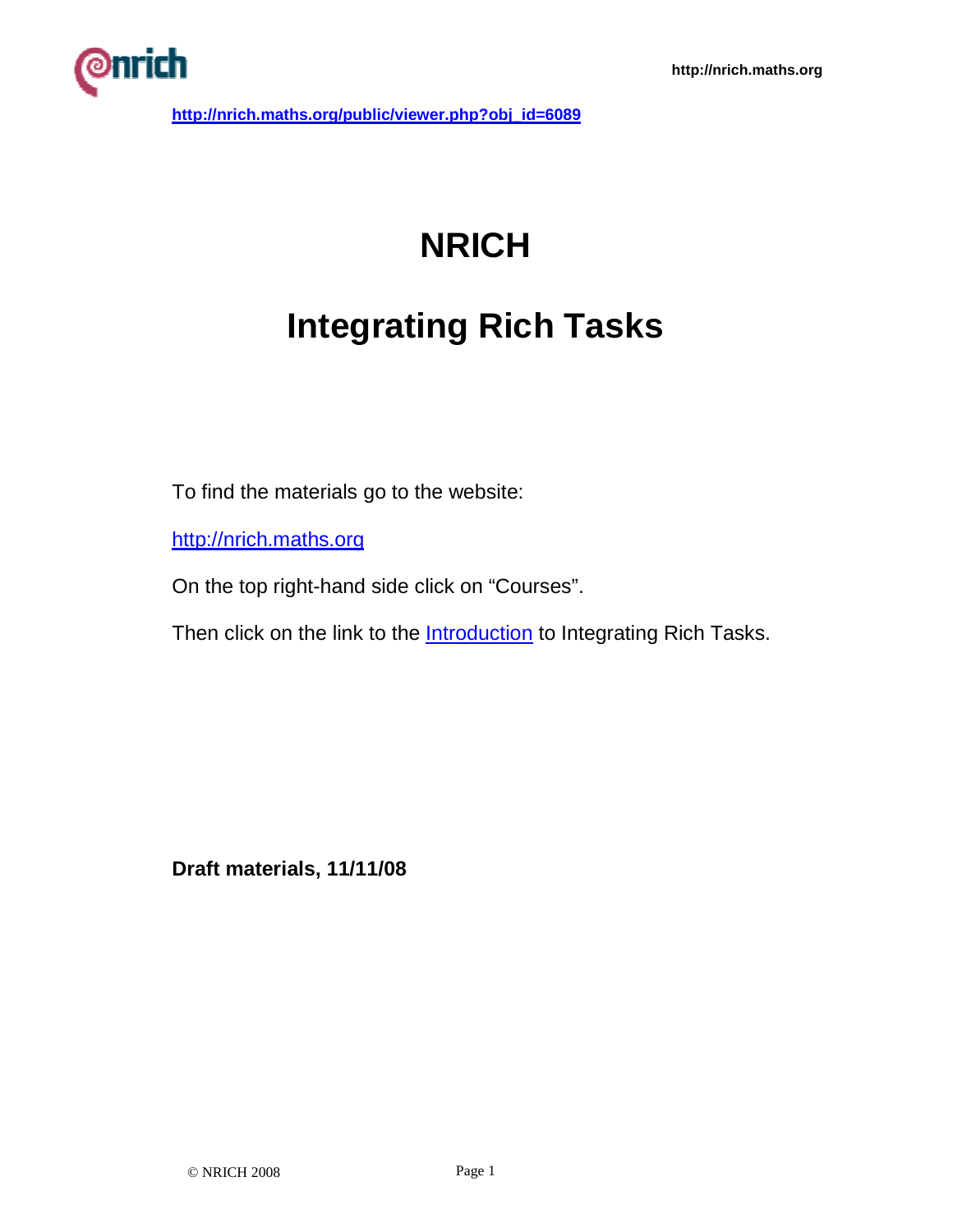# rich

## **Integrating Rich Tasks**

## **Introduction**

This series of professional development resources is designed to support teachers working together, thinking about, and integrating rich tasks into classroom practice.

The resources are divided into four phases of development giving time for reflection and practice. They have been designed to be tackled in order but we are aware that colleagues will be starting from different places and may wish to step into and out of the activities according to their particular need.

Many of the resources involve using various materials. These documents are found in the appendices.

#### **Phase 1 - Thinking about rich tasks, problem-solving and higher-order thinking skills**

| Activity 1.1 | What makes a task rich? In this activity you will try out some<br>problems and then identify what makes them "rich". |
|--------------|----------------------------------------------------------------------------------------------------------------------|
| Activity 1.2 | How can we encourage higher-order thinking skills?                                                                   |
| Activity 1.3 | What is meant by higher-order thinking skills (HOTS)?                                                                |
| Activity 1.4 | How do higher-order thinking skills relate to rich tasks and<br>problem solving?                                     |
| Activity 1.5 | How do pupils progress in their problem solving?                                                                     |

## **Phase 2 - Using rich tasks in the classroom**

| Activity 2.1 | What do teachers do to support learners engaging with rich<br>tasks? |
|--------------|----------------------------------------------------------------------|
| Activity 2.2 | 'HOTting up' your existing classroom materials.                      |

## **Phase 3 - Integrating rich tasks into the whole curriculum**

| Activity 3<br>Integrating rich tasks into the whole curriculum. |  |
|-----------------------------------------------------------------|--|
|-----------------------------------------------------------------|--|

## **Phase 4 - Reflection and review**

| Activity 4.1 | Peer observation               |
|--------------|--------------------------------|
| Activity 4.2 | Evaluating a theme             |
| Activity 4.3 | Thinking about what to do next |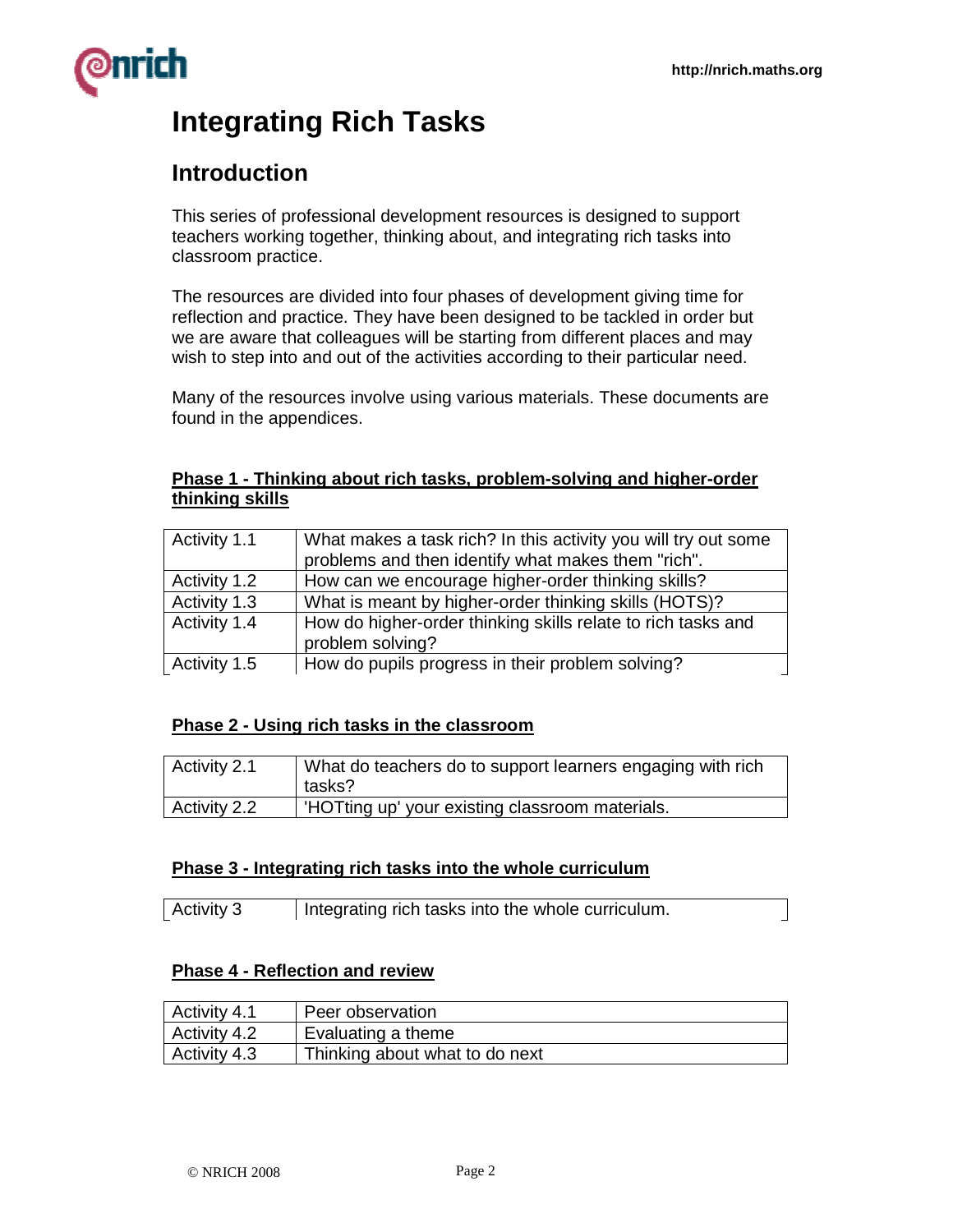

## **Activity 1.1 - What makes a task rich?**

To help to answer this question we suggest that you try some unfamiliar problems yourself. In this activity you are first asked to spend some time working on a problem, ideally with a colleague, before trying to identify what we mean by a 'rich' task and what would make doing the particular problem you have studied a 'rich' activity for your pupils.

#### **You will need the following resources:**

- List of attributes of rich tasks [Appendix 1]
- Blank 'rich task' template [Appendix 2]
- Suggested NRICH problem aimed at KS1 –

Eggs in Baskets [Appendix 3]

- Exemplar template for Eggs in Baskets [Appendix 4]
- Suggested NRICH problem aimed at KS2 Got It [Appendix 5]
- Exemplar template for Got It [Appendix 6]

#### **What to do:**

- Try one of the suggested problems on your own or with another colleague. [Appendix 3 or Appendix 5]
- Look at the short list of attributes of a rich task described in Appendix 1. Discuss how they link to your own experiences when solving the problem.
- Use the blank template (Appendix 2), which lists the attributes of a rich task, to make your own notes about why the problem you have worked on could be described as a rich task. Remember that a rich task does not have to have all the attributes and much will depend on how it is used in the classroom.
- Join with other colleagues and compare your template with theirs.
- You might like to finish by looking at the *completed template* for the problem you tried (Appendix 4 or Appendix 6). These represent our own experiences of using the tasks in classrooms so they may look different to your own. There are of course many answers. It would also be worth looking at the notes section of the problem on the website.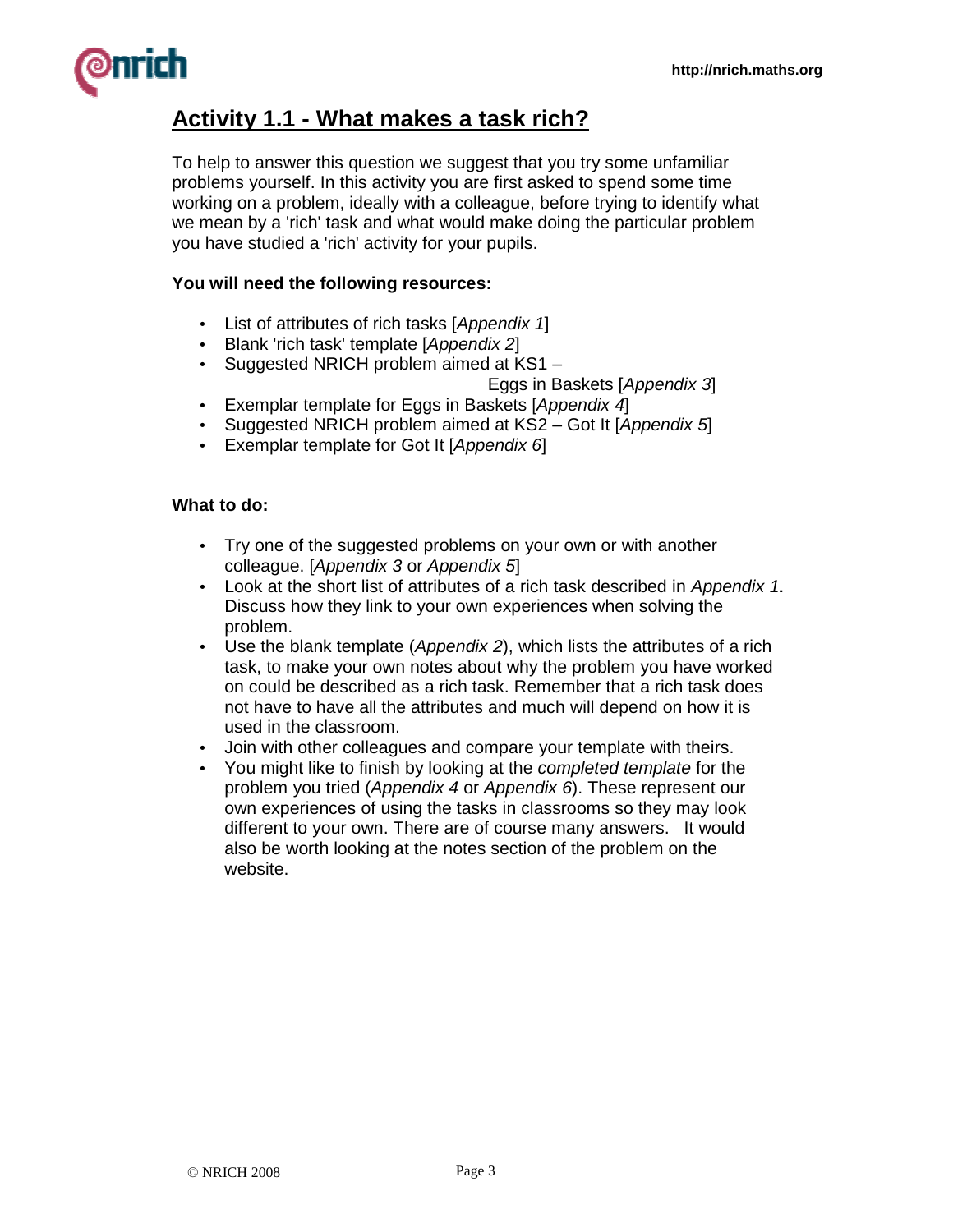

## **Activity 1.2 – How can we encourage higher-order thinking skills?**

To help to answer this question here are two tasks for you to do which we hope will help you to:

- distinguish between problems that encourage higher-order thinking skills and problems which don't
- develop problems of your own that support higher-order thinking skills

In this activity we shall focus on what we are looking for in our pupils when they are engaged in using higher-order thinking skills (HOTS).

#### **You will need the following resources:**

- Set of cards for matching [Appendix 7]
- Document of strategies for modifying tasks [Appendix 8]

#### **The first task**

- The cards in Appendix 7 contain some lower-order questions and, focusing on the same mathematical topic, some more challenging questions - ones that require higher-order thinking skills. Pair them up.
- Now, with colleagues, answer the following questions:
	- o What do you think higher-order thinking skills are?
	- o What do tasks that encourage higher-order thinking skills look like?
- Look at these notes on higher-order thinking skills and compare them with your ideas. Are there any major differences? What is your response to those differences?

#### **The second task**

- Instead of replacing a lower-order problem with a different problem, we can often modify it. How can we adapt lower-order maths problems so they promote HOTS? Appendix 8 outlines four key strategies that will help to increase the challenge of standard questions in the classroom:
	- o Here's the answer, what could the question be?
	- o Make up your own ...
	- $\circ$  What if  $\ldots$ ?
	- o All answers
- Look at a problem you have recently set one of your classes and discuss how it could be transformed into one requiring higher-order thinking skills. Jot down your ideas and keep them for Activity 2.2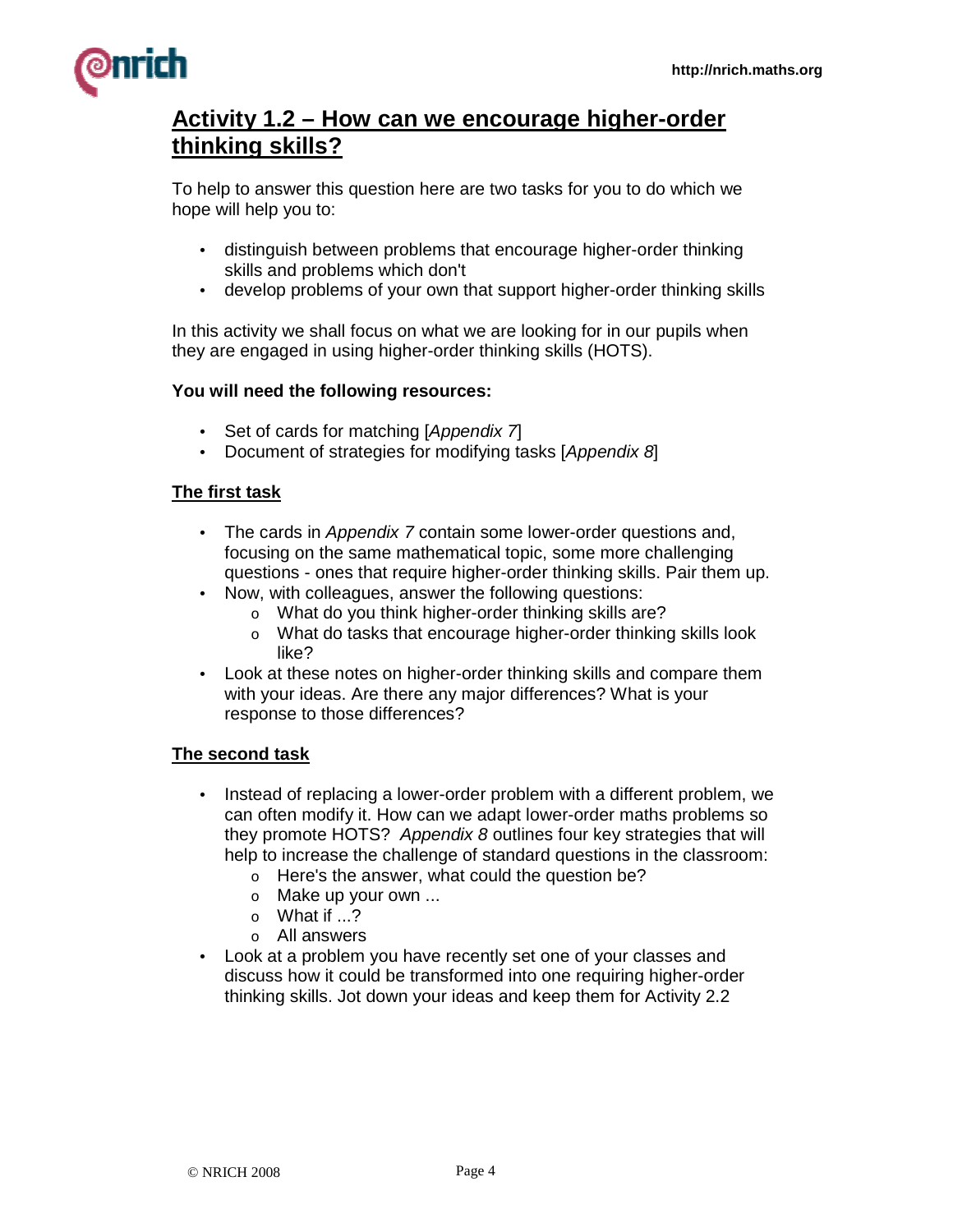

## **Activity 1.3 – What is meant by higher-order thinking skills (HOTS)?**

This task, and the one following it, builds on Activity 1.2

#### **You will need the following resource:**

• Bloom taxonomy descriptor cards [Appendix 9]

#### **Task**

- Bloom's taxonomy is a hierarchy of skills that reflects growing complexity and ability to use higher-order thinking skills. The descriptions of the skills are listed in Appendix 9]. Try to put them in order of complexity. When you have done this, and discussed what you think are the most challenging activities, you might wish to look at the pyramid of skills known as Bloom's taxonomy at the foot of this page.
- Think of a lesson you have recently given what level of thinking were you expecting of your pupils?

#### **'Bloom's Taxonomy'**

Bloom's Taxonomy is a hierarchy of skills that reflects growing complexity and ability to use higher-order thinking skills (HOTS).



Adapted from: Bloom, B.S. (Ed.) (1956) Taxonomy of educational objectives: The classification of educational goals: Handbook I, cognitive domain. New York ; Toronto: Longmans, Green.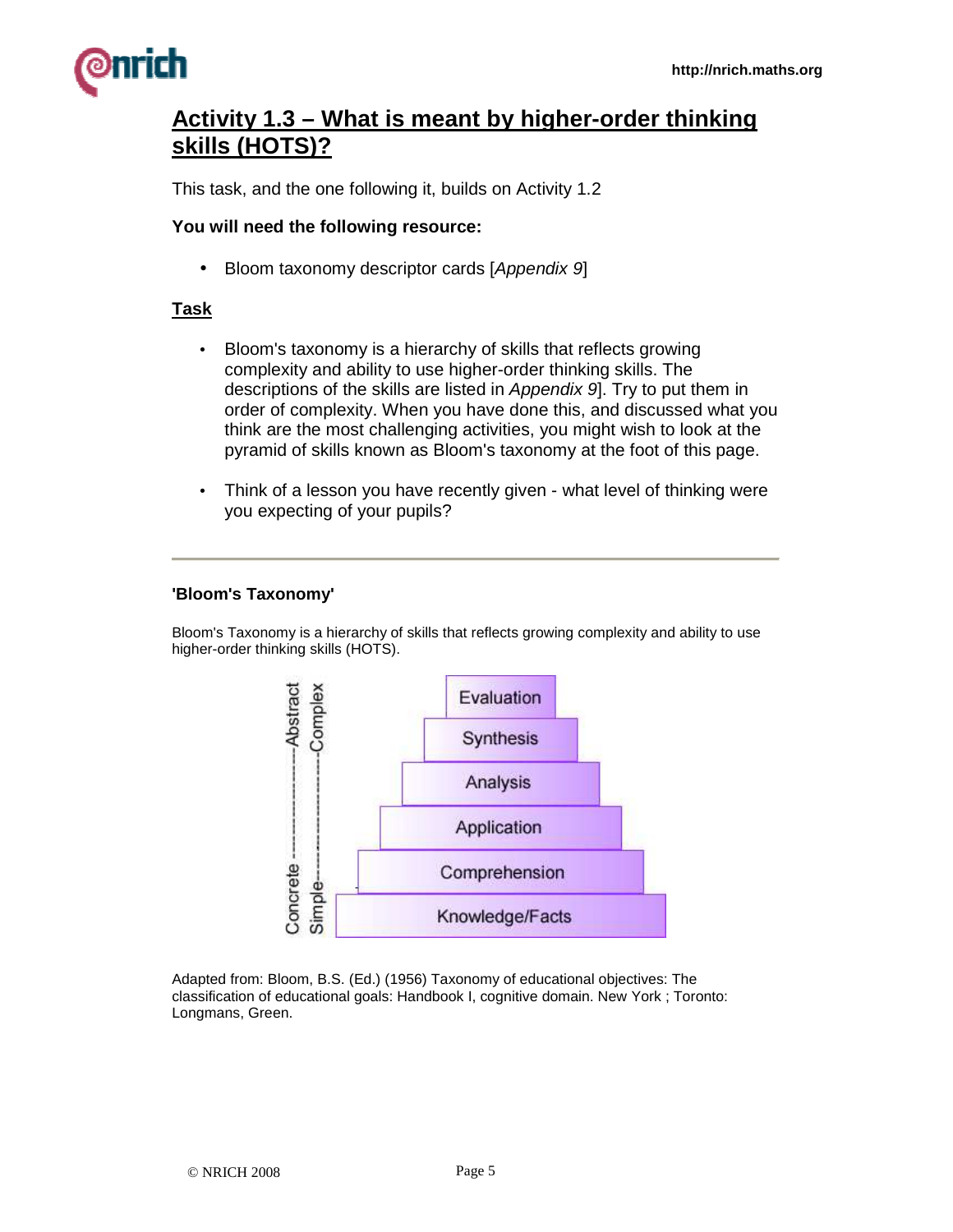

## **Activity 1.4 – How do higher-order thinking skills (HOTS) relate to rich tasks and problem solving?**

This task aims to identify how rich tasks and problem solving fit together.

#### **You will need the following resources:**

- Bloom taxonomy descriptor cards [Appendix 9]
- Problem-solving cycle cards [Appendix 10]
- Problem-solving cycle [Appendix 11]
- Rich task cards [Appendix 12]

Higher-order thinking skills are not about mathematical content knowledge. Just like it is possible to engage in very hard questions that involve a high level of content knowledge but few problem-solving skills, it is also possible to identify very difficult problems that only need very low levels of mathematical content knowledge. In the former case, you are going to need well-tuned knowledge skills and in the latter, your HOTS.

#### **What is a problem?**

A problem is something you do not immediately know how to solve. There is a gap between where you are and even getting started on a path to a solution. This means that something that is a problem to your students is something that they cannot get to grips with immediately and requires thinking and playing time. By playing with the mathematics, patterns and connections often reveal themselves. We need to arm our pupils with a repertoire of skills to help them step into problems independently rather than immediately turning to us as teachers to ask what to do! We can begin by selecting problems with engaging starting points which invite pupils to step in (such as a game). Once they get started, the richness comes from what happens next. Ideas begin to emerge from playing with the initial situation and sometimes from posing problems of their own.

#### **What is problem solving?**

The need to apply problem-solving techniques to a problem is an indicator that it has the potential to be a rich task. Problem solving requires you to have a problem to solve, which may be one you have been given or one you have posed for yourself. The activity that we call 'problem solving' is a complex one and can be considered as a cycle of activity (though the cycle often requires us to move backward and forward whilst maintaining a general sense of direction). There are many models of the problem solving cycle. Possibly the most well known is the one described by Polya in his book How to Solve It (1957), which is a must-read for those of us interested in improving our pupils' problem-solving skills. Here is one we use at NRICH: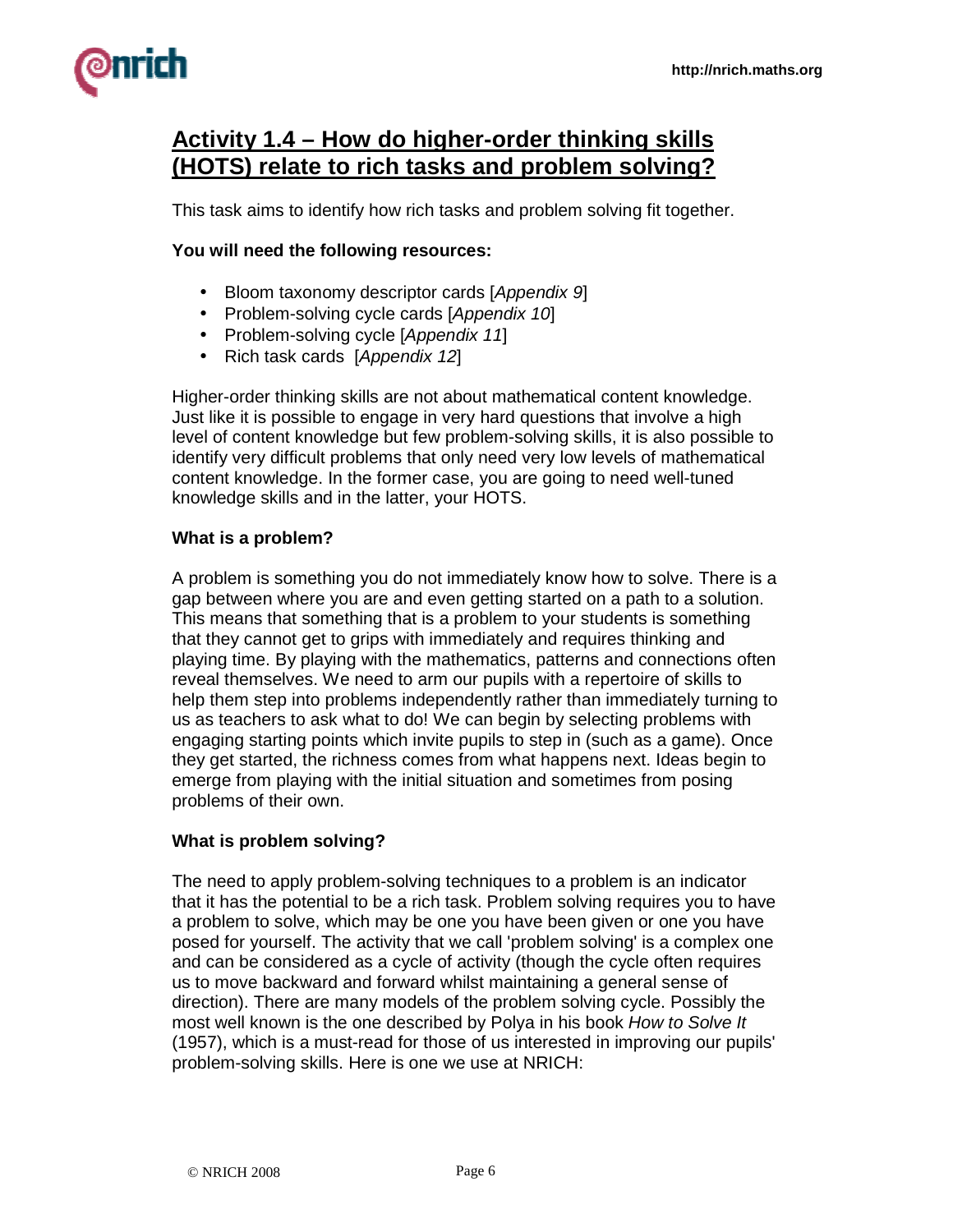

(Appendix 11 is a larger version of the above which might be easier to read.)

The application of the problem-solving cycle is a high-order skill. Evidence suggests that few pupils utilise the problem-solving cycle effectively. One important thing to note is the emphasis the cycle places on the high-order thinking skills described by Bloom. It is therefore not surprising that most pupils do not naturally have a sense of where they are and what they might do next. One of our aims when teaching mathematics is to help pupils become familiar with this process and have confidence to use it. See Polya, G. (1957). How to Solve it, Princeton University Press.

#### **How do rich tasks, the problem-solving cycle and higher-order thinking skills fit together?**

Here is a task to help answer this question.

## **Task**

- Cut out the problem-solving cycle cards (Appendix 10) and lay them out.
- Link them with the rich task description cards (Appendix 12) and with the different aspects of Bloom's taxonomy (Appendix 9).

We feel that any problem has the potential to be a rich task but this depends on us as teachers offering those opportunities to our pupils. We will talk about this in Activity 2.1 .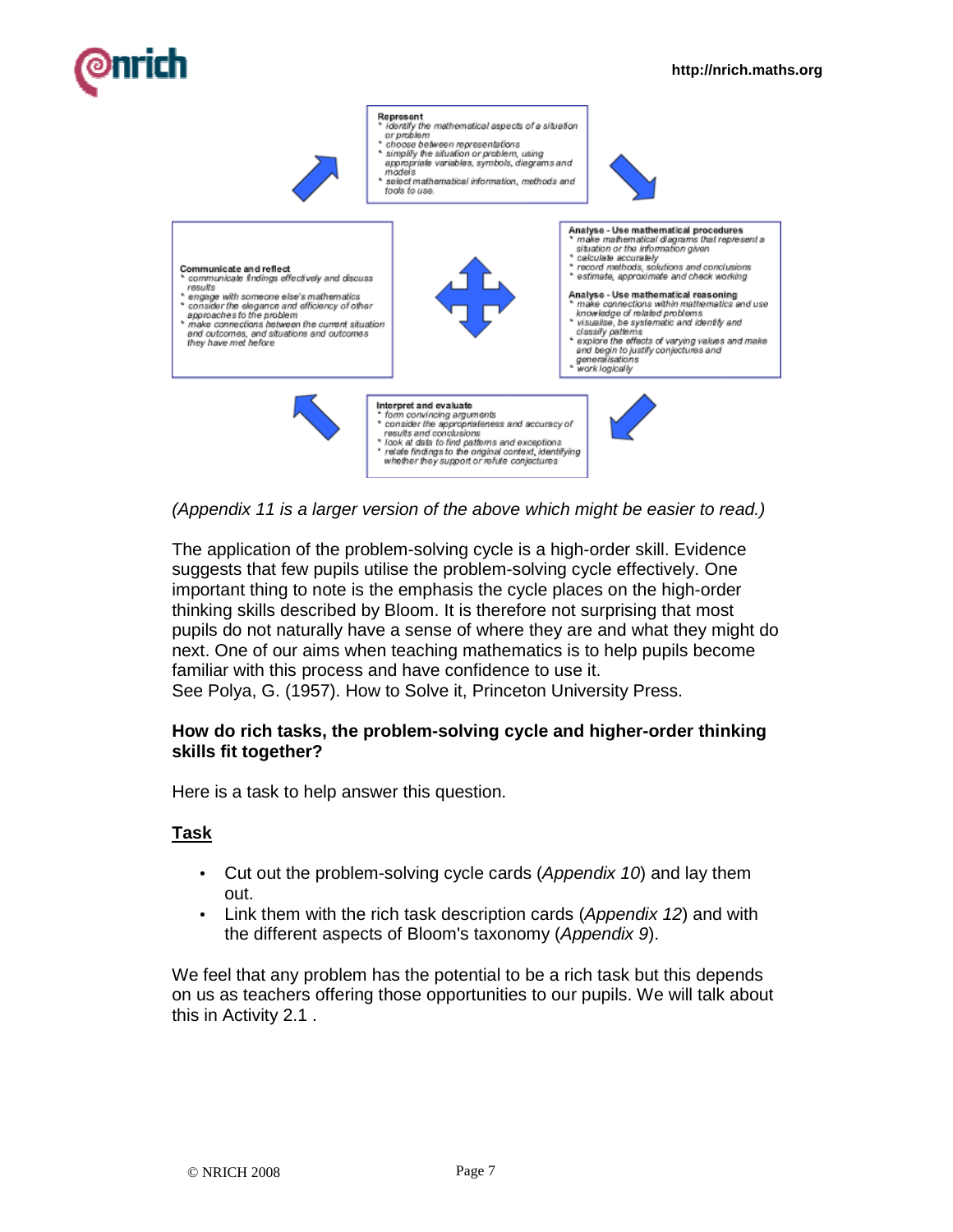

## **Activity 1.5 – How do pupils progress in their problem solving?**

In the previous activity you were asked to think about the connections between higher-order thinking skills, problem solving and rich tasks. In the next set of activities we want to think about how we can support our pupils in problem solving.

#### **You will need the following resources:**

- Progression cards [Appendix 13]
- Problem-solving cycle cards [Appendix 10]
- For reference you may want to refer to the progression list

[Appendix 14]

#### **Task**

We have based this activity on the National Strategy's Primary Framework Assessment Guidelines. We are not asking you to think about assessment but about process skills and progression. The guidelines are based on three areas: problem solving, reasoning and communicating.

There are two parts to this task. There is no 'right answer' to either part but the activities are designed to make you think about:

- the mathematical thinking and problem-solving skills you want your learners to develop
- the sorts of things your pupils will be doing
- the development of thinking and problem-solving skills over time (progression)

It is the discussion you have as you undertake the task which is key. By making sense of phrases and describing what you mean by them in your own words you will come to your own view about how they inform what you are trying to help your pupils to learn.

**First** you will need a set of the problem-solving cycle cards (Appendix 10) and of the progression cards (Appendix 13).

[The Progression Cards are based on lists for Levels 2, 3, 4 and 5 so you might like to think about what would come before L2 and after L5.]

Lay the cycle cards out and then distribute the progression cards amongst them. There will be quite a lot of discussion about what some of these mean. Remember that there is no right answer and a lot depends on your interpretation of a card's meaning. In the end you should put each card under the heading that feels like the 'best fit'. Do not agonise for too long on each card - you can change your mind at any time. When we did this task at NRICH we moved things around quite a lot during the second part of the task!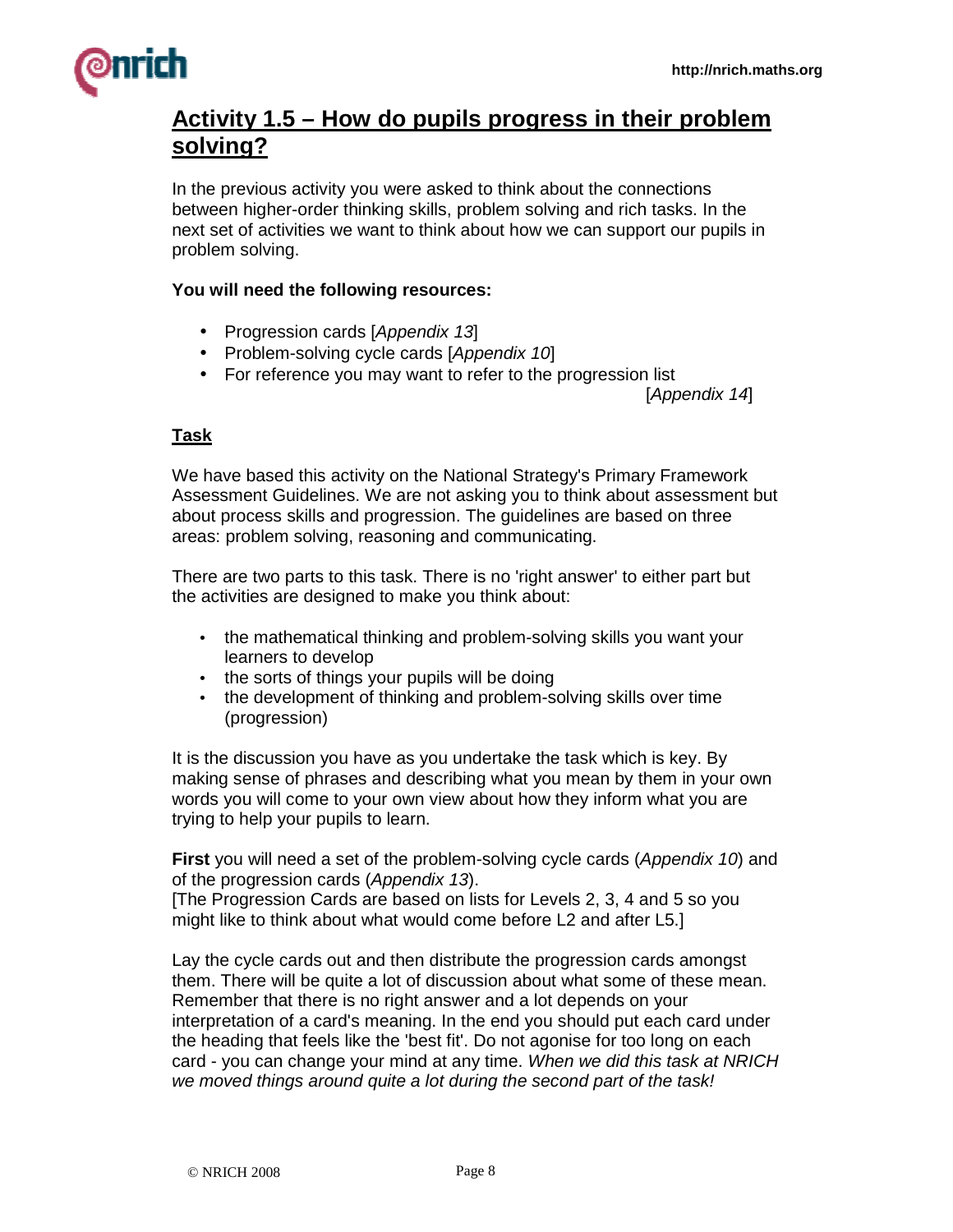

The **second** part of the task is about ordering the cards under each of the five process headings. The aim of this part of the task is for you to think about progression. What would you expect learners at different stages to be able to do? When we did this task we found it useful to group cards that seemed to be about similar things together before trying to order them. So, for example, under Analysis-Reasoning we found a few cards that seemed to be about 'organising' so we pulled these out and put them in order .

The lists are not meant to be exhaustive so you might want to add some cards of your own.

When you have finished the tasks you might find it useful to refer to the progression list (Appendix 14) as this will enable you to map what you have done to the Strategy document.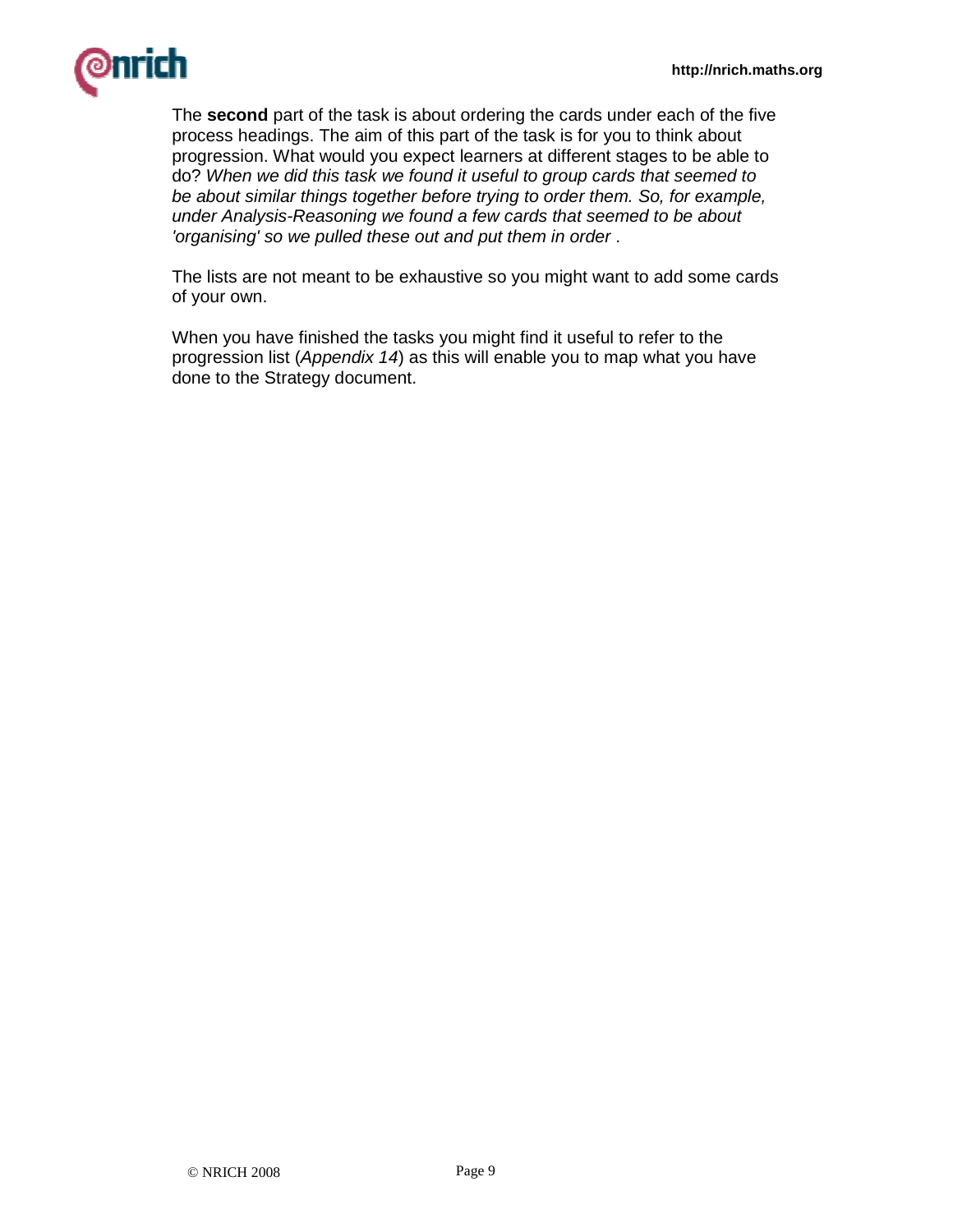

## **Activity 2.1 – What do teachers do to support learners engaging with rich tasks?**

This pair of tasks build particularly on Activities 1.1, 1.3 & 1.4. The aim is to look at a problem and think about what we can do to help make it rich. This is because, regardless of a problem's potential, the way it is used affects its richness.

#### **You will need the following resources:**

- Rich task cards [Appendix 12]
- Rich task sheet what teachers can do [Appendix 15]
- What teachers do master template sheet [Appendix 16]
- Suggested NRICH problem [Appendix 18]
- What teachers do Magic Vs sheet [Appendix 17]

#### **Task 1**

Stick each of the rich task cards (Appendix 12) on a separate A3 sheet. As a group, move around the sheets and add ideas for what you could do as teachers to help support each aspect of a rich task. This will be very general at this stage. If you need help some ideas are given on the what teachers can do sheet (Appendix 15). These ideas will become more specific when applied to a particular problem.

#### **Task 2**

Work on the NRICH problem Magic Vs (Appendix 18) so you feel confident that you know it well.

- Fill in the column of the master sheet (Appendix 16) labelled 'What pupils could do'.
- Now fill in the column 'What teachers might do'. As you do this, think about the sorts of things you might do in the lesson to encourage pupils to tackle the problem and behave in the ways you have suggested in the middle column.

Appendix 17 is what we produced when we tried this at NRICH.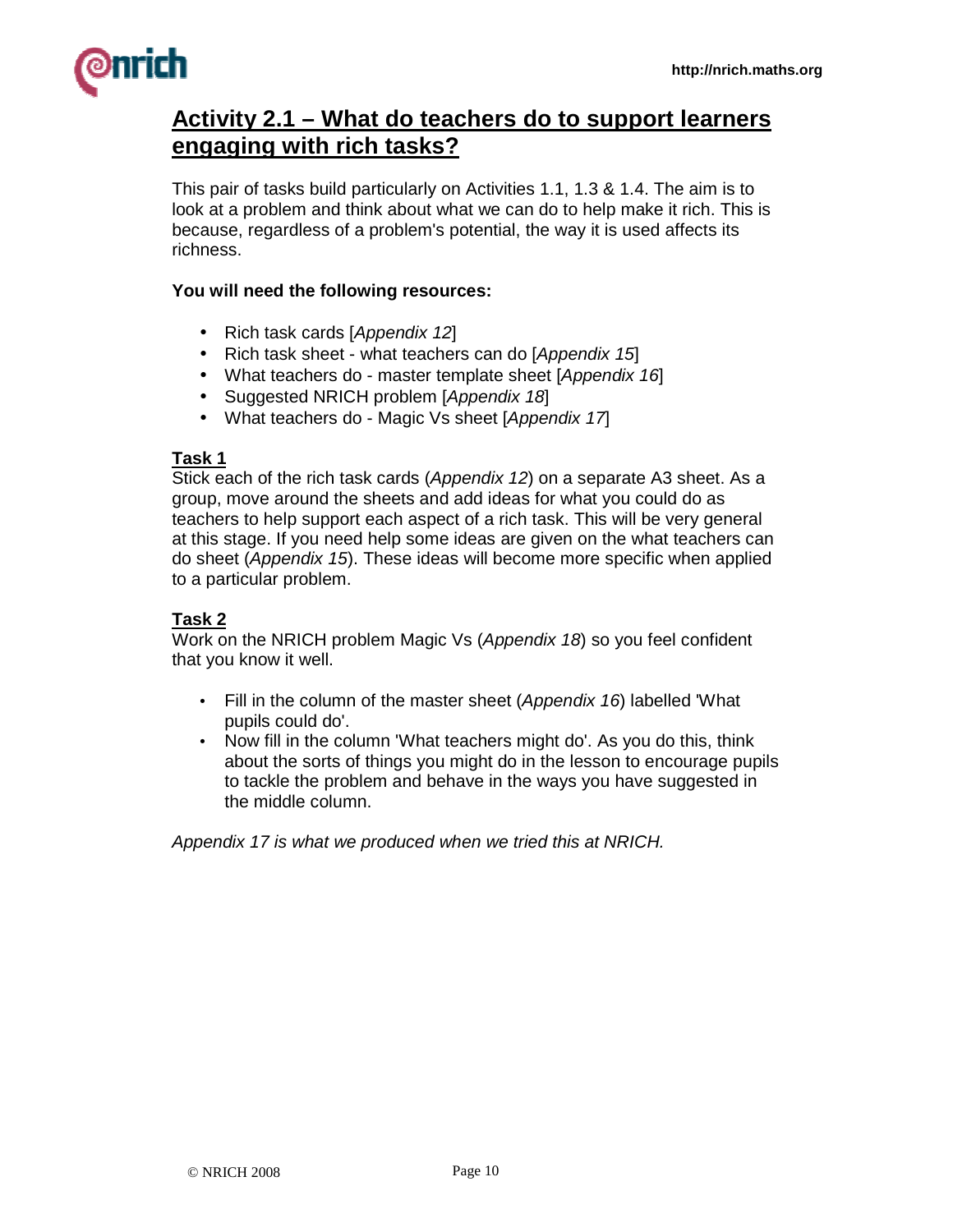

## **Activity 2.2 – 'HOTting up' your existing classroom materials**

So far we have given you activities to work with that are on the NRICH website. However, you probably have many activities you use in your own lessons that have the potential to be rich, or richer. The aim of this activity is to draw your attention to those problems and think about how you can use them to develop higher-order thinking skills and problem-solving skills, and what you might do to support this in the classroom.

#### **You will need the following resources:**

- What teachers do master template sheet [Appendix 16]
- Notes you made during the second task in Activity 1.2

#### **What to do:**

This links to the work on higher-order thinking skills and Activity 2.1 on rich tasks. Here the aim is for us to think about what we can do as teachers with problems we already use. The emphasis is on what we do in the classroom rather than adjusting the problem itself as we did in Activity 1.2.

Retrieve your jottings from the second task in Activity 1.2 and then, working in a pair, consider what you would do to as a teacher to support this problem. Use the blank template (Appendix 16) and the ideas of Activity 2.1 (where we did a similar task for Magic V's) to help.

Why not share any good ideas with us at NRICH by emailing us? nrich@damtp.cam.ac.uk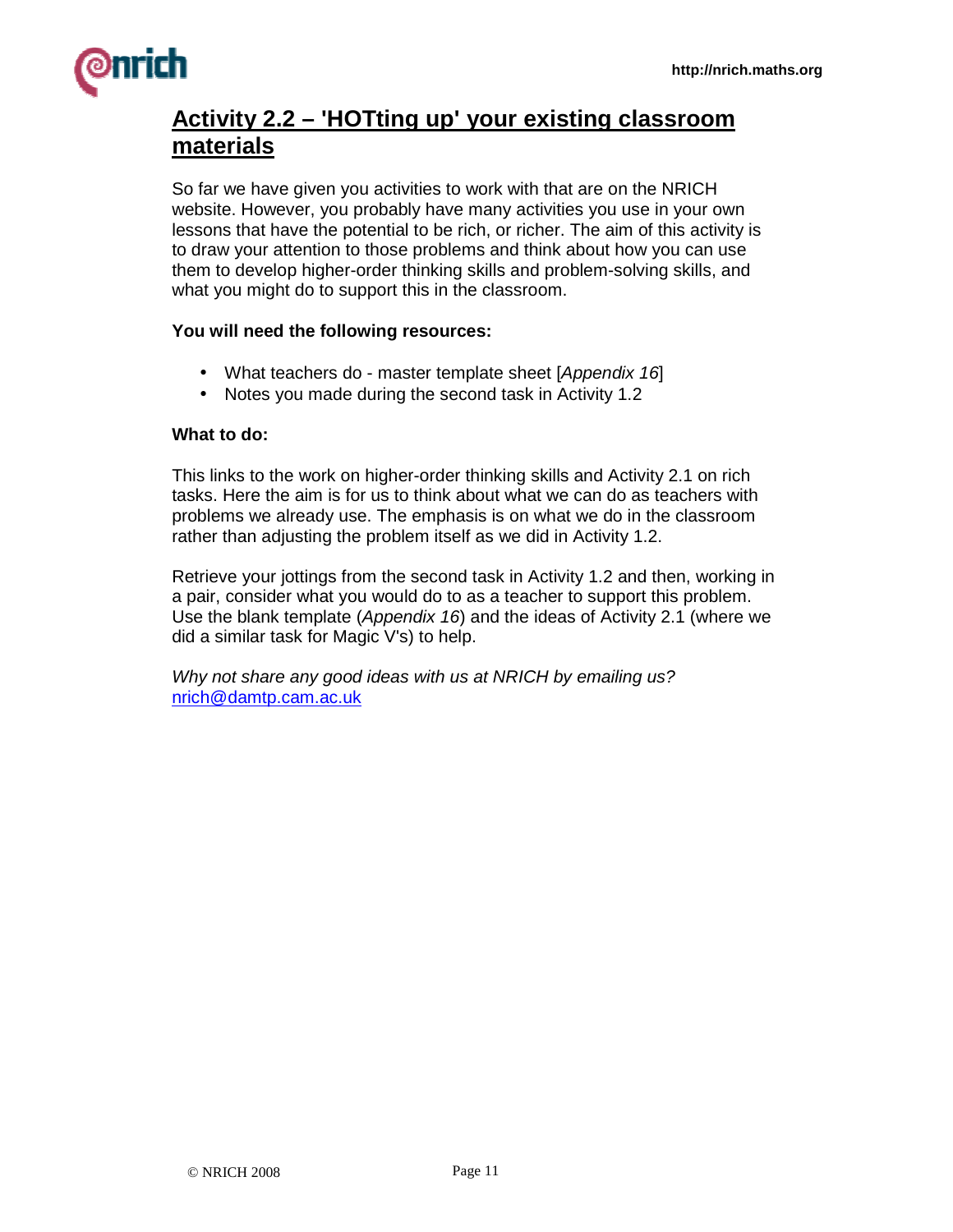

## **Activity 3 – Integrating rich tasks into the whole curriculum**

The aim of this activity is to integrate some rich tasks into curriculum planning. Although there are other possibilities, at this stage we will look at two sources for these tasks:

- NRICH
- exisiting schemes of work

All the work we have done so far should feed into this activity, which is designed to be the starting point for a longer period of planning and development. The long-term aim is for you to think about your teaching and how it can be enhanced, but to start with you will need to select something that is realistic and achievable. You can always extend what you do at a later date.

#### **You will need the following resources:**

- Your existing scheme of work
- The NRICH curriculum mapping documents [Appendix 19 for KS1 and Appendix 20 for KS2 but the versions online will be more recent]
- The NRICH site particularly the Maths finder, which you can find at http://nrich.maths.org/public/leg.php

#### **Task 1**

First a reminder that we are not assuming that you are going to change everything now, you are just making a start. For this reason, we suggest you could begin by planning for a mathematical topic that you will teach this term.

There are many different approaches to planning for the integration of rich tasks, for example you could:

- Look at your current scheme of work and use the content mapping documents to find problems that are a good fit with the particular topic you are covering.
- Consider what using and applying skills you want your pupils to develop and use the process mapping documents to identify appropriate problems. You might use these as one-off problems but they will also address subject content knowledge so why not use them when you are covering that topic in your scheme of work?
- Identify a theme to work on for a longer period of time. Examples of themes are:
	- o problems that employ several aspects of content knowledge (e.g. factors and multiples)
	- o the development of problem-solving skills (the whole process)
	- $\circ$  the development of particular mathematical thinking skills (e.g. 'working systematically' or 'visualising')
	- $\circ$  an application of mathematics (e.g. time and its measurement)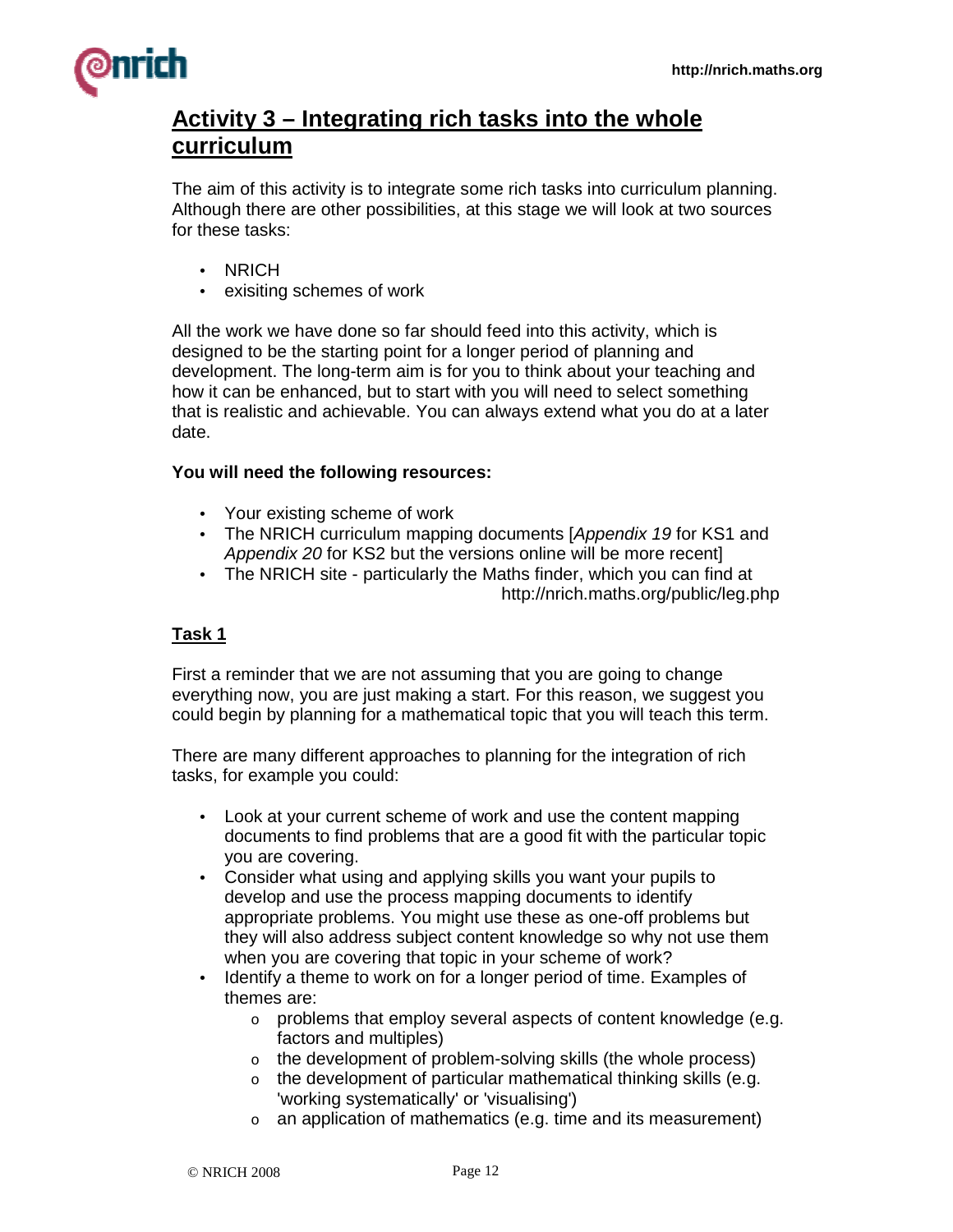

The mapping documents will help with the first two approaches suggested above (content and process blocks). There are no specific documents designed to support the third approach but the Maths finder and Packages on NRICH can help. There is also a 'search NRICH' option found at the top of every NRICH page.



You may want to access the Curriculum mapping documents on the website, or use the versions provided in Appendices 19 & 20 (note the versions online will be the most up-to-date).

Alternatively (or in addition) you could identify potentially rich tasks you are already using and extend them in the ways you did in Activities 1.1 and 1.2.

## **What next? - Task 2**

Whichever approach you take, for each problem you will need to spend time thinking about why it is rich (for the problems from the NRICH mapping documents this has already been done) and what you will need to do in the classroom to support pupils in making the most of them (as in Activity 2.1). As you try things out, you will refine ideas and will feed back to your colleagues what worked well and why.

This is no small task and that it is why it is worth starting with something small and achievable rather than trying to do everything all at once.

We will look at evaluation in the next Activity.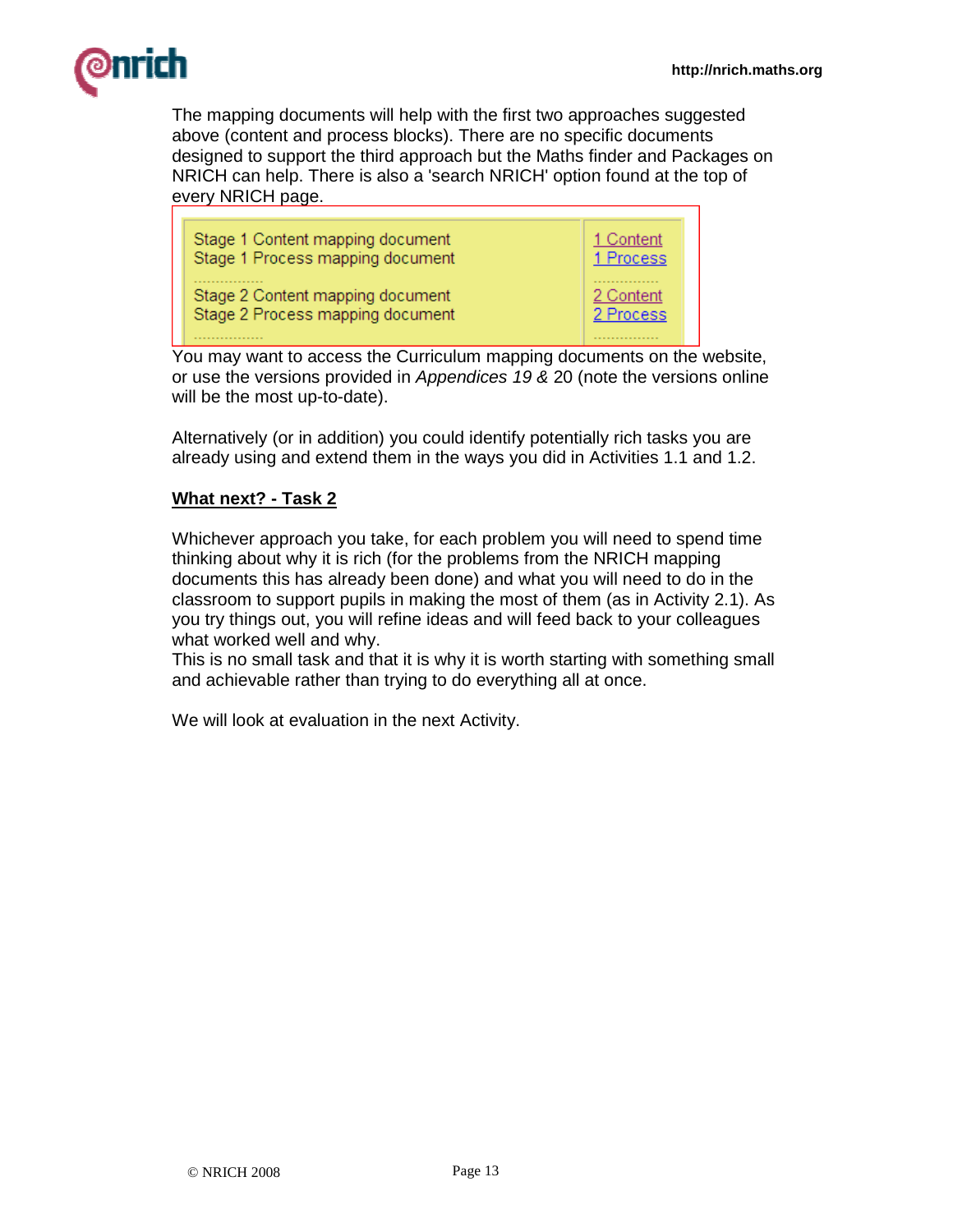

## **Activity 4.1 – Assessing your embedding of rich tasks into the curriculum: Peer observation**

Having started to embed rich tasks into your scheme of work you will need to:

- assess what works and what does not
- make decisions on how to extend your mapping
- consider what further support you might need

This Activity, along with Activities 4.2 and 4.3 are designed to help you with the above.

The best way to go about evaluating and reviewing a particular lesson is to work with a colleague. However, what is suggested here can be used as a means of self-reflection. Before the lesson you will need to prepare:

- Your lesson plan
- The "what teachers do" sheet [Appendix 16]

Either use this opportunity to do some peer observation, with a colleague using the prepared observation/reflection sheet, or during and after the lesson use the sheet to jot down some notes of your own.

Discuss or reflect on:

- what was successful
- what you would do differently next time
- what key things pupils did that could be highlighted or drawn out more in future

Use this to inform planning for next time.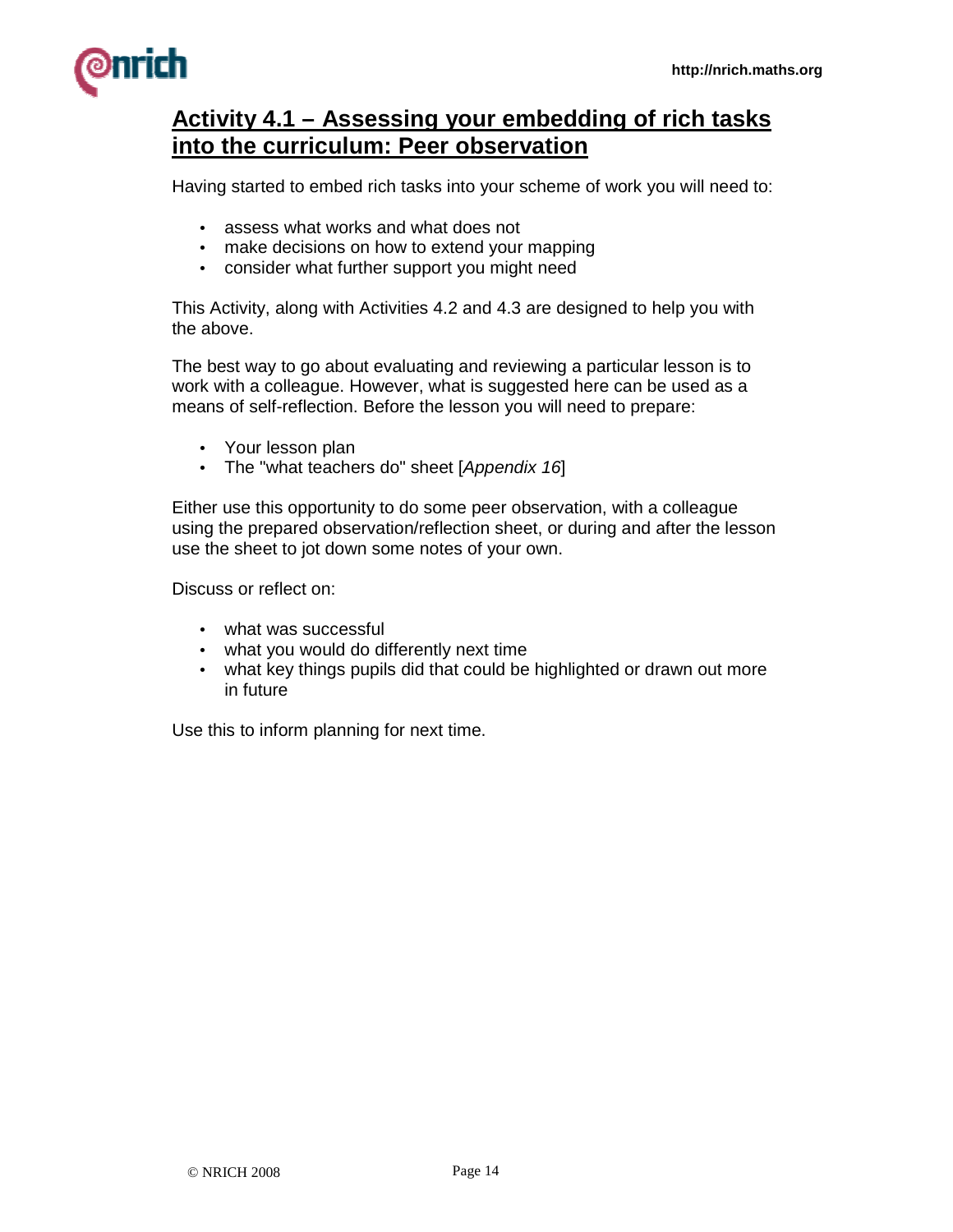

## **Activity 4.2 – Assessing your embedding of rich tasks into the curriculum: Evaluating a theme**

Undertaking the same sort of observation/reflection activity as you did in Activity 4.1 for individual lessons or a group of lessons is an important part of evaluating the success of a theme or series of linked lessons within a gven topic. In addition however, you need to look at the group of lessons more holistically.

To do this you will need to consider:

- the aims or learning objectives for this group of lessons including:
	- o what content you were hoping to cover
	- o what using and applying/problem-solving skills you were hoping to address
	- o what connections you were hoping to make
	- $\circ$  which aims were met/not met. Try to describe why and, where appropriate, how things might be improved. This might involve being more realistic about your aims or thinking of other ways in which you might approach the theme or support pupils whilst working on a theme.
- how the pupils responded over all:
	- $\circ$  did they enjoy it?
	- o did they reach the level of working you expected?
	- o did the work cater for their individual needs (were the support and extension ideas and materials appropriate)?

Then update your planning documents:

- How you will modify the theme in future? This might involve removing it from your scheme of work or revising the 'what teachers do' sheet and lesson plan.
- List your recommended next steps. Include key points for colleagues who might try the same theme themselves.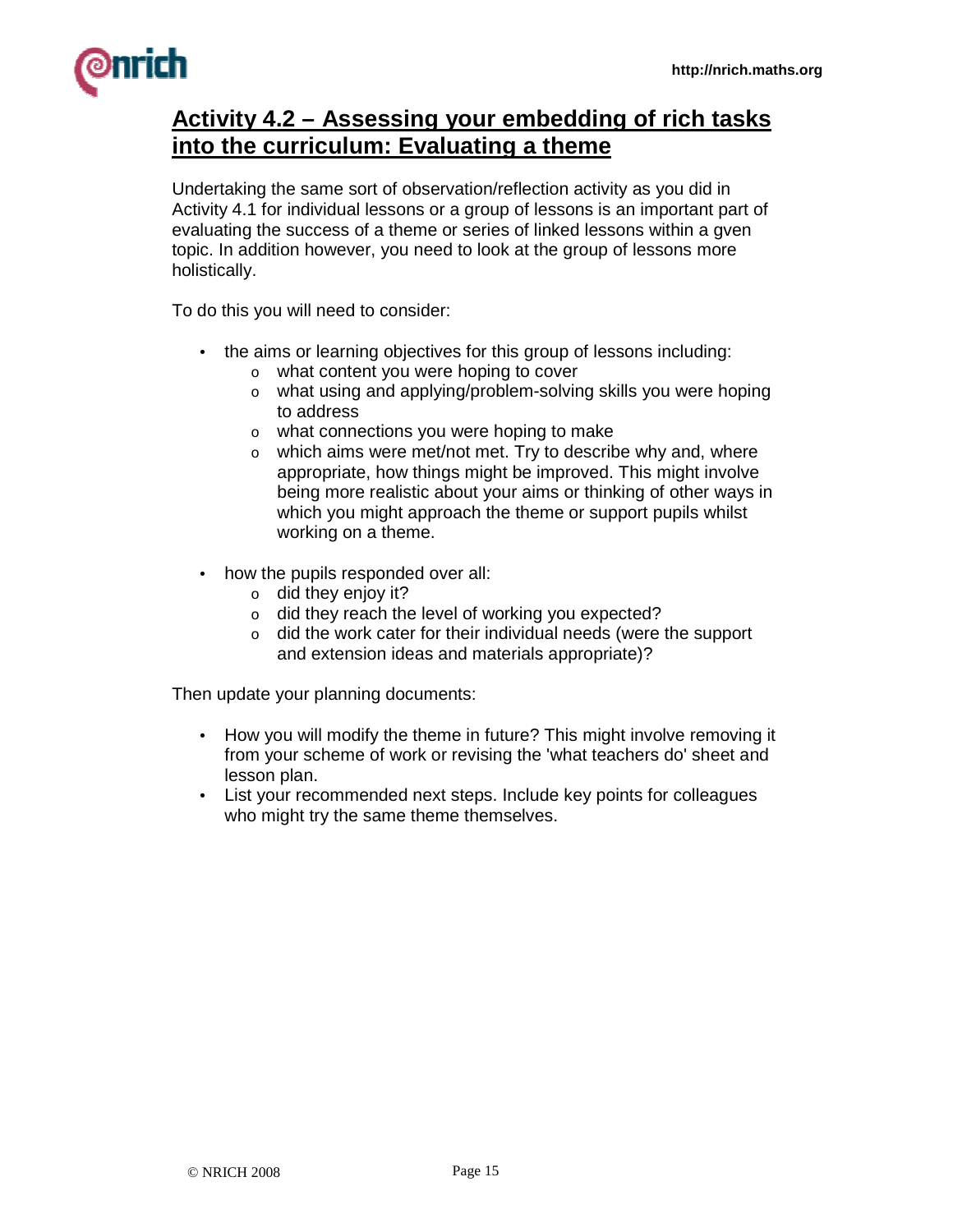

## **Activity 4.3 – Assessing your embedding of rich tasks into the curriculum: Thinking about what to do next**

Build on your experiences, adding in new material and trying it out. Using the mapping documents can ensure a range of experiences for your pupils. It is not enough to employ a concept or process once, you will need to revisit these again and again, each time thinking about how the pupils will develop. For example, when considering problem-solving skills, pupils will develop in different ways, such as:

- Becoming more independent with you having to do less supporting in order for them to think of ideas of their own.
- Applying more sophisticated content knowledge
- Being more equipped to talk about their mathematics
- More able to apply what they know in less familiar settings
- Better able to make connections with things they have done before
- Showing greater sophistication and organisation in their recording methods.

How does your scheme of work allow this to happen?

The important thing to do is:

#### **Reflect - evaluate - modify if necessary**

At NRICH we are really interested in finding our more about your experiences. Do email us so we can share your ideas and findings with others. nrich@damtp.cam.ac.uk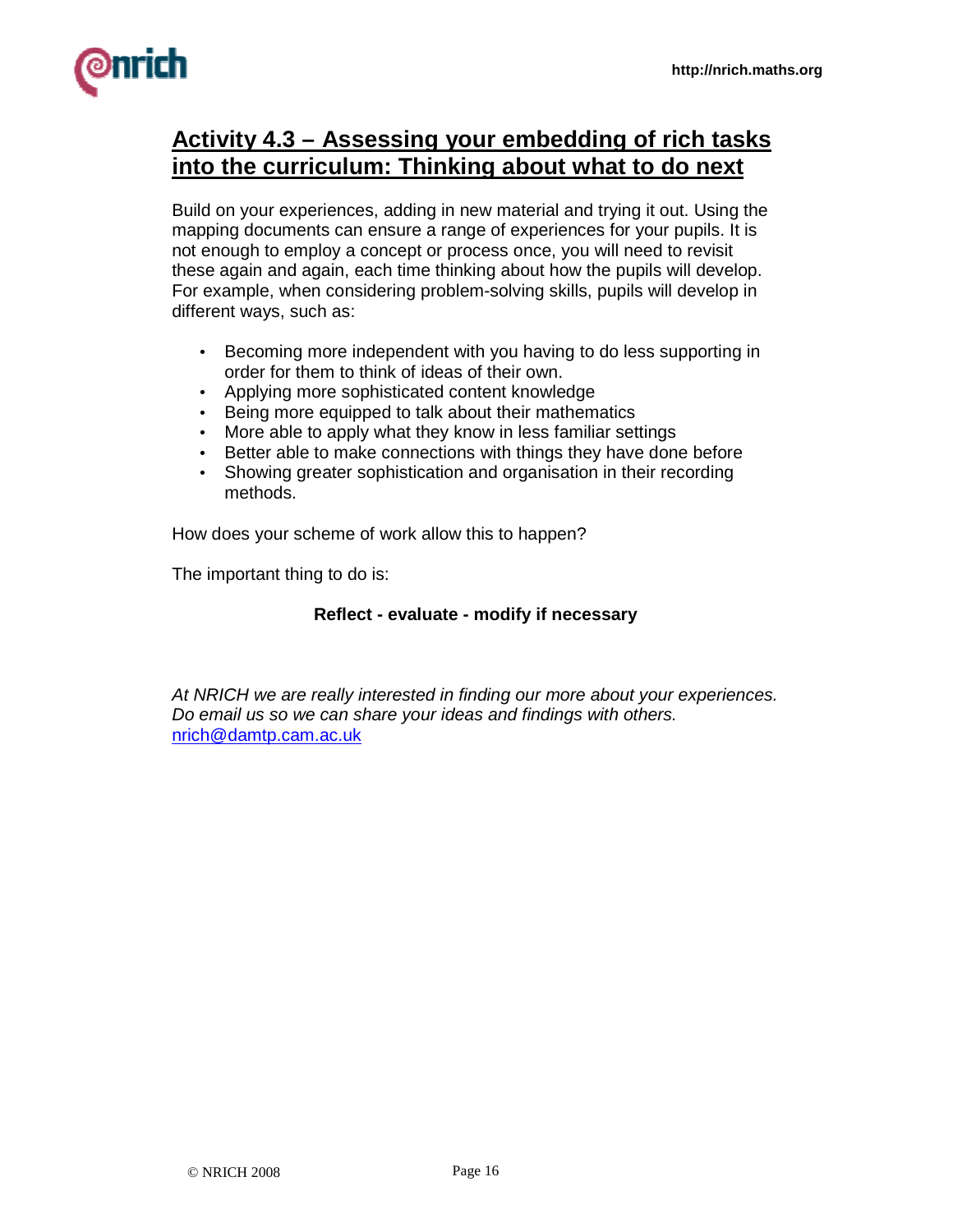

| Appendix 1 | for Activity 1.1 | a copy for each pair of teachers |
|------------|------------------|----------------------------------|
|            |                  |                                  |

## **RICH TASKS**

Current research evidence indicates that students who are given opportunities to work on their problem solving enjoy the subject more, are more confident and are more likely to continue studying mathematics, or mathematics related subjects, beyond 16. Most importantly, there is also evidence that they do better in standard tests.

Rich tasks can enable pupils to:

- step into them even when the route to a solution is unclear, getting started and exploring is made accessible to pupils of wide ranging abilities
- pose as well as solve problems, make conjectures
- work at a range of levels
- extend knowledge or apply knowledge in new contexts
- allow for different methods
- have opportunities to broaden their problem-solving skills
- deepen and broaden mathematical content knowledge
- have potential to reveal underlying principles or make connections between areas of mathematics
- include intriguing contexts
- have opportunities to observe other people being mathematical or see the role of mathematics within cultural settings

See also: http://nrich.maths.org/public/viewer.php?obj\_id=5662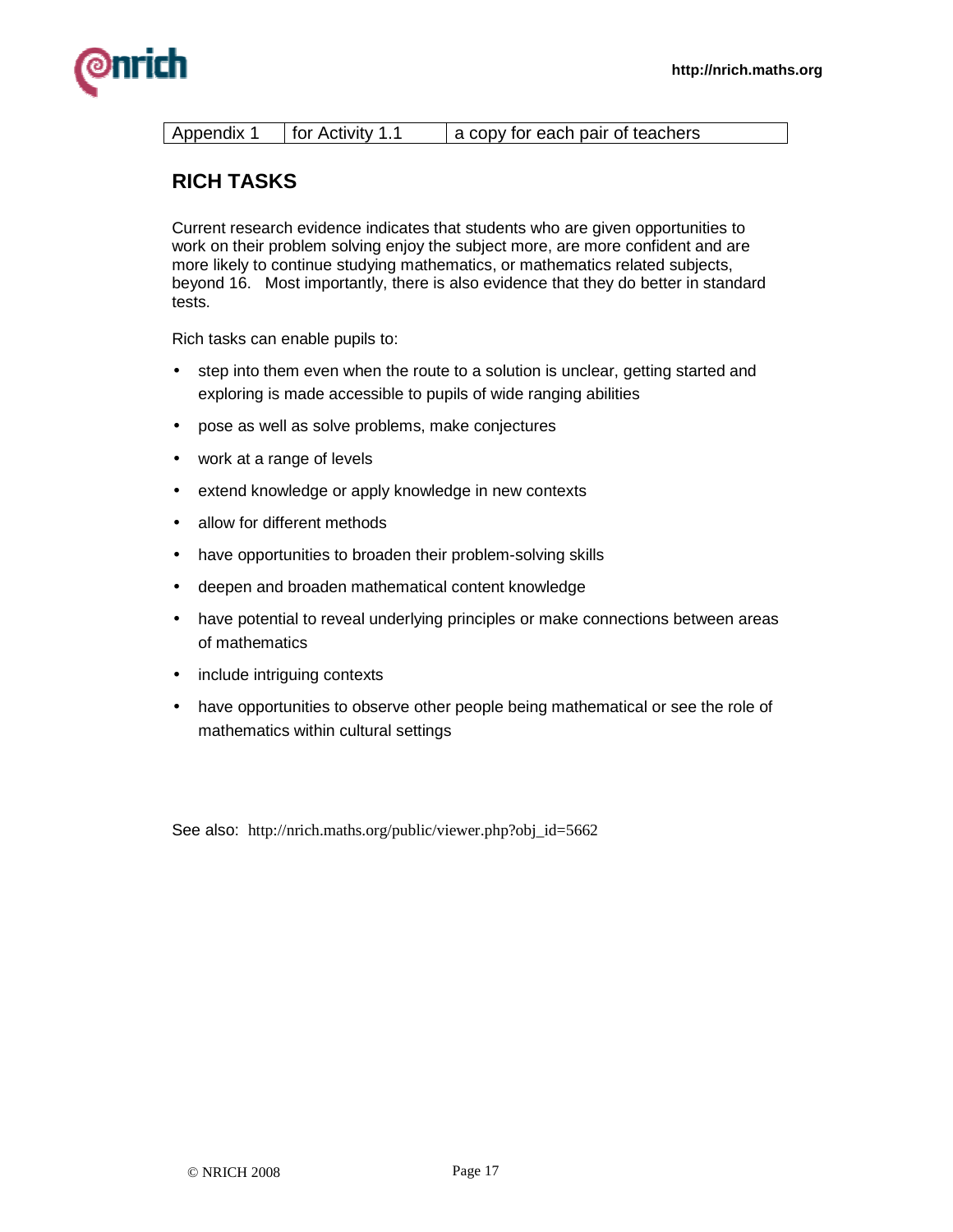

| Rich task template: Why is                                                                                                                                                                                | a rich task? |
|-----------------------------------------------------------------------------------------------------------------------------------------------------------------------------------------------------------|--------------|
| Step into a problem even when the route to a<br>solution is unclear (see definition of "a<br>problem" below), getting started and exploring<br>is made accessible to pupils of wide ranging<br>abilities. |              |
| Pose as well as solve problems, make<br>conjectures                                                                                                                                                       |              |
| Work at a range of levels                                                                                                                                                                                 |              |
| Extend knowledge or apply knowledge in new<br>contexts                                                                                                                                                    |              |
| Allow for different methods                                                                                                                                                                               |              |
| Offer opportunities to broaden students'<br>problem-solving skills                                                                                                                                        |              |
| Deepen and broaden mathematical content<br>knowledge                                                                                                                                                      |              |
| Have potential to reveal underlying principles<br>or make connections between areas of<br>mathematics                                                                                                     |              |
| Include intriguing contexts                                                                                                                                                                               |              |
| Offer opportunities to observe other people<br>being mathematical or the role of mathematics<br>within cultural settings                                                                                  |              |

Appendix 2 | for Activity 1.1 | a copy for each teacher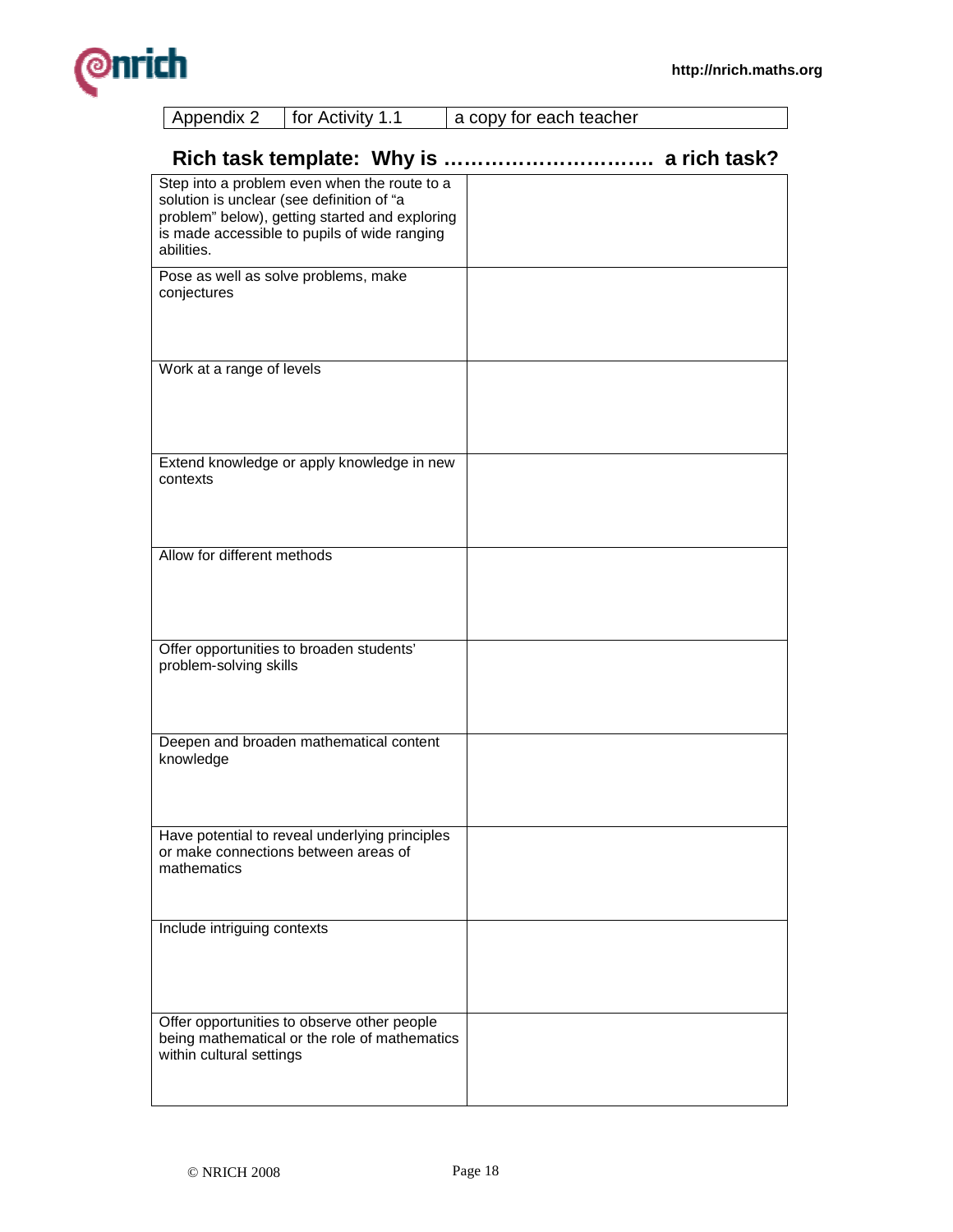

| Appendix 3 | for Activity 1.1 | a copy for each teacher of either    |
|------------|------------------|--------------------------------------|
|            |                  | appendices 3&4, or of appendices 5&6 |

This is a classroom task from the NRICH website.

Notes about the task, including downloadable SMARTboard notebooks and other materials are available on the site from: tinyurl.com/6ysepn

To download the SMARTboard file, click on the link. Then select "Save As…". It may be necessary to type ".notebook" at the end of the filename and to change the filetype to "All files". Please check that you are running a new enough version of the SMARTboard software (version 9.5 or later).

## **'Eggs in Baskets'**



There are three baskets, a brown one, a red one and a pink one, holding a total of ten eggs.

The Brown basket has one more egg in it than the Red basket.

The Red basket has three eggs less than the Pink basket.

How many eggs are in each basket?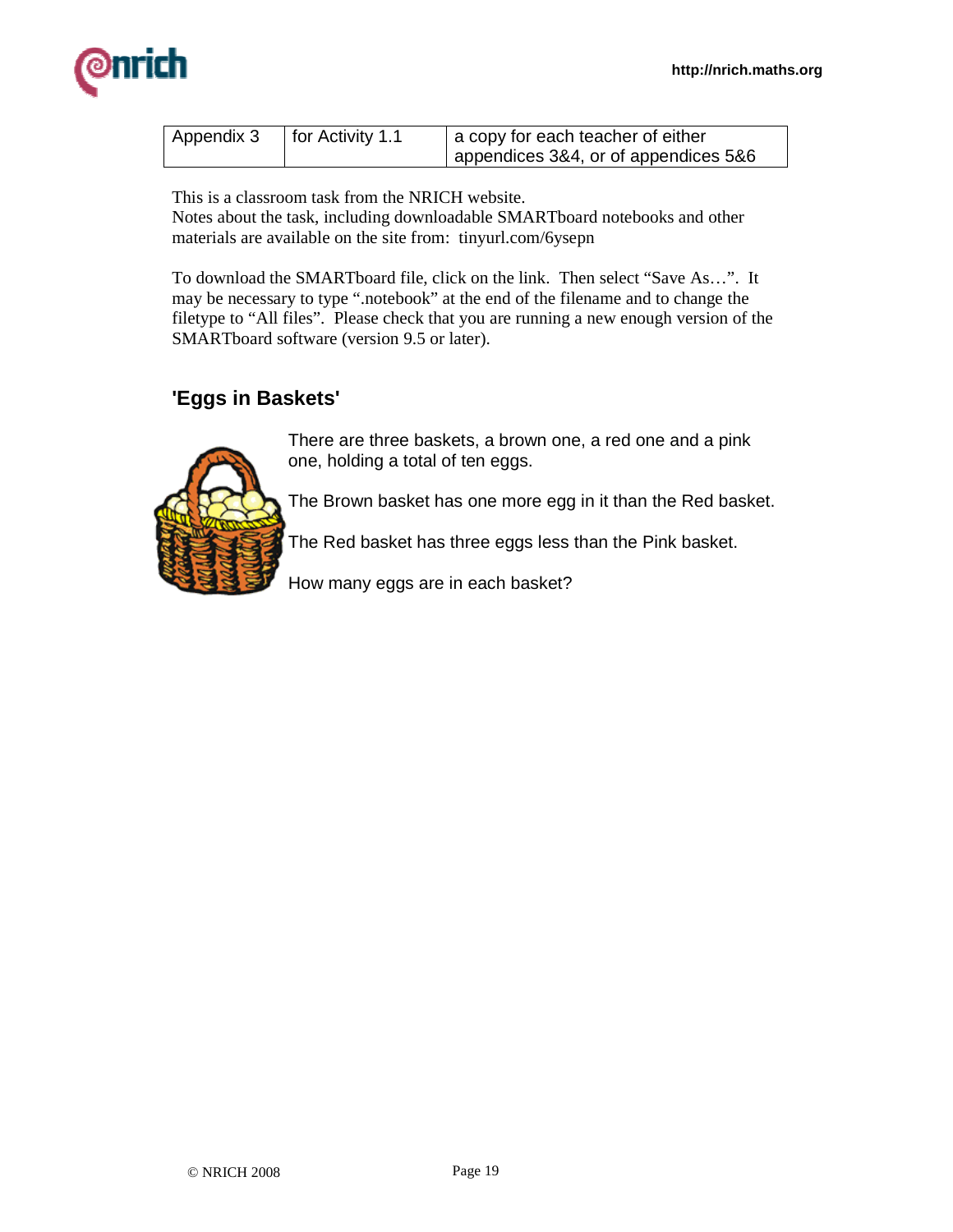

| Appendix 4 | for Activity 1.1 | a copy for each teacher of either    |
|------------|------------------|--------------------------------------|
|            |                  | appendices 3&4, or of appendices 5&6 |

Exemplar template for Eggs in Baskets, showing how it can be used in the classroom.

The version online include links to view the video-clips and images.

| Aspects of a rich task                                          | Ideas for teacher support                                                                                                                                                                                                                                                                                                                                                                                                                                                                                                  |
|-----------------------------------------------------------------|----------------------------------------------------------------------------------------------------------------------------------------------------------------------------------------------------------------------------------------------------------------------------------------------------------------------------------------------------------------------------------------------------------------------------------------------------------------------------------------------------------------------------|
| Introducing the task so that<br>the children can get started    | The teacher encourages some general exploration of the<br>situation by changing the context (sweets rather than eggs) and<br>simplifying the problem (only 6 in total, as opposed to 10).<br>Rather than having three unknowns to begin with, as in the<br>NRICH problem, children start with one unknown (how many<br>sweets in the third bag?) and then two (what could be in the<br>second and third bags?).                                                                                                            |
| The problem allows children                                     | Clip "Eggs1.wmv"                                                                                                                                                                                                                                                                                                                                                                                                                                                                                                           |
| to make conjectures                                             | When shown the bag of four sweets, the children immediately<br>begin to make conjectures. One suggests the other two bags<br>will have one sweet each "because 2 and 4 make 6". Then<br>another pupil suggests that there could be 2 in the second bag<br>and zero in the other.                                                                                                                                                                                                                                           |
| The task allows children to                                     | Clip "Eggs2.wmv"                                                                                                                                                                                                                                                                                                                                                                                                                                                                                                           |
| work at a range of levels                                       | Here the resources provided allow this child to work on the<br>problem in the way he feels comfortable, which is a good<br>assessment opportunity for the teacher.                                                                                                                                                                                                                                                                                                                                                         |
|                                                                 | Image "EggsA.gif"                                                                                                                                                                                                                                                                                                                                                                                                                                                                                                          |
|                                                                 | This learner has recorded the possible combinations using<br>number sentences and has worked in a very systematic way.<br>Note the sum which has been squeezed in near the top of the<br>list – it would be good to talk to him about the reasons for this.<br>(There is a repetition here so this might be worth discussing<br>too.)                                                                                                                                                                                      |
| The problem offers                                              | Clip "Eggs3.wmv"                                                                                                                                                                                                                                                                                                                                                                                                                                                                                                           |
| opportunities for children to<br>use different methods          | Here the teacher draws attention to the children's different ways<br>of representing the problem (drawing sweets, using numerals,<br>drawing dots, writing number sentences), emphasising why<br>each is helpful. Interestingly, some children chose to opt for a<br>different way following this discussion.                                                                                                                                                                                                              |
|                                                                 | Image "EggsB.gif"                                                                                                                                                                                                                                                                                                                                                                                                                                                                                                          |
|                                                                 | This pupil has chosen to represent five sweets in the "quincunx"<br>arrangement, like that on a dice. Perhaps this is to make<br>subsequent counting easier?                                                                                                                                                                                                                                                                                                                                                               |
| Eggs in Baskets offers                                          | Clip "Eggs4.wmv"                                                                                                                                                                                                                                                                                                                                                                                                                                                                                                           |
| opportunities to broaden<br>students' problem-solving<br>skills | Having been shown there are two sweets in the first bag and<br>three in the second bag, the children talk about whether they<br>need to see the number of sweets in the third bag.<br>One says, "2 add 3 equals 5, add 1 equals 6."<br>"So I don't need to X-ray the last one?"<br>Another pupil responds, "You do! Just to see "<br>"You'd like to check it using that?"<br>"It's still going to be 1."<br>This highlights the fact that it may be satisfying to check that our<br>conjectures are true before moving on. |
|                                                                 | See also image "EggsA.gif"                                                                                                                                                                                                                                                                                                                                                                                                                                                                                                 |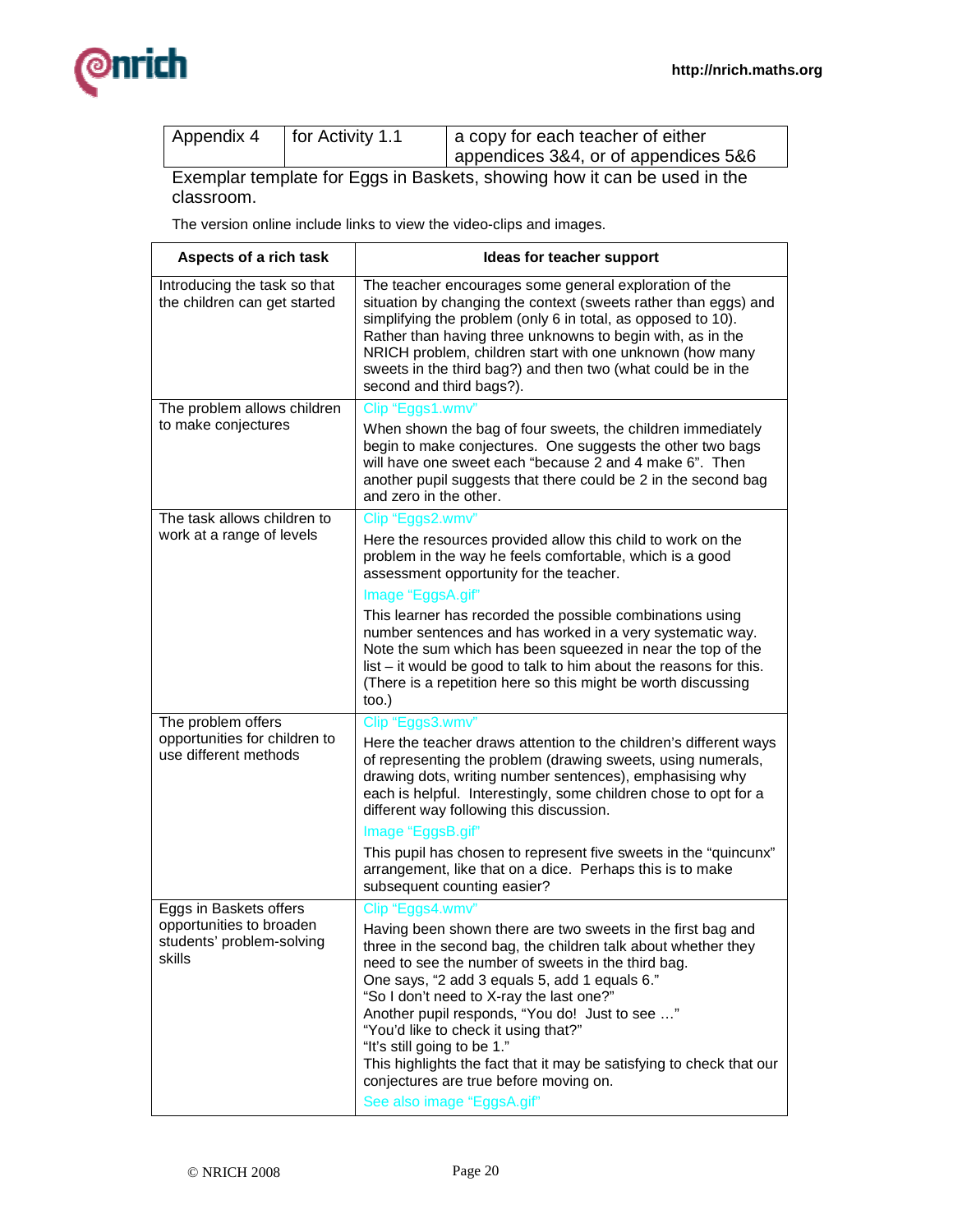

| Appendix 5 | <sup>1</sup> for Activity 1.1 | a copy for each teacher of either    |
|------------|-------------------------------|--------------------------------------|
|            |                               | appendices 3&4, or of appendices 5&6 |

This is a classroom task from the NRICH website.

Notes about the task, including a projectable, online, interactive presentation of the task are available from: tinyurl.com/5fmlao

## **GOT IT**

GOT IT is an adding game for two. You can play against the computer or with a friend.

Start with the GOT IT target 23.

The first player chooses a whole number from  $1$  to  $4$ .

Players take turns to add a whole number from 1 to 4 to the running total.

The player who hits the target of  $23$  wins the game.

To change the game, choose a new GOT IT! target or a new range of numbers to add on.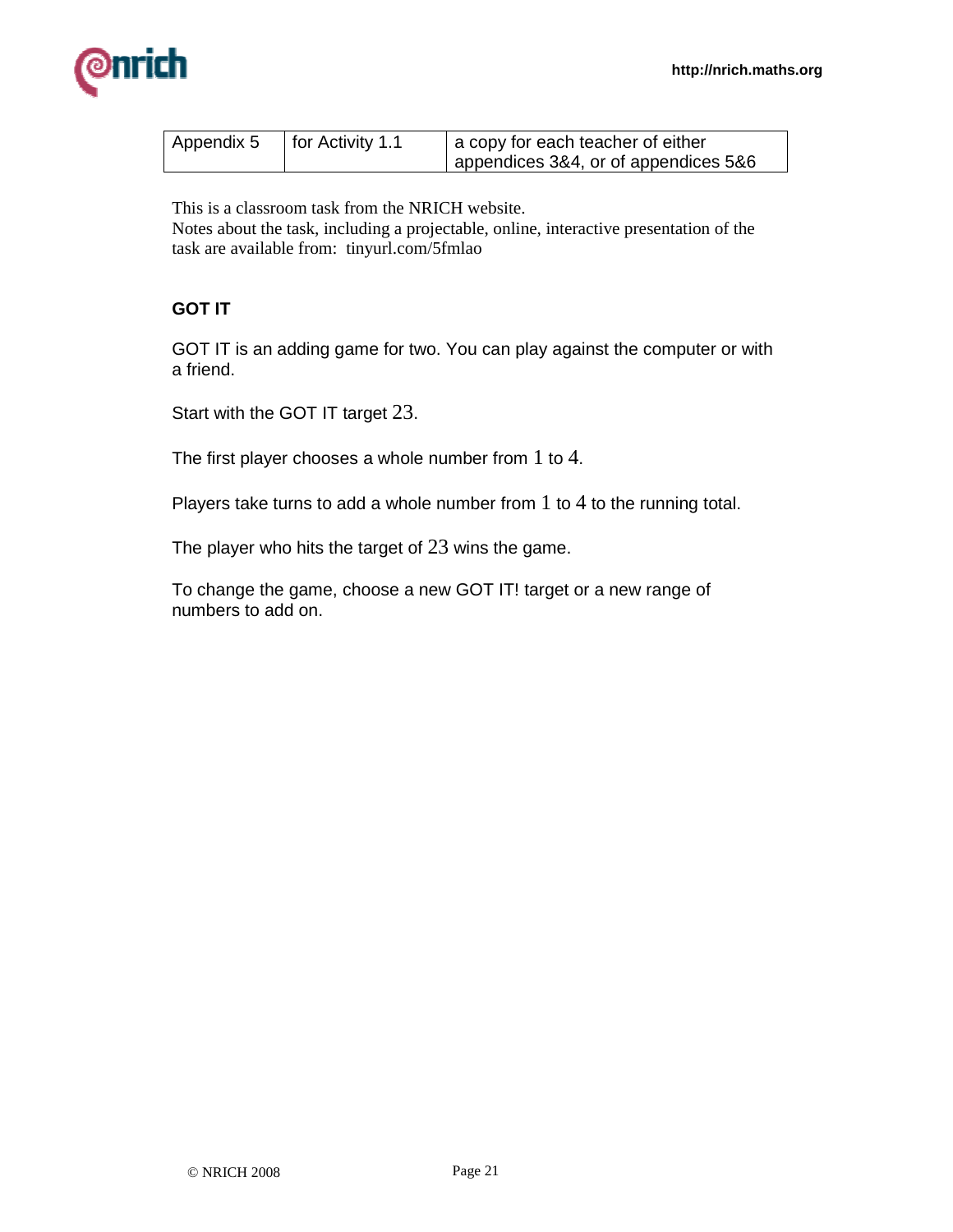

| Appendix 6 | for Activity 1.1 | a copy for each teacher of either    |
|------------|------------------|--------------------------------------|
|            |                  | appendices 3&4, or of appendices 5&6 |

**RICH TASK TEMPLATE – GOT IT** 

## **WHY IS GOT IT A RICH TASK?**

| Step into a problem even when the route to a<br>solution is unclear (see definition of "a<br>problem" below), getting started and exploring<br>is made accessible to pupils of wide ranging<br>abilities. | The game is an engaging one and pupils are often<br>motivated to find strategies in order to beat the<br>computer or, if you do not have access to the<br>interactivity, to beat the teacher.                                                                                                                           |
|-----------------------------------------------------------------------------------------------------------------------------------------------------------------------------------------------------------|-------------------------------------------------------------------------------------------------------------------------------------------------------------------------------------------------------------------------------------------------------------------------------------------------------------------------|
| Pose as well as solve problems, make<br>conjectures                                                                                                                                                       | Pupils often extend the problem to different target<br>numbers and a different range of numbers quite<br>naturally. Other extensions include choosing a<br>range of numbers that do not start at 1.                                                                                                                     |
| Work at a range of levels                                                                                                                                                                                 | Some pupils are excited to discover that the person<br>reaching 18 first will win. You can simplify the<br>starting point further with a lower target number and<br>smaller range of numbers. At the highest level the<br>generalisation to any target, any range requires<br>high-level thinking and analytical skills |
| Extend knowledge or apply knowledge in new<br>contexts                                                                                                                                                    | This is a different and engaging context to meet and<br>engage with mathematics                                                                                                                                                                                                                                         |
| Allow for different methods                                                                                                                                                                               | It is interesting to see the different ways in which<br>pupils come to an understanding of why their<br>strategy works.                                                                                                                                                                                                 |
| Offer opportunities to broaden students'<br>problem-solving skills                                                                                                                                        | Working backwards is a very useful skill in this<br>case.                                                                                                                                                                                                                                                               |
|                                                                                                                                                                                                           | Generalising results to any target and range and<br>identifying the exceptions.                                                                                                                                                                                                                                         |
| Deepen and broaden mathematical content<br>knowledge                                                                                                                                                      | In this task pupils are being asked to recognise and<br>explain patterns and relationships, conjecture,<br>generalise and predict.                                                                                                                                                                                      |
|                                                                                                                                                                                                           | At the highest levels they should justify their<br>generalisations using convincing arguments and<br>proofs.                                                                                                                                                                                                            |
| Have potential to reveal underlying principles<br>or make connections between areas of<br>mathematics                                                                                                     | For example the unexpected connection with<br>factors and multiples                                                                                                                                                                                                                                                     |
| Include intriguing contexts                                                                                                                                                                               | It is not obvious that employing some mathematics<br>will guarantee that you can always win.                                                                                                                                                                                                                            |
| Offer opportunities to observe other people<br>being mathematical or the role of mathematics<br>within cultural settings                                                                                  | Pupils challenging the teacher or computer and<br>explaining what they will do next and why whilst<br>others observe and listen                                                                                                                                                                                         |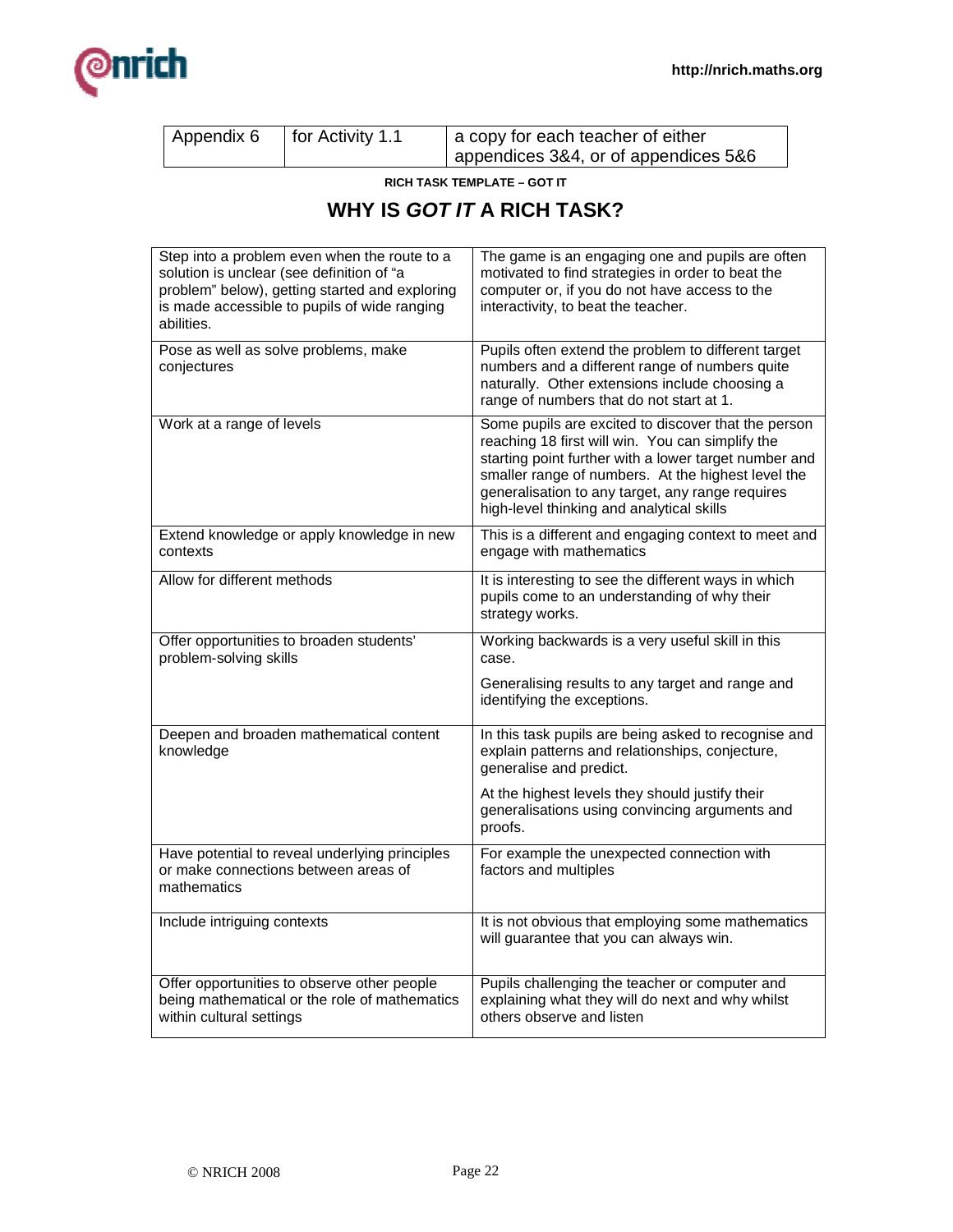

| Appendix 7<br>for Activity 1.2                                                                                                  | a copy for each pair of teachers (4 pages)                                                                                                                                                                                                                                                                                                                                                         |
|---------------------------------------------------------------------------------------------------------------------------------|----------------------------------------------------------------------------------------------------------------------------------------------------------------------------------------------------------------------------------------------------------------------------------------------------------------------------------------------------------------------------------------------------|
| These cards contain some lower-order questions and, focusing on the same<br>thinking skills. Cut them out and pair them up.     | HOTS1<br>mathematical topic, some more challenging questions - ones that require higher-order                                                                                                                                                                                                                                                                                                      |
| 1. Fractions                                                                                                                    | 2. Triangles                                                                                                                                                                                                                                                                                                                                                                                       |
| What is half of 6?                                                                                                              | Which of these shapes are triangles?                                                                                                                                                                                                                                                                                                                                                               |
| What is half of 10?                                                                                                             |                                                                                                                                                                                                                                                                                                                                                                                                    |
| What is half of 2?                                                                                                              |                                                                                                                                                                                                                                                                                                                                                                                                    |
| 3. Fair Feast                                                                                                                   | 4. Grab it!                                                                                                                                                                                                                                                                                                                                                                                        |
| Here is a picnic that Chris and Michael are going<br>to share equally:<br>Can you tell what each of them will have?             | Play on a blank 100 grid with a partner. Take<br>turns to choose a number. If your number can be<br>divided exactly by 2, score 2 points. If it can be<br>divided exactly by 3, score 3 points and so on.<br>(You can decide whether or not to count 1 and<br>the number itself.)<br>What are good numbers to pick? Why?<br>What's the best number to pick?<br>What are poor numbers to pick? Why? |
| 5. Take Away<br>Work out the following take away (subtraction)<br>sums:<br>323<br>654<br>780<br>$-132$<br>$-178$<br>-444<br>etc | 6. Hard or Easy?<br>Look at the take away sums. Find the easiest, the<br>hardest, and three which are not hard or easy. Do<br>them and write down (or say) why you've chosen<br>these five sums.<br>654<br>323<br>780<br>$-132$<br>$-178$<br>-444<br>etc                                                                                                                                           |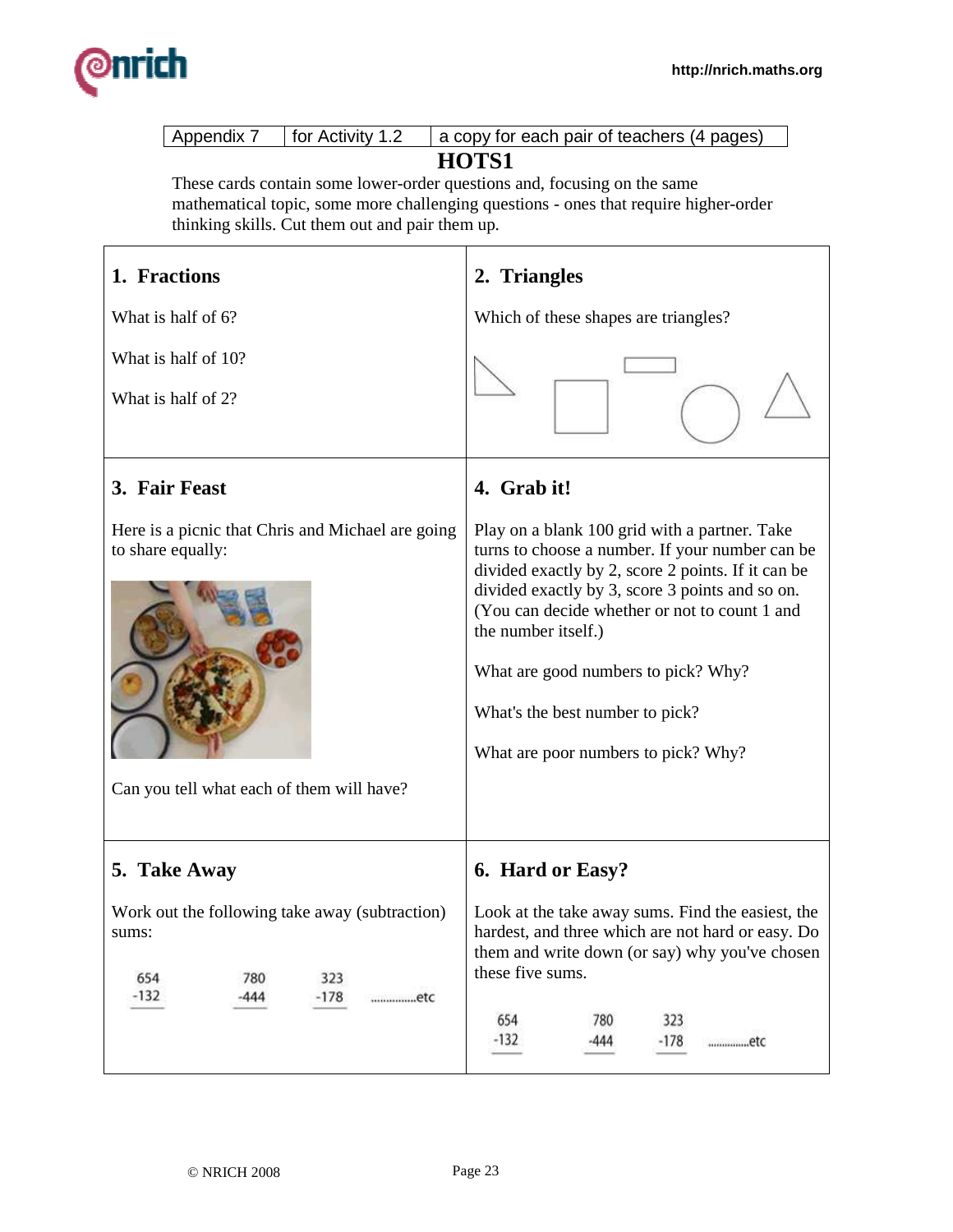## **7. Making Sticks**

Kimie and Sebastian were making sticks from interlocking cubes. Kimie made blue sticks 2 cubes long. Sebastian made red sticks 3 cubes long. They both made a lot of sticks.



Kimie put her blue sticks end to end in a long line. Sebastian put his red sticks end to end in a line underneath Kimie's.

Can they make their lines the same length? How many sticks could Kimie use? How many would Sebastian put down? How long is the line altogether?

Can they make any other lines?

## **8. Domino Sorting**

Here are some dominoes taken out of a full set:



Sort them into two groups, one with an odd number of spots and one with an even number of spots.

Do you have any dominoes left over? Why, or why not?

Now put the dominoes into pairs. The number of spots on each pair of dominoes must make a total  $\alpha$ f 5.

How many pairs can you make?

Which dominoes are left over?

Can you pair them up in any different ways so that each pair adds up to 5?

Which dominoes are left over now?

Can you explain why?

**10. Near Doubles** 

Add these near doubles

 $20 + 2155 + 5648 + 50$  ...etc

Are there any dominoes which are always left over?

## **9. Seven Sticks**

Explore the triangles that can be made with seven sticks of the same length.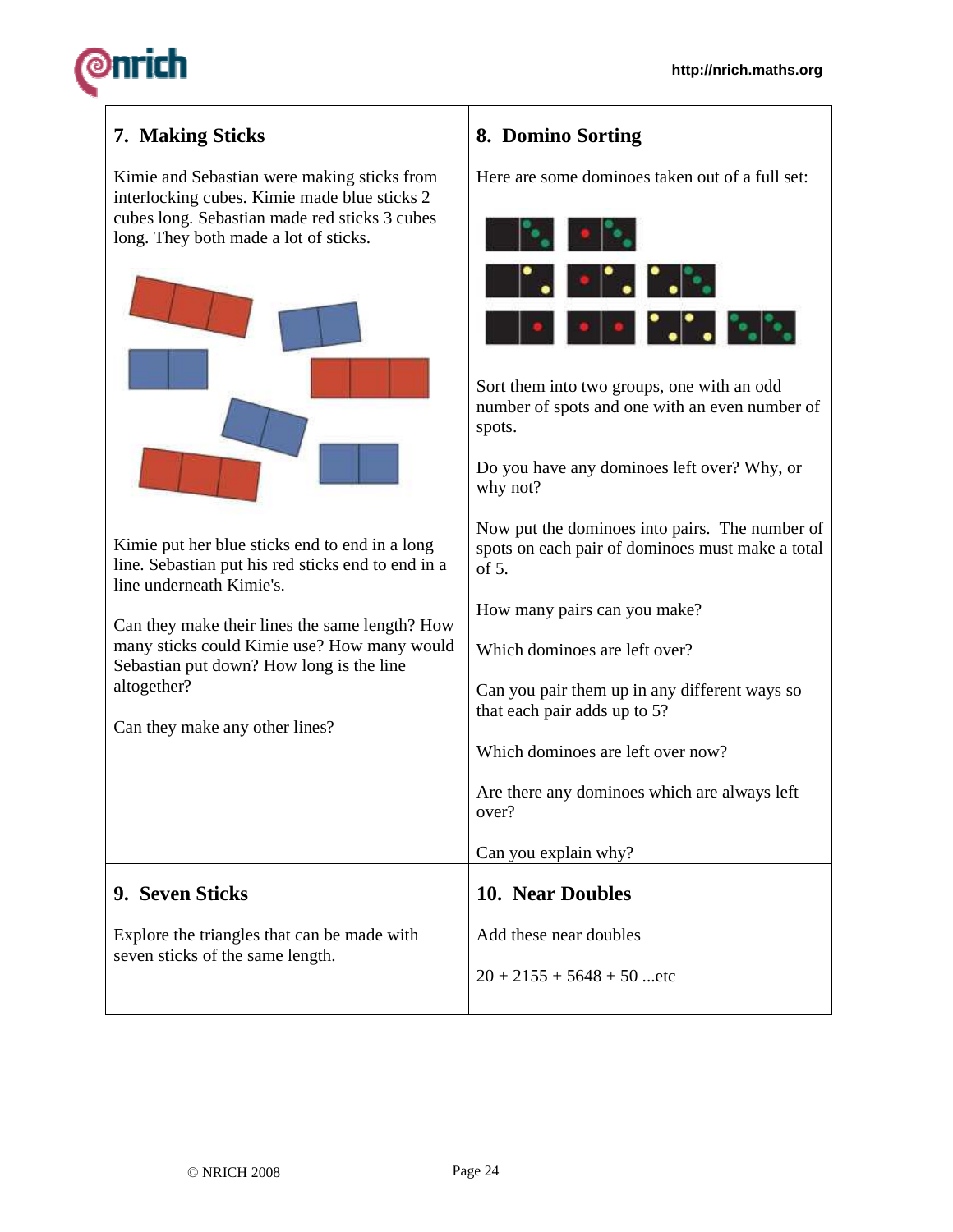# **@nrich**

| 11. The Hundred Game                                                                                                                                                                                                                                                                                                                                                                                                                                                                                                                                                      | 12. Squares                                                                                                                                                     |  |
|---------------------------------------------------------------------------------------------------------------------------------------------------------------------------------------------------------------------------------------------------------------------------------------------------------------------------------------------------------------------------------------------------------------------------------------------------------------------------------------------------------------------------------------------------------------------------|-----------------------------------------------------------------------------------------------------------------------------------------------------------------|--|
| This game is for two players. You need ten cards<br>with the digits 0 to 9 on them. It might also be<br>useful to have a two pieces of paper or card with<br>two boxes drawn on them to represent a two-<br>digit number.                                                                                                                                                                                                                                                                                                                                                 | Plot the three points listed below and then find<br>the co-ordinates of the fourth point that is needed<br>to complete a square:<br>(a) $(2,2)$ $(4,2)$ $(2,4)$ |  |
| Turn the cards face down and mix them up. The<br>aim of the game is to make the closest number to<br>100. Each player takes one card to start with and<br>decides whether that is the units or tens digit of<br>their number and places it on their paper in front<br>of them. Each player then takes a second card<br>which becomes the missing digit of their two-<br>digit number. The winner is the player whose<br>number is closer to 100. You could have a points<br>system so that the player with the closer number<br>scores 1 point and then play first to 10. | (b) $(5,10)$ $(9,10)$ $(9,6)$<br>(c) $(4,5)$ $(3,6)$ $(2,5)$<br>(d) $(5,5)$ $(4,8)$ $(7,9)$<br>$(e)$ etc.                                                       |  |
| What strategies do you have for winning?                                                                                                                                                                                                                                                                                                                                                                                                                                                                                                                                  |                                                                                                                                                                 |  |
| 13. Stringy Quads                                                                                                                                                                                                                                                                                                                                                                                                                                                                                                                                                         | 14. Symmetry                                                                                                                                                    |  |
| You need a group of four people holding a loop<br>of string.                                                                                                                                                                                                                                                                                                                                                                                                                                                                                                              | Draw all the lines of symmetry on these<br>quadrilaterals.                                                                                                      |  |
| Make a quadrilateral with one line of symmetry.                                                                                                                                                                                                                                                                                                                                                                                                                                                                                                                           |                                                                                                                                                                 |  |
| Make a quadrilateral with two lines of<br>symmetry.                                                                                                                                                                                                                                                                                                                                                                                                                                                                                                                       |                                                                                                                                                                 |  |
| Make a quadrilateral with three lines of<br>symmetry.                                                                                                                                                                                                                                                                                                                                                                                                                                                                                                                     |                                                                                                                                                                 |  |
| Make a quadrilateral with four lines of<br>symmetry.                                                                                                                                                                                                                                                                                                                                                                                                                                                                                                                      |                                                                                                                                                                 |  |
| What quadrilateral haven't you made?                                                                                                                                                                                                                                                                                                                                                                                                                                                                                                                                      | etc                                                                                                                                                             |  |

┱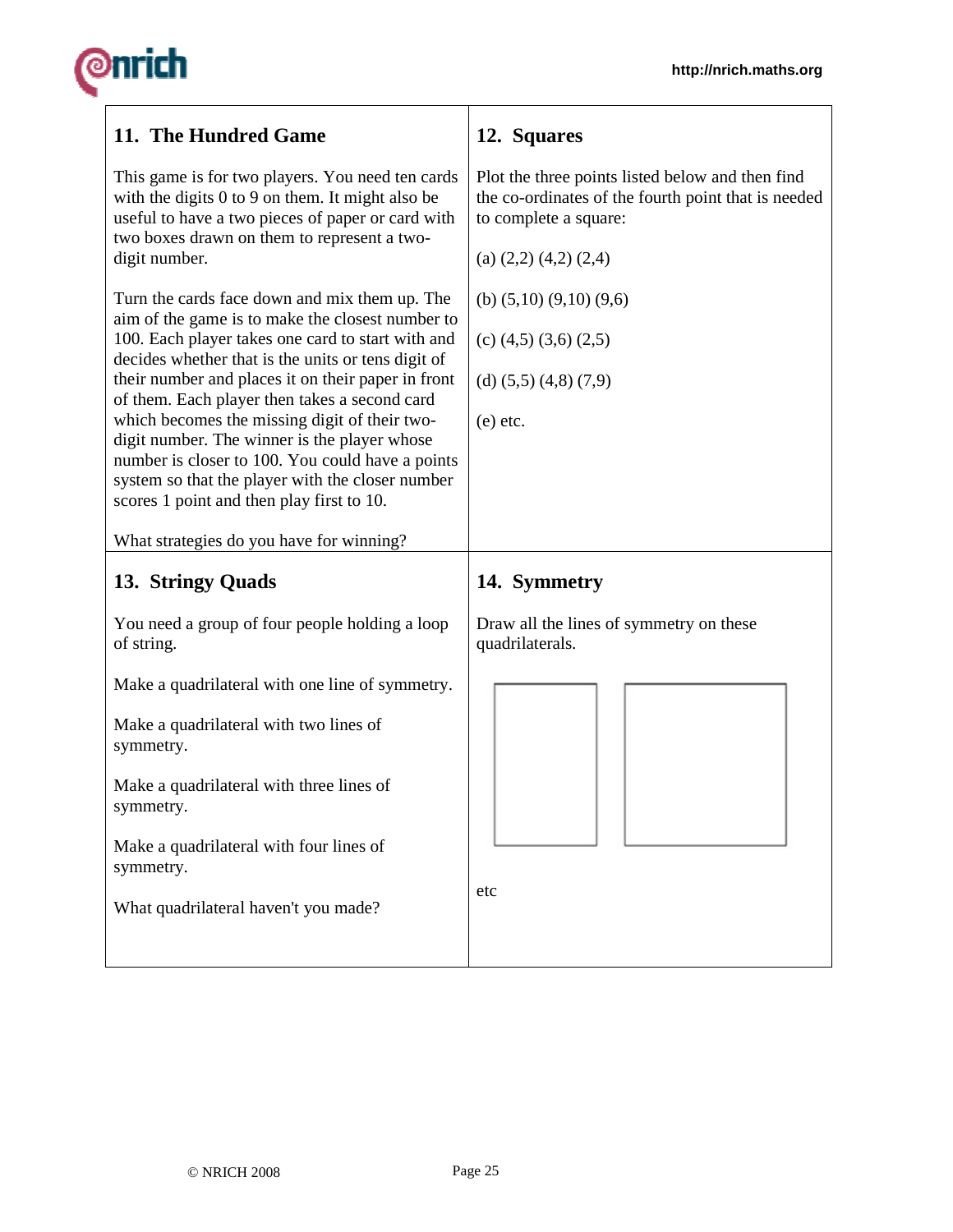# **@nrich**

| 15. Addition                                                                                                                                                                                                                                                                                | <b>16.</b> U Two                                                                                                                                                                                                                                                                                                                                                                                                                                                                                                                                                                                                                                                                       |  |  |
|---------------------------------------------------------------------------------------------------------------------------------------------------------------------------------------------------------------------------------------------------------------------------------------------|----------------------------------------------------------------------------------------------------------------------------------------------------------------------------------------------------------------------------------------------------------------------------------------------------------------------------------------------------------------------------------------------------------------------------------------------------------------------------------------------------------------------------------------------------------------------------------------------------------------------------------------------------------------------------------------|--|--|
| What is:<br>$5 + 4?$<br>$3 + 9?$<br>$2 + 5?$<br>$3 + 3?$                                                                                                                                                                                                                                    | You need a 1-50 number grid and a partner. Take<br>turns to draw a 5 square U shape on the grid.<br>Add up the two biggest numbers in your U. Keep<br>going until you can't fit any more Us on the grid,<br>adding on your score each time. The winner has<br>the bigger score. Your U could be upside down,<br>or on its side.<br>$\overline{7}$<br>8<br>9<br>$\overline{2}$<br>$\overline{3}$<br>5<br>6<br>10<br>1<br>$\overline{4}$<br>11<br>12<br>13<br>14<br>15<br>16<br>18<br>19<br>17<br>20<br>21<br>22<br>23<br>24<br>25<br>26<br>27<br>28<br>29<br>30<br>33<br>31<br>34<br>35<br>36<br>37<br>38<br>39<br>40<br>32<br>42<br>43<br>41<br>44<br>45<br>46<br>47<br>48<br>49<br>50 |  |  |
| 17. Sharing<br>Do the following division (sharing) sums.<br>$45 \div 5$ 48 $\div 6$ 28 $\div 7$ etc                                                                                                                                                                                         | 18. Place Value<br>Which of these numbers is bigger:<br>78 or 87?<br>92 or 91?<br>99 or 101?                                                                                                                                                                                                                                                                                                                                                                                                                                                                                                                                                                                           |  |  |
| 19. Square It<br>With a partner take it in turns to mark any spot<br>on a square dotty grid (you should use different<br>colours).<br>The winner is the first to have four marks that<br>can be joined by straight lines to form a square.<br>Squares can be of any size and can be tilted. | 20. Multiples<br>List the numbers between 1 and 30 that are:<br>(a) in the two times table<br>(b) in the three times table.                                                                                                                                                                                                                                                                                                                                                                                                                                                                                                                                                            |  |  |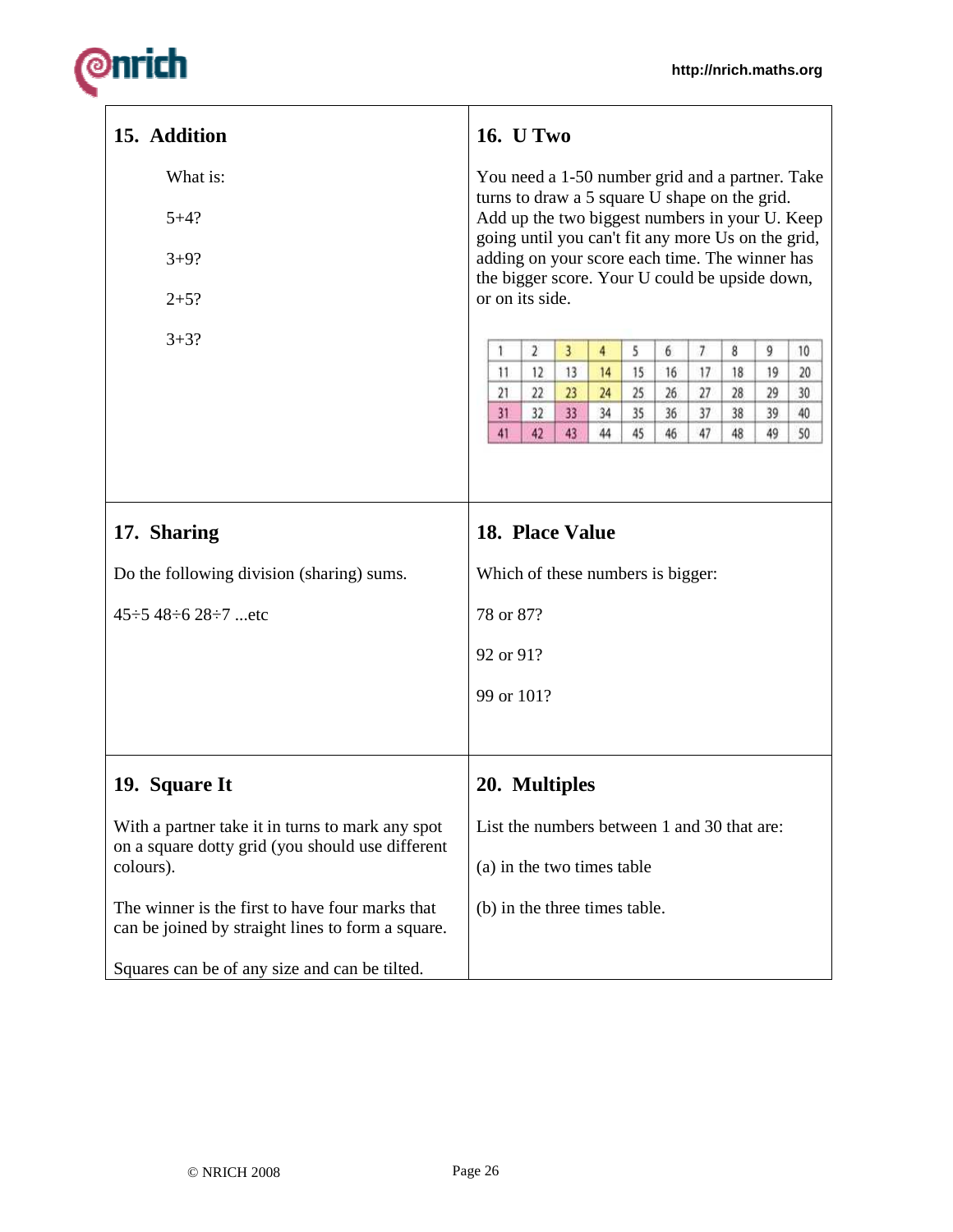

Appendix 8  $\vert$  for Activity 1.2  $\vert$  a copy for each pair of teachers

## **HOTS2**

## **Encouraging Higher Order Thinking Skills (HOTS)**

Instead of asking different questions, we can change the ones we usually ask. How can you adapt ordinary maths questions so that they promote HOTS? Here are four key strategies that will help you to increase the challenge of standard questions in the classroom.

.

## **A. Here's the answer, what could the question be?**

Instead of: 3+3, 4+3, 5+3, 6+3......

Ask: The answer is 8; what could the adding up sum be?

Instead of: What is the area of a rectangle which measures 4cm by 6cm?

Ask: If the area of a rectangle is  $24 \text{cm}^2$  what could its measurements be?

Lists of practice questions and closed questions can immediately be made more challenging in this way, and this change allows children to show what they know and can do. You may well be surprised by the quality of their work! Some children will work systematically to produce their responses; this indicates that they have analysed the numerical structure.

Make up some examples of your own.

## **B. Make up your own**

Instead of: 456 - 354, 1008 - 783, 6666 - 3333, 7065 - 4999, ......

Ask: Choose the easiest and hardest subtraction sums, work them out, then make up an easy and hard example for someone else, saying why you think there are easy and hard.

Choosing requires analysis, making up new questions requires synthesis, and sharing and discussing with another requires evaluation.

**Can you make up some similar examples involving other operations? How about other mathematical topics such as space and shape?**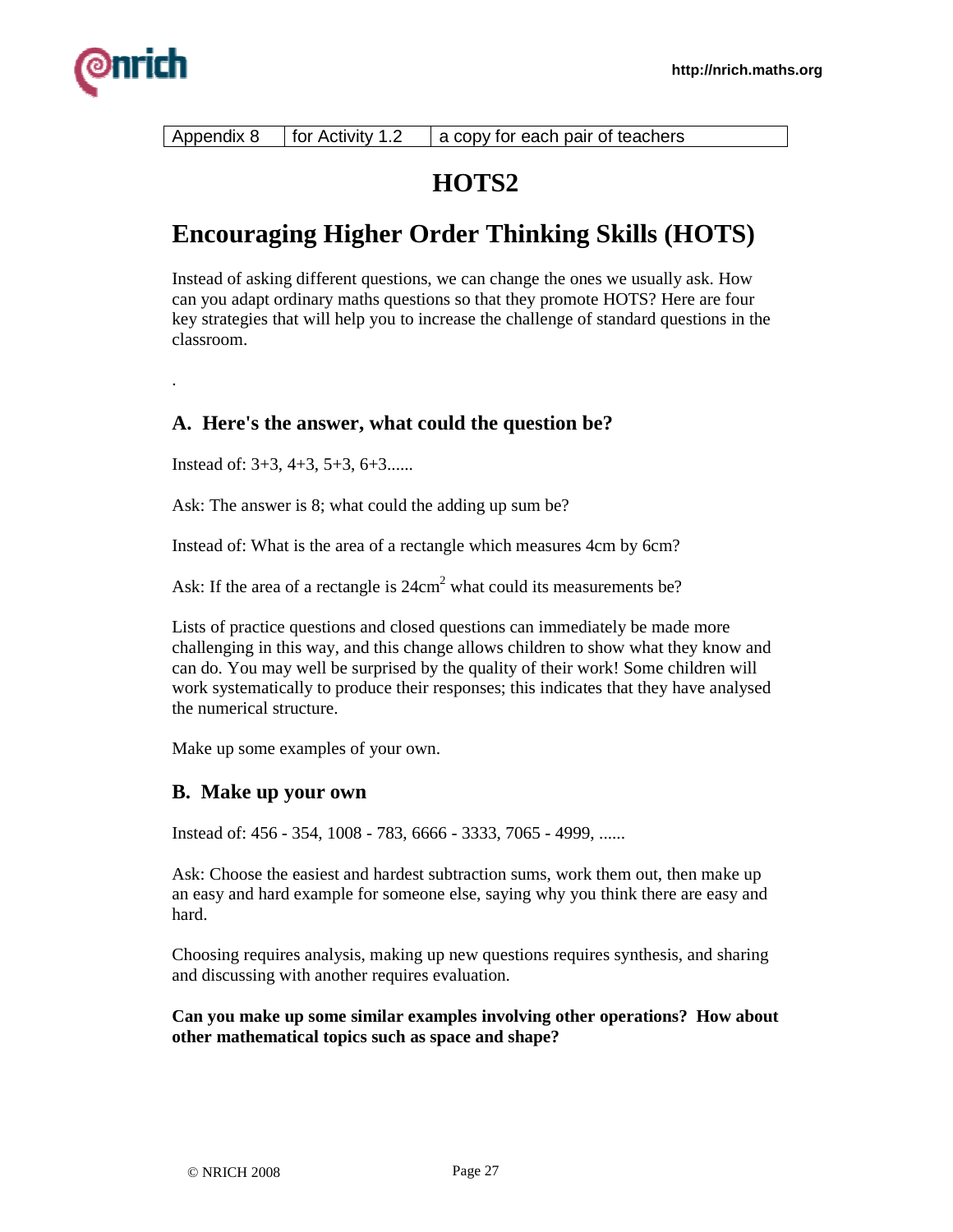

## **C. What if?**



Instead of: Find the different ways you can dress the teddy.

Ask: What if there were two teddies?

What if there were two hats as well?

What if there were three T-shirts?

What if...?



Instead of: Put the L on the grid so that the sum of the squares it covers is 225.

Ask: What if the sum is different?

What if the shape is not an L?

What if the grid is the two times table?

What if...?

Offering choice often increases children's motivation and hence engagement in a task. They have to understand the structure of the question in order to make sensible 'what if' suggestions. They will need to identify what aspects of the problem can be varied analysis and synthesis.

**Look at questions you have recently given your pupils to do. Can you think of some "what if" questions.** 

**How would you encourage pupils to come up with "what if" questions of their own?**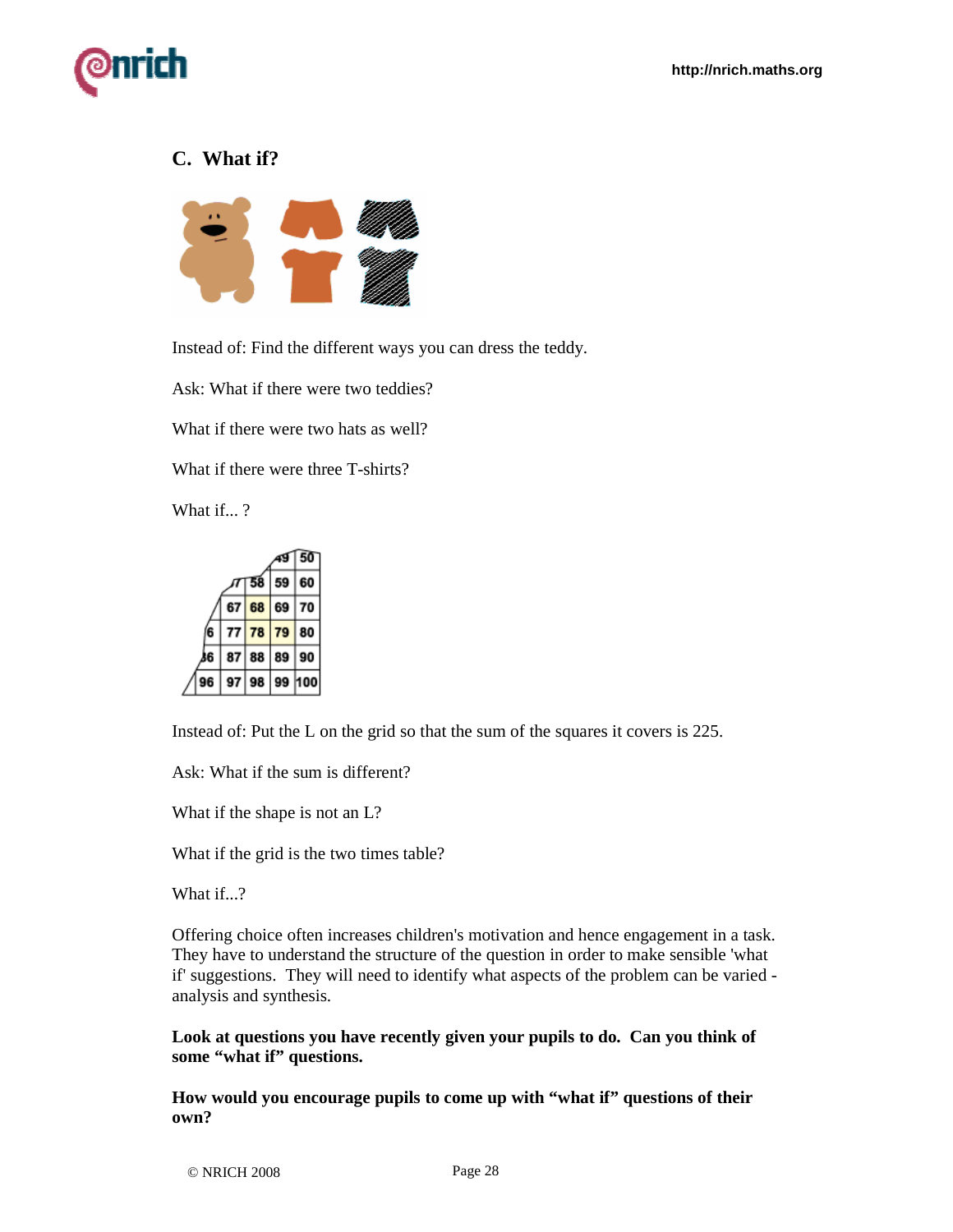# ìrich

## **D. All answers**



Instead of: Make a symmetrical necklace with these beads.

Ask: Make another... make another... how many can you make? How do you know you've got them all?



Instead of: Make a triangle by joining three dots.

Ask: Make another... make another... how many can you make? How do you know you've got them all?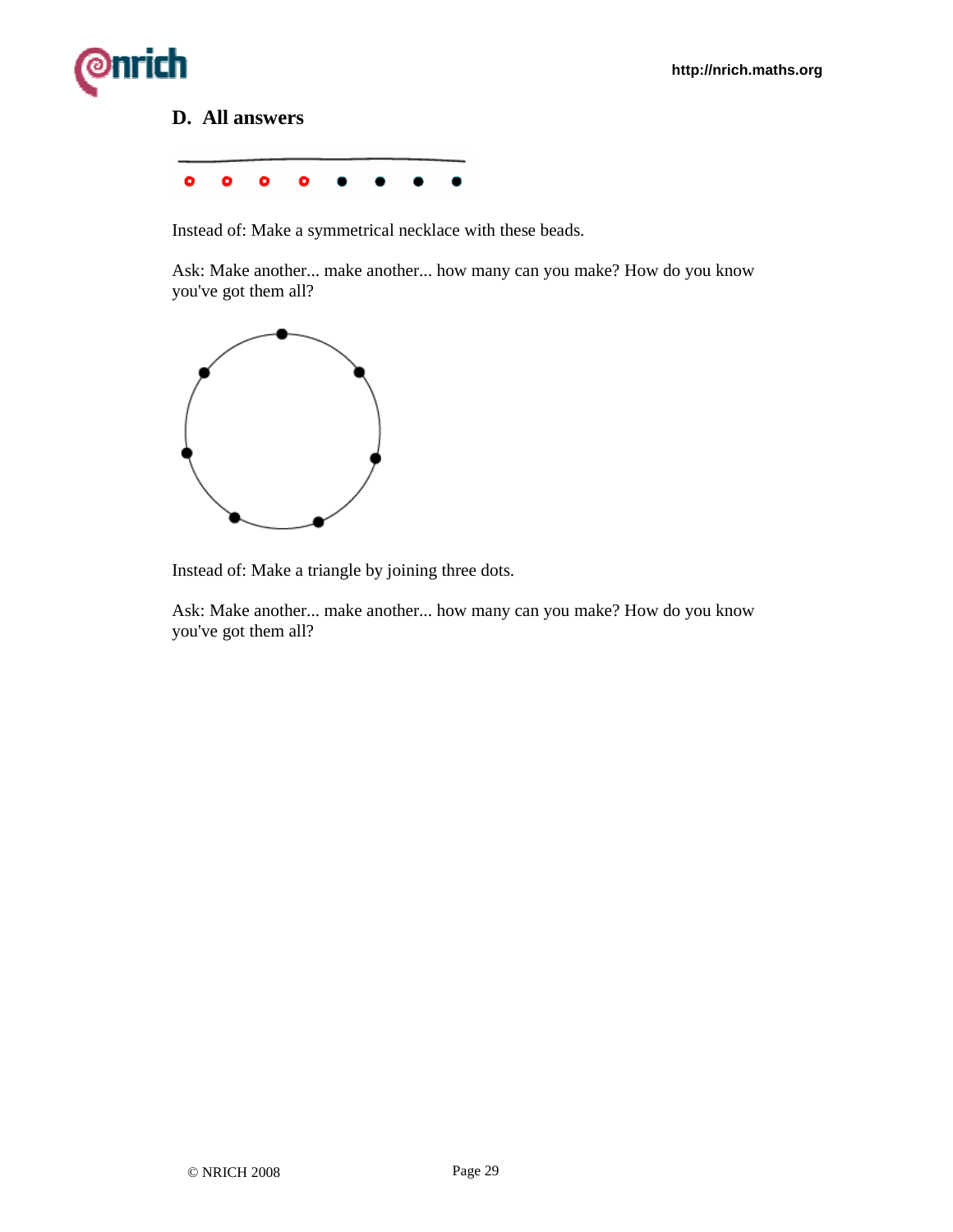

| Appendix 9   for Activity 1.3 & 1.4 | a copy for each pair of teachers |
|-------------------------------------|----------------------------------|
|                                     |                                  |

## **BLOOM'S DESCRIPTORS**

Cut the cards out and put them in a line to reflect the order of development, complexity and demand (which represent the higher order thinking skills).

| <b>Analysis</b>                                                                                                                                                                                                                                                                                                                      | <b>Evaluation</b>                                                                                                                                                                                                                                                                                                                                                             |
|--------------------------------------------------------------------------------------------------------------------------------------------------------------------------------------------------------------------------------------------------------------------------------------------------------------------------------------|-------------------------------------------------------------------------------------------------------------------------------------------------------------------------------------------------------------------------------------------------------------------------------------------------------------------------------------------------------------------------------|
| seeing pattern<br>organization of parts<br>recognition of hidden meanings<br>identification of components<br>Question Cues: analyze, separate,<br>order, explain, connect, classify,<br>arrange, divide, compare, select,<br>explain, infer                                                                                          | compare and discriminate between<br>ideas<br>assess value of theories,<br>presentations<br>make choices based on reasoned<br>argument<br>verify value of evidence<br>recognize subjectivity<br><b>Question Cues: assess, decide, rank,</b><br>grade, test, measure, recommend,<br>convince, select, judge, explain,<br>discriminate, support, conclude,<br>compare, summarize |
| <b>Application</b>                                                                                                                                                                                                                                                                                                                   | <b>Knowledge</b>                                                                                                                                                                                                                                                                                                                                                              |
| use information<br>use methods, concepts, theories in new<br>situations<br>solve problems using required skills or<br>knowledge<br>Questions Cues: apply, demonstrate,<br>calculate, complete, illustrate, show,<br>solve, examine, modify, relate, change,<br>classify, experiment, discover                                        | observation and recall of information<br>knowledge of dates, events, places<br>knowledge of major ideas<br>mastery of subject matter<br>Question Cues: list, define, tell,<br>describe, identify, show, label, collect,<br>examine, tabulate, quote, name, who,<br>when, where, etc.                                                                                          |
| <b>Comprehension</b>                                                                                                                                                                                                                                                                                                                 | <b>Synthesis</b>                                                                                                                                                                                                                                                                                                                                                              |
| understanding information<br>grasp meaning<br>translate knowledge into new context<br>interpret facts, compare, contrast<br>order, group, infer causes<br>predict consequences<br><b>Question Cues: summarize, describe,</b><br>interpret, contrast, predict, associate,<br>distinguish, estimate, differentiate,<br>discuss, extend | use old ideas to create new ones<br>generalize from given facts<br>relate knowledge from several areas<br>predict, draw conclusions<br>Question Cues: combine, integrate,<br>modify, rearrange, substitute, plan,<br>create, design, invent, what if?,<br>compose, formulate, prepare,<br>generalise, rewrite                                                                 |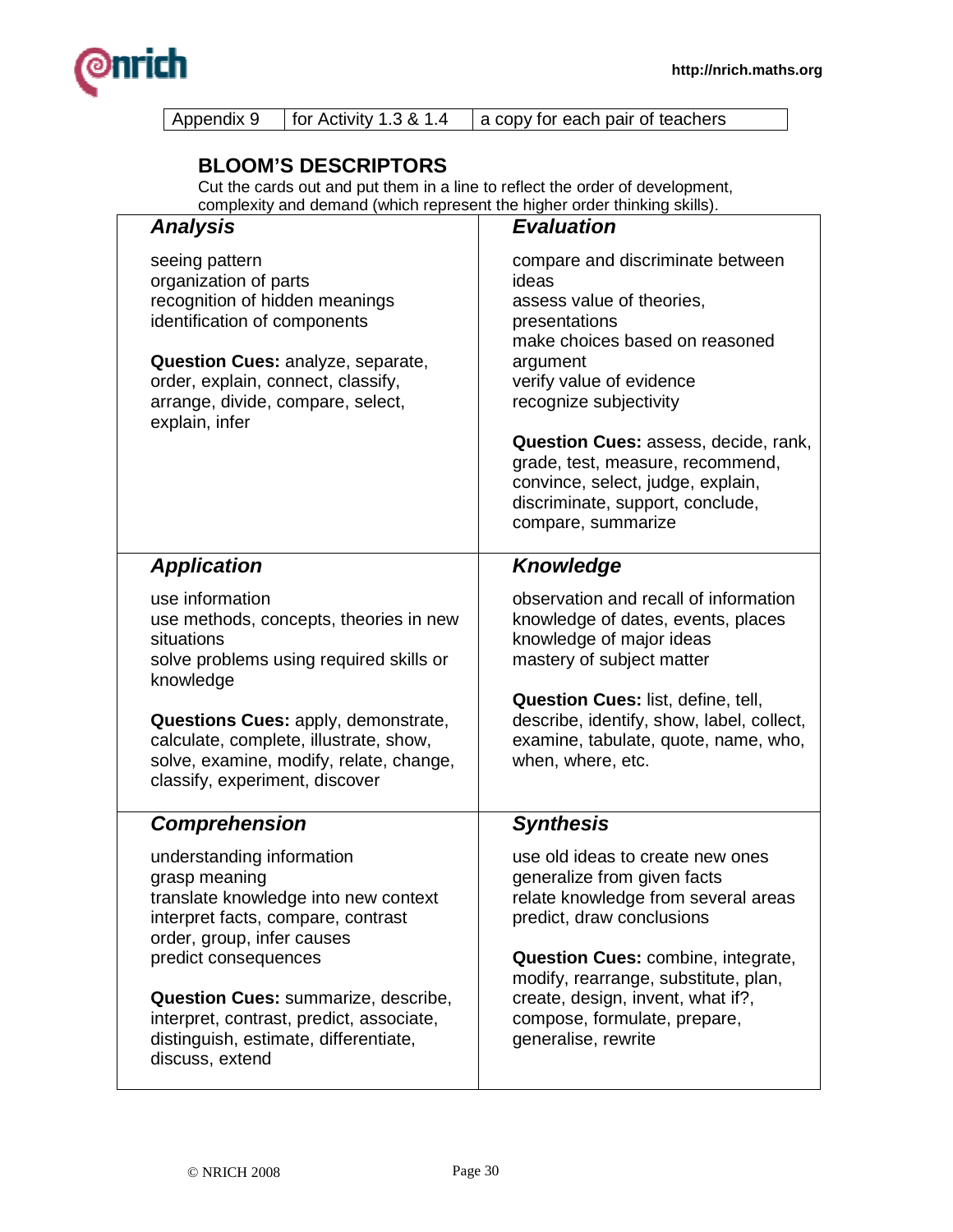

Appendix 10 | for Activity 1.4 | a copy for each pair of teachers

| <b>Represent</b><br>Identify the mathematical aspects of a<br>situation or problem<br>choose between representations<br>simplify the situation or problem,<br>using appropriate variables, symbols,<br>diagrams and models<br>select mathematical information,<br>methods and tools to use. |                                          |
|---------------------------------------------------------------------------------------------------------------------------------------------------------------------------------------------------------------------------------------------------------------------------------------------|------------------------------------------|
| <b>Analyse</b>                                                                                                                                                                                                                                                                              | <b>Analyse</b>                           |
| Use appropriate mathematical procedures                                                                                                                                                                                                                                                     | Use mathematical reasoning               |
| • make mathematical diagrams that                                                                                                                                                                                                                                                           | • make connections within mathematics    |
| represent a situation or the                                                                                                                                                                                                                                                                | and use knowledge of related             |
| information given                                                                                                                                                                                                                                                                           | problems                                 |
| calculate accurately                                                                                                                                                                                                                                                                        | • visualize, be systematic, and identify |
| record methods, solutions and                                                                                                                                                                                                                                                               | and classify patterns                    |
| conclusions                                                                                                                                                                                                                                                                                 | • explore the effects of varying values  |
| estimate, approximate and check                                                                                                                                                                                                                                                             | and make and begin to justify            |
| $\bullet$                                                                                                                                                                                                                                                                                   | conjectures and generalisations          |
| working                                                                                                                                                                                                                                                                                     | • work logically                         |
| <b>Interpret and evaluate</b>                                                                                                                                                                                                                                                               | <b>Communicate and reflect</b>           |
| • form convincing arguments                                                                                                                                                                                                                                                                 | communicate findings effectively and     |
| • consider the appropriateness and                                                                                                                                                                                                                                                          | discuss results                          |
| accuracy of results and conclusions                                                                                                                                                                                                                                                         | • engage with someone else's             |
| look at data to find patterns and                                                                                                                                                                                                                                                           | mathematics                              |
| $\bullet$                                                                                                                                                                                                                                                                                   | consider the elegance and efficiency     |
| exceptions                                                                                                                                                                                                                                                                                  | of other approaches to the problem       |
| relate findings to the original context,                                                                                                                                                                                                                                                    | make connections between the             |
| $\bullet$                                                                                                                                                                                                                                                                                   | current situation and outcomes, and      |
| identifying whether they support or                                                                                                                                                                                                                                                         | situations and outcomes they have        |
| refute conjectures                                                                                                                                                                                                                                                                          | met before                               |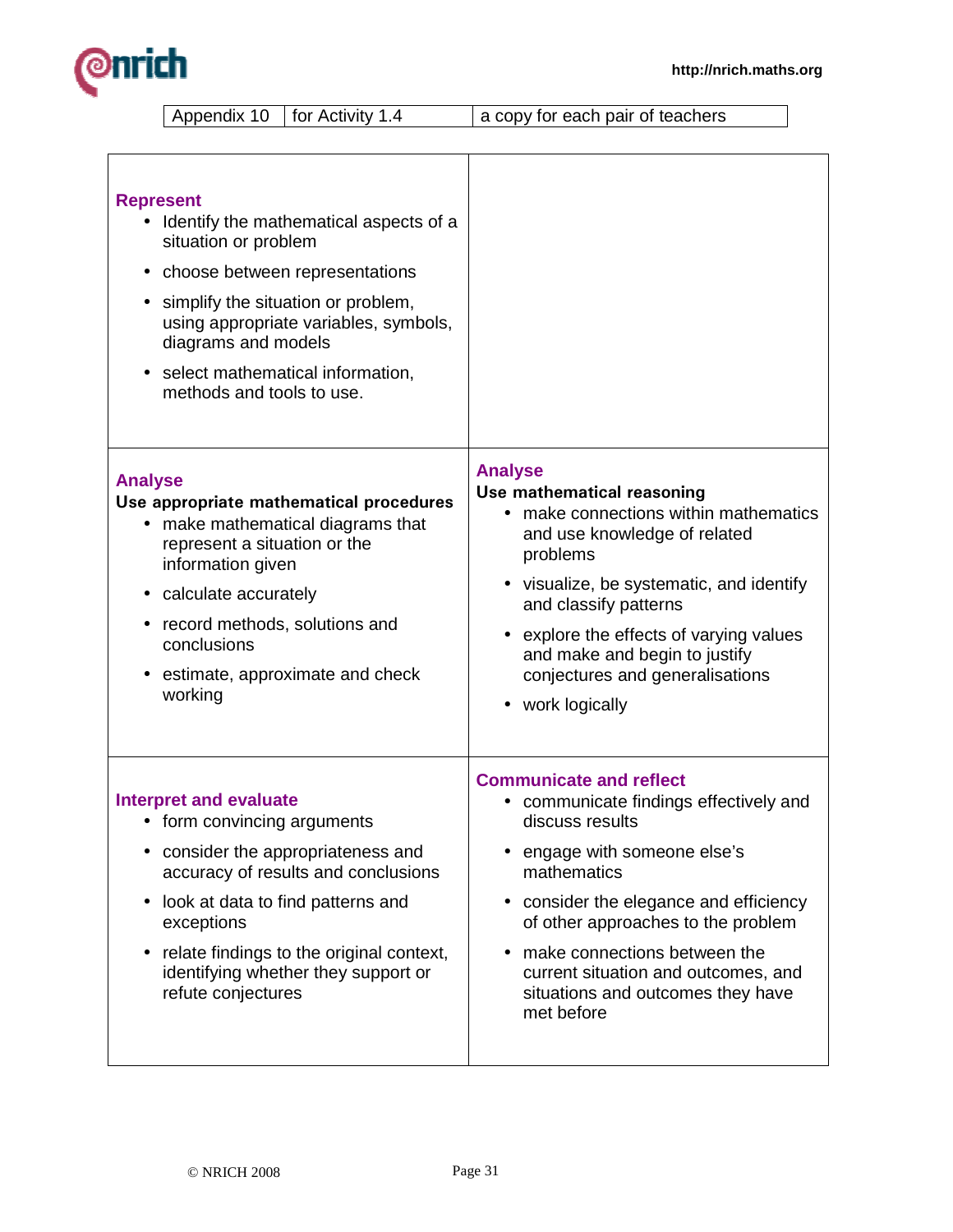



#### **Communicate and reflect**

- communicate findings effectively and discuss results
- engage with someone else's mathematics
- consider the elegance and efficiency of other approaches to the problem
- make connections between the current situation and outcomes, and situations and outcomes they have metbefore



#### **Analyse Use appropriate mathematical procedures**

- make mathematical diagrams that represent a situation or the information given
- calculate accurately
- record methods, solutions and conclusions
- estimate, approximate and check working **Use mathematical reasoning**

#### • make connections within mathematics and use knowledge of related problems

- visualise, be systematic and identify and classifypatterns
- explore the effects of varying values and make andbegin to justify conjectures and generalisations
- work logically



#### **Interpret and evaluate**

- form convincing arguments
- consider the appropriateness and accuracy of results and conclusions
- look at data to find patterns and exceptions
- whether they support or refute conjectures • relate findings to the original context, identifying



© NRICH 2008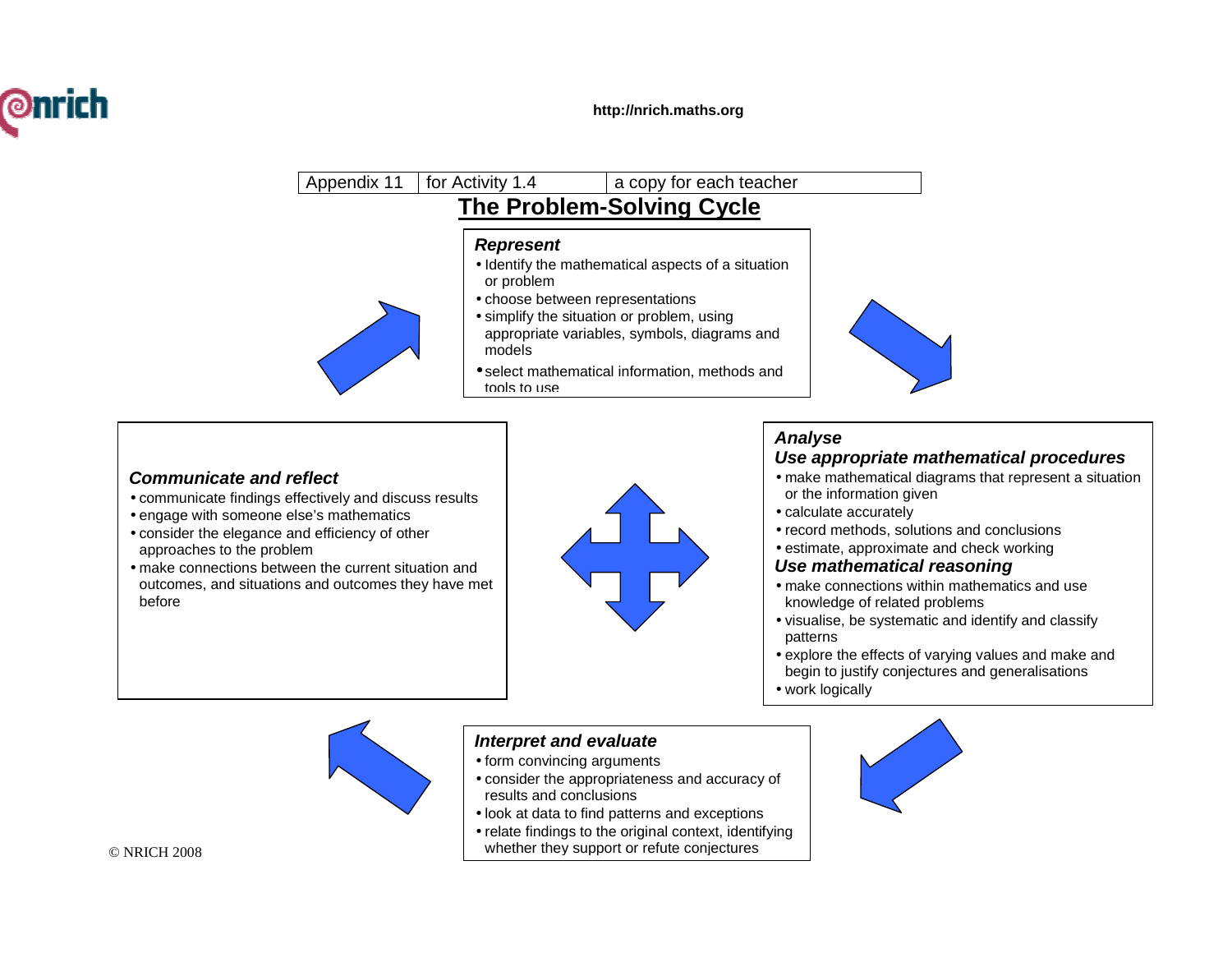

Appendix 12 | for Activity 1.4 & 2.1 | a copy for each pair of teachers

## **RICH TASK CARDS**

| step into a problem even when the<br>route to a solution is unclear, getting<br>started and exploring is made<br>accessible to pupils of wide ranging<br>abilities | pose as well as solve problems,<br>make conjectures                                                   |
|--------------------------------------------------------------------------------------------------------------------------------------------------------------------|-------------------------------------------------------------------------------------------------------|
| work at a range of levels                                                                                                                                          | extend knowledge or apply<br>knowledge in new contexts                                                |
| have opportunities to broaden their<br>problem-solving skills                                                                                                      | deepen and broaden mathematical<br>content knowledge                                                  |
| potentially reveal underlying<br>principles or make connections<br>between areas of mathematics                                                                    | observe other people being<br>mathematical or see the role of<br>mathematics within cultural settings |
| experience intriguing contexts                                                                                                                                     | employ different methods                                                                              |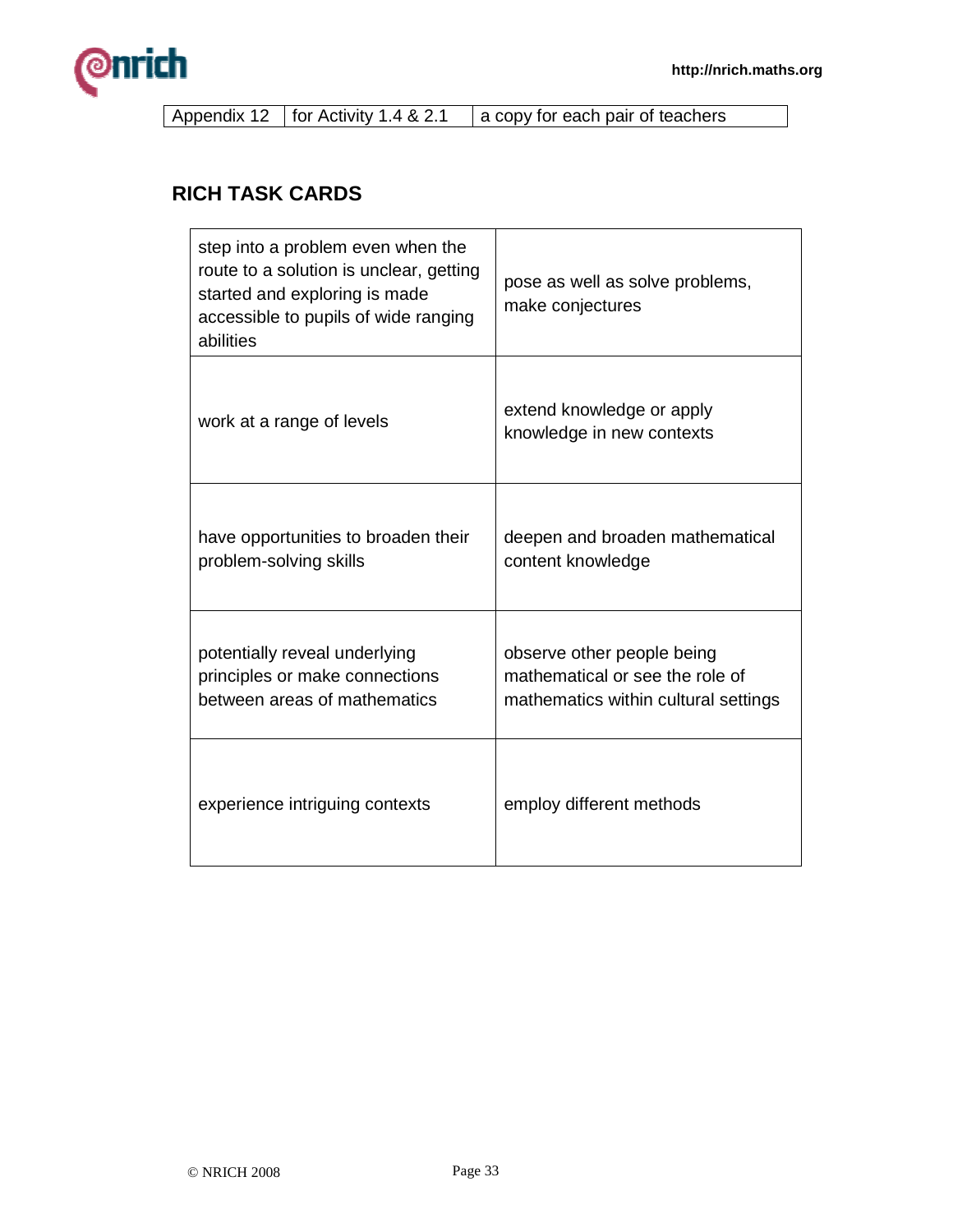

|  | Appendix 13   for Activity 1.5 | a copy for each pair of teachers (2 pages) |
|--|--------------------------------|--------------------------------------------|
|  |                                |                                            |

## **PROGRESSION CARDS**

| begin to develop own ways of recording                                                                                                                            | put the problem into their own words                                                                                         |
|-------------------------------------------------------------------------------------------------------------------------------------------------------------------|------------------------------------------------------------------------------------------------------------------------------|
| begin to look for patterns in results as they<br>work and use them to find other possible<br>outcomes                                                             | recognise information that is important to<br>solving the problem, determine what is missing<br>and develop lines of enquiry |
| begin to organise their work and check results                                                                                                                    | respond to 'What if?' questions                                                                                              |
| begin to understand and use formulae and<br>symbols to represent problems                                                                                         | review their work and approaches                                                                                             |
| begin to work in an organised way from the<br>start                                                                                                               | review their work and reasoning,                                                                                             |
| break a several-step problem or investigation<br>into simpler steps                                                                                               | search for a solution by trying out ideas of their<br>own                                                                    |
| check answers and ensure solutions make<br>sense in the context of the problem                                                                                    | select the mathematics they use in a wider<br>range of classroom activities, e.g.                                            |
| check as they work, spotting and correcting<br>errors and reviewing methods                                                                                       | show understanding of situations by describing<br>them mathematically using symbols, words<br>and diagrams                   |
| check their methods and justify answers                                                                                                                           | talk about their findings by referring to their<br>written work                                                              |
| check their work and make appropriate<br>corrections, e.g. decide that two numbers less<br>than 100 cannot give a total more than 200<br>and correct the addition | try different approaches and find ways of<br>overcoming difficulties that arise when they are<br>solving problems            |
| choose their own equipment appropriate to the<br>task, including calculators                                                                                      | understand a general statement by finding<br>particular examples that match it                                               |
| consider appropriate units                                                                                                                                        | use and interpret mathematical symbols and<br>diagrams                                                                       |
| consider efficient methods, relating problems<br>to previous experiences                                                                                          | use appropriate mathematical vocabulary                                                                                      |
| decide how best to represent conclusions,<br>using appropriate recording                                                                                          | use classroom discussions to break into a<br>problem, recognising similarities to previous<br>work                           |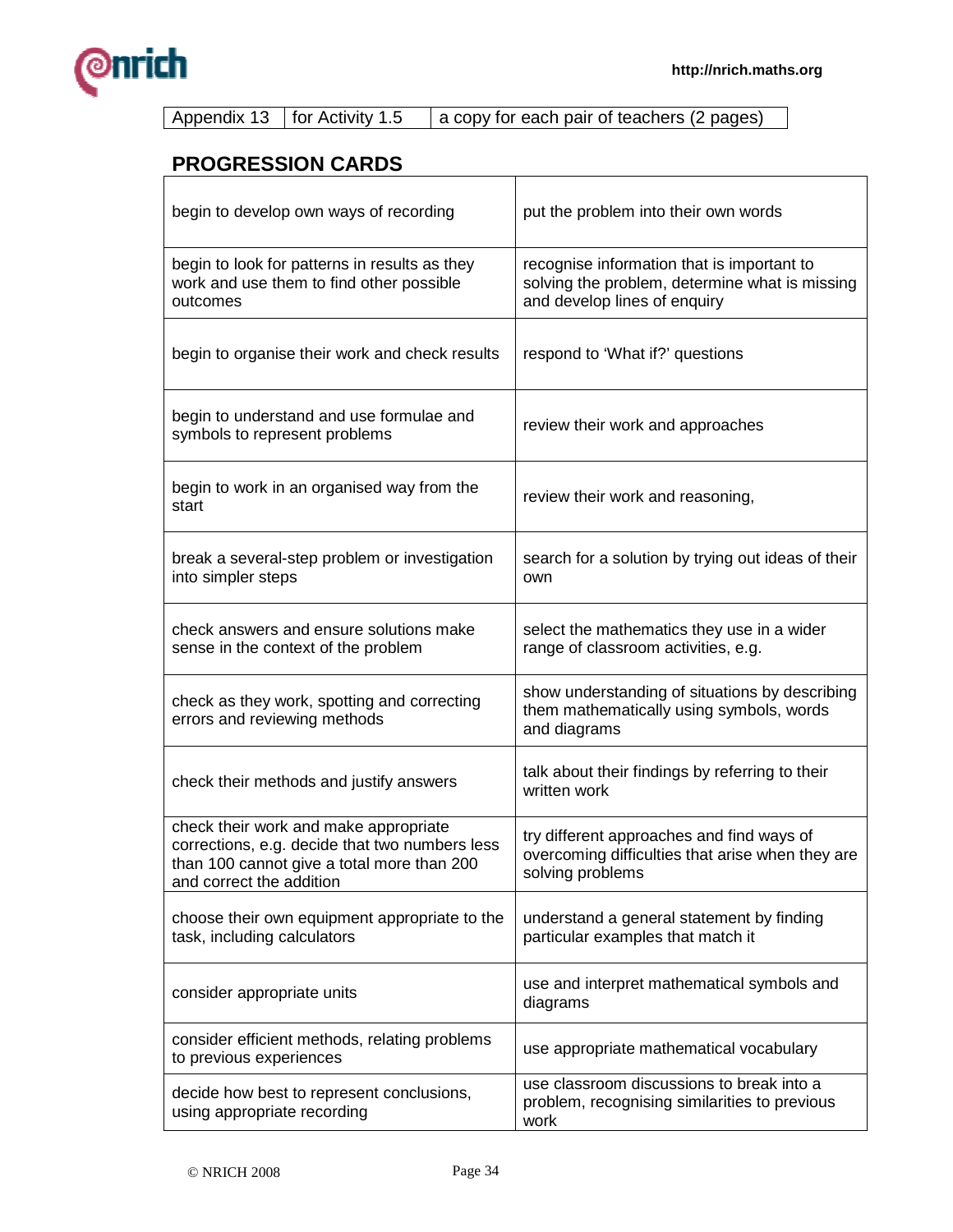

| develop an organised approach as they get                                                               | use examples and counter-examples to justify                                                                                 |  |
|---------------------------------------------------------------------------------------------------------|------------------------------------------------------------------------------------------------------------------------------|--|
| into recording their work on a problem                                                                  | conclusions                                                                                                                  |  |
| discuss their mathematical work and begin to<br>explain their thinking, e.g.                            | use related vocabulary accurately                                                                                            |  |
| draw simple conclusions of their own and give<br>an explanation of their reasoning                      | Use their own strategies within mathematics<br>and in applying mathematics to practical<br>context                           |  |
| explain and justify their methods and solution                                                          | when they have solved a problem, pose a<br>similar problem for a partner                                                     |  |
| Identify and obtain necessary information to<br>carry through a task and solve mathematical<br>problems | With support adopt a suggested model or<br>systematic approach                                                               |  |
| identify more complex patterns, making                                                                  | With support begin to appreciate the need to                                                                                 |  |
| generalisations in words and begin to express                                                           | record and develop their own methods of                                                                                      |  |
| generalisations using symbolic notation                                                                 | recording                                                                                                                    |  |
| identify patterns as they work and form their                                                           | With support describe the strategies and                                                                                     |  |
| own generalisations/rules in words                                                                      | methods they use in their work                                                                                               |  |
| make a generalisation with the assistance of                                                            | With support find a starting point, identifying                                                                              |  |
| probing questions and prompts                                                                           | key facts/relevant information                                                                                               |  |
| make connections to previous work                                                                       | With support listen to others' explanations, try<br>to make sense of them, compare<br>evaluate                               |  |
| make their own suggestions of ways to tackle                                                            | With support make connections and apply their                                                                                |  |
| a range of problems                                                                                     | knowledge to similar situations                                                                                              |  |
| organise their work from the outset, looking for<br>ways to record systematically                       | With support move between different<br>representations of a problem e.g. a situation<br>described in words, a diagram etc.   |  |
| organise written work, e.g. record results in<br>order                                                  | With support test a statement such as 'The<br>number 12 ends with a 2 so 12 sweets can't be<br>shared equally by 3 children' |  |
| pose and answer questions related to a                                                                  | With support use apparatus, diagrams, role                                                                                   |  |
| problem                                                                                                 | play, etc. to represent and clarify a problem                                                                                |  |
| predict what comes next in a simple number,                                                             | With support use pictures, diagrams and                                                                                      |  |
| shape or spatial pattern or sequence and give                                                           | symbols to communicate their thinking, or                                                                                    |  |
| reasons for their opinions                                                                              | demonstrate a solution or process                                                                                            |  |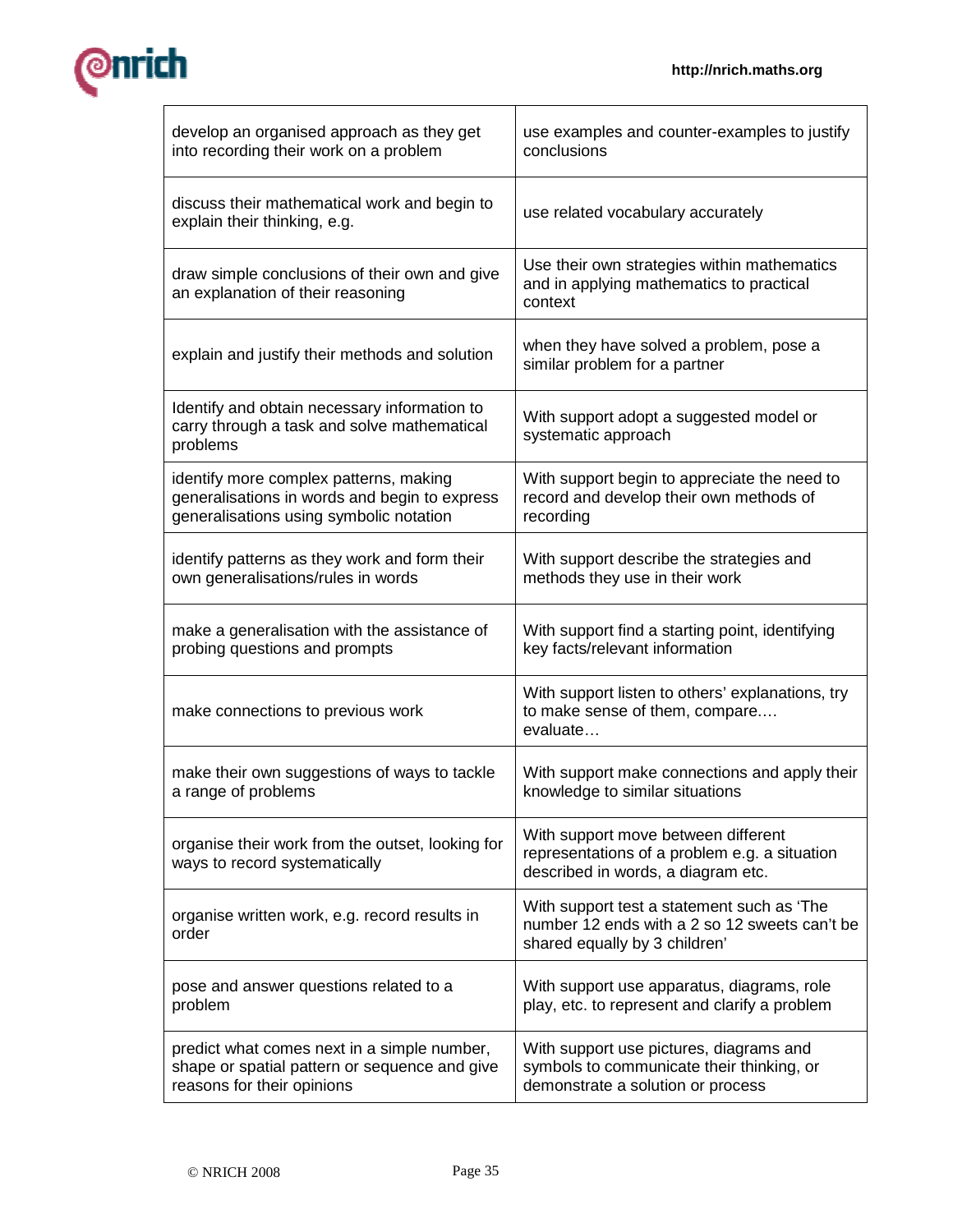

| Appendix 14   for Activity 1.5<br>a copy for each pair of teachers (2 pages) |
|------------------------------------------------------------------------------|
|------------------------------------------------------------------------------|

## **Progression Card List**

Based on the National Strategy's Primary Framework Assessment Guidelines for mathematics L2, L3, L4, L5 2008

| L2              | 1.0x             | select the mathematics they use in some classroom activities e.g. with support                        | <b>PS</b>             |
|-----------------|------------------|-------------------------------------------------------------------------------------------------------|-----------------------|
| L2              | 1.1              | With support find a starting point, identifying key facts/relevant information                        | <b>PS</b>             |
| L2              | 1.2              | With support use apparatus, diagrams, role play, etc. to represent and clarify a problem              | <b>PS</b>             |
| L2              | 1.3              | With support move between different representations of a problem e.g. a situation described           | <b>PS</b>             |
|                 |                  | in words, a diagram etc.                                                                              |                       |
| L2              | 1.4              | With support adopt a suggested model or systematic approach                                           | <b>PS</b>             |
| $\rm L2$        | 1.5              | With support make connections and apply their knowledge to similar situations                         | <b>PS</b>             |
| L2              | 2.0x             | discuss their work using mathematical language, e.g. with support                                     | $\mathcal{C}$         |
| L2              | 2.1              | With support describe the strategies and methods they use in their work                               | $\mathsf{C}$          |
| L2              | 2.2              | With support listen to others' explanations, try to make sense of them, compare                       | $\overline{C}$        |
|                 |                  | evaluate                                                                                              |                       |
| L2              | 3.0x             | begin to represent their work using symbols and simple diagrams, e.g. with support                    | $\mathbf C$           |
| L <sub>2</sub>  | 3.1              | With support use pictures, diagrams and symbols to communicate their thinking, or                     | С                     |
|                 |                  | demonstrate a solution or process                                                                     |                       |
| L2              | 3.2              | With support begin to appreciate the need to record and develop their own methods of                  | C                     |
|                 |                  | recording                                                                                             |                       |
| L2              | 4.0x             | explain why an answer is correct, e.g. with support                                                   | $\mathbb{R}$          |
| L2              | 4.1              | With support test a statement such as 'The number 12 ends with a 2 so 12 sweets can't be              | $\mathbb{R}$          |
|                 |                  | shared equally by 3 children'                                                                         |                       |
| L <sub>2</sub>  | 5.0              | predict what comes next in a simple number, shape or spatial pattern or sequence and give reasons for | R                     |
|                 |                  | their opinions                                                                                        |                       |
| L3              | 1.0              | select the mathematics they use in a wider range of classroom activities, e.g.                        | PS                    |
| L <sub>3</sub>  | $1.1\,$          | use classroom discussions to break into a problem, recognising similarities to previous work          | PS                    |
| L <sub>3</sub>  | 1.2              | put the problem into their own words                                                                  | <b>PS</b>             |
| L <sub>3</sub>  | 1.3              | choose their own equipment appropriate to the task, including calculators                             | PS                    |
| L3              | 2.0              | try different approaches and find ways of overcoming difficulties that arise when they are solving    | <b>PS</b>             |
|                 |                  | problems                                                                                              |                       |
| L <sub>3</sub>  | 2.1              | check their work and make appropriate corrections, e.g. decide that two numbers less than             | <b>PS</b>             |
|                 |                  | 100 cannot give a total more than 200 and correct the addition                                        |                       |
| L <sub>3</sub>  | 2.2              | begin to look for patterns in results as they work and use them to find other possible                | <b>PS</b>             |
|                 |                  | outcomes                                                                                              |                       |
| L <sub>3</sub>  | 3.0              | begin to organise their work and check results                                                        | C                     |
| L <sub>3</sub>  | 3.1              | begin to develop own ways of recording                                                                | C                     |
| L3              | 3.2              | develop an organised approach as they get into recording their work on a problem                      | C                     |
| L <sub>3</sub>  | 4.0              | discuss their mathematical work and begin to explain their thinking, e.g.                             | C                     |
| L3              | 4.1              | use appropriate mathematical vocabulary                                                               | $\overline{C}$        |
| L <sub>3</sub>  | 4.2              | talk about their findings by referring to their written work                                          | C                     |
| L3              | $5.0$            | use and interpret mathematical symbols and diagrams                                                   | $\overline{\text{c}}$ |
| L3              | 6.0              | understand a general statement by finding particular examples that match it                           | R                     |
| L <sub>3</sub>  | 6.1              | make a generalisation with the assistance of probing questions and prompts                            | R                     |
| L <sub>3</sub>  | 7.0              | review their work and reasoning,                                                                      | R                     |
| L <sub>3</sub>  | 7.1              | respond to 'What if?' questions                                                                       | R                     |
| L <sub>3</sub>  | 7.2              | when they have solved a problem, pose a similar problem for a partner                                 | $\overline{R}$        |
| $\mathbf{L}4$   | 1.0x             | develop own strategies for solving problems, e.g.                                                     | PS                    |
| $\mathbf{L}4$   | 1.1              | make their own suggestions of ways to tackle a range of problems                                      | PS                    |
| L <sub>4</sub>  | 1.2              | make connections to previous work                                                                     | PS                    |
| $L\overline{4}$ | 1.3              | pose and answer questions related to a problem                                                        | PS                    |
| L <sub>4</sub>  | 1.4              | check answers and ensure solutions make sense in the context of the problem                           | PS                    |
| L <sub>4</sub>  | 1.5              | review their work and approaches                                                                      | <b>PS</b>             |
| L <sub>4</sub>  | $\overline{2.0}$ | Use their own strategies within mathematics and in applying mathematics to practical context          | PS                    |
| L4              | 3.0x             | present information and results in a clear and organised way, e.g.                                    | $\mathbf{C}$          |
| L <sub>4</sub>  | 3.1              | organise written work, e.g. record results in order                                                   | C                     |
| L <sub>4</sub>  | 3.2              | begin to work in an organised way from the start                                                      | C                     |
| $\mathbf{L}4$   | 3.3              | consider appropriate units                                                                            | $\overline{\text{c}}$ |
| $L\overline{4}$ | 3.4              | use related vocabulary accurately                                                                     | C                     |
| L <sub>4</sub>  | 4.0              | search for a solution by trying out ideas of their own                                                | R                     |
| L4              | 4.1              | check their methods and justify answers                                                               | R                     |
| L4              | 4.2              | identify patterns as they work and form their own generalisations/rules in words                      | R                     |
|                 |                  |                                                                                                       |                       |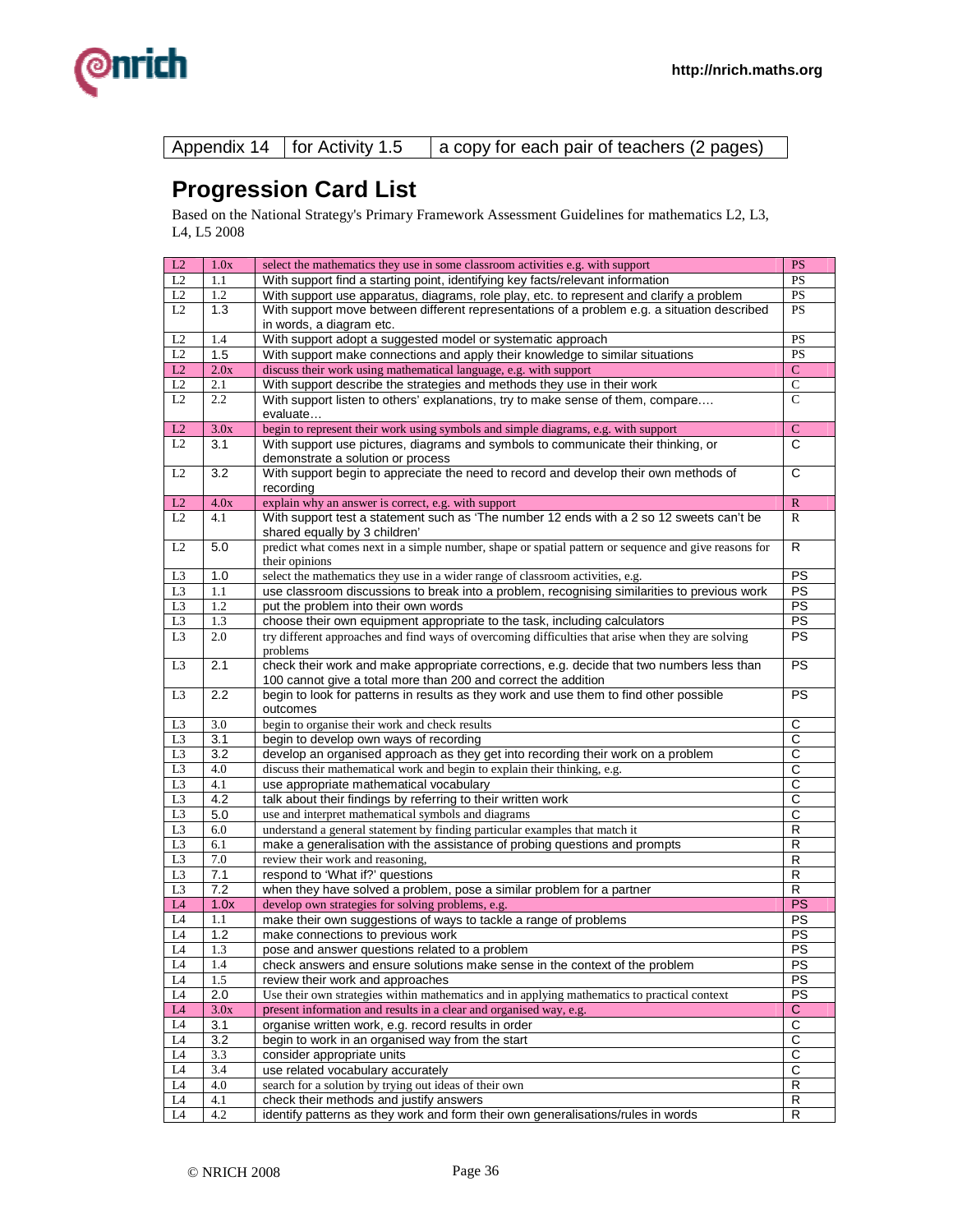

| L <sub>5</sub> | 1.0  | Identify and obtain necessary information to carry through a task and solve mathematical problems | <b>PS</b> |
|----------------|------|---------------------------------------------------------------------------------------------------|-----------|
| L5             | 1.1  | recognise information that is important to solving the problem, determine what is missing and     | <b>PS</b> |
|                |      | develop lines of enquiry                                                                          |           |
| L5             | 1.2  | break a several-step problem or investigation into simpler steps                                  | <b>PS</b> |
| L5             | 1.3  | consider efficient methods, relating problems to previous experiences                             | <b>PS</b> |
| L <sub>5</sub> | 2.0x | check results, considering whether these are reasonable, e.g.                                     | <b>PS</b> |
| L <sub>5</sub> | 2.1  | check as they work, spotting and correcting errors and reviewing methods                          | <b>PS</b> |
| L5             | 3.0  | solve word problems and investigations from a range of contexts                                   | <b>PS</b> |
| L <sub>5</sub> | 3.0  | show understanding of situations by describing them mathematically using symbols, words and       | C         |
|                |      | diagrams                                                                                          |           |
| L5             | 3.1  | organise their work from the outset, looking for ways to record systematically                    | C         |
| L5             | 3.2  | decide how best to represent conclusions, using appropriate recording                             | C         |
| L <sub>5</sub> | 3.3  | begin to understand and use formulae and symbols to represent problems                            | C         |
| L5             | 4.0  | draw simple conclusions of their own and give an explanation of their reasoning                   | R         |
| L5             | 4.1  | explain and justify their methods and solution                                                    | R         |
| L5             | 4.2  | identify more complex patterns, making generalisations in words and begin to express              | R         |
|                |      | generalisations using symbolic notation                                                           |           |
| L5             | 4.3  | use examples and counter-examples to justify conclusions                                          | R         |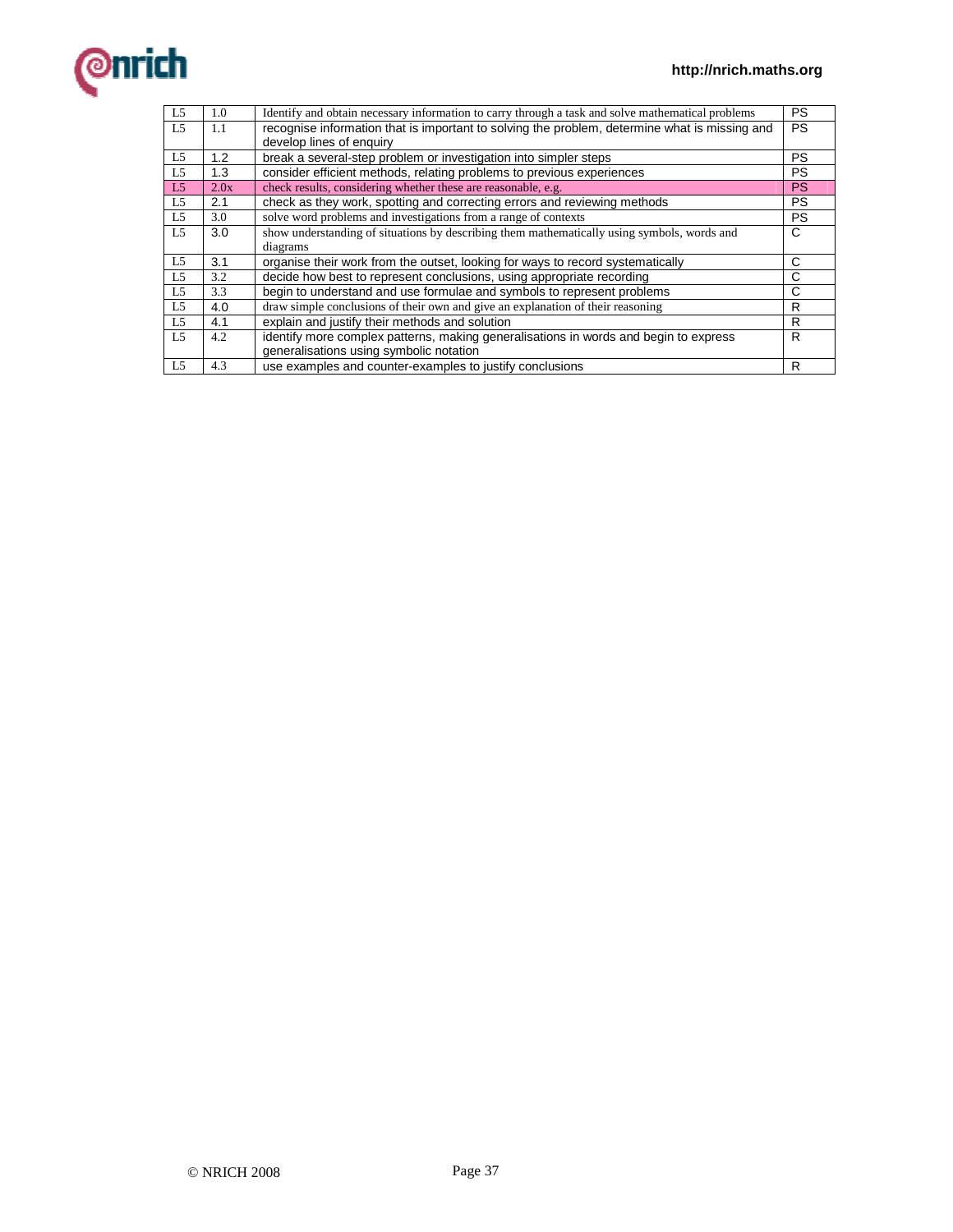

| Appendix 15<br>for Activity 2.1<br>a copy for each teacher (2 pages)                                       |                                                                                                                                                                                                        |  |  |
|------------------------------------------------------------------------------------------------------------|--------------------------------------------------------------------------------------------------------------------------------------------------------------------------------------------------------|--|--|
|                                                                                                            | A RICH TASK - WHAT TEACHERS CAN DO                                                                                                                                                                     |  |  |
| Aspects of a rich task                                                                                     | Ideas for teacher support                                                                                                                                                                              |  |  |
| Step into a problem even<br>when the route to a solution                                                   | Selecting appropriate tasks and problems for example - those<br>with a low threshold and a high ceiling.                                                                                               |  |  |
| is unclear, getting started<br>and exploring is made<br>accessible to pupils of wide<br>ranging abilities. | Asking pupils to spend a little time on their own then working in<br>pairs and then sharing ideas about what the problem is about<br>and how to get started                                            |  |  |
|                                                                                                            | Think $\Leftrightarrow$ Pair $\Leftrightarrow$ Share                                                                                                                                                   |  |  |
|                                                                                                            | Encouraging some general exploration of the situation before<br>pinning things down                                                                                                                    |  |  |
|                                                                                                            | Considering and sharing different ways of representing the<br>information                                                                                                                              |  |  |
|                                                                                                            | Thinking about things like this you have seen before.                                                                                                                                                  |  |  |
| Pose as well as solve<br>problems, make conjectures                                                        | It is a challenge for pupils to pose their own problems so a first<br>step is to model asking "what if" questions yourself.                                                                            |  |  |
|                                                                                                            | Encourage learners to think about the things they can vary in a<br>problem and to conjecture about the effect of any variation.                                                                        |  |  |
|                                                                                                            | At the end of a problem ask "what next?" or "If we had time<br>what might we do next?"                                                                                                                 |  |  |
|                                                                                                            | Highlight occasions where pupils do pose their own problems<br>and share them with the group. Put unanswered questions and<br>conjectures on a board.                                                  |  |  |
|                                                                                                            | Use a "conjecture board". When pupils come up with a<br>conjecture they write it up and get others to consider it and<br>either prove it or find a counter example                                     |  |  |
| Work at a range of levels                                                                                  | Encouraging and discussing different ways of tackling a<br>problem.                                                                                                                                    |  |  |
|                                                                                                            | Interpreting and evaluating findings can offer opportunities to<br>work at a range of levels.                                                                                                          |  |  |
|                                                                                                            | Think about problems with open starting points, open middles<br>and open ends - these all contribute to allowing pupils to work<br>at different levels.                                                |  |  |
|                                                                                                            | Generalisation enables extension and the use of algebra can<br>extend problems. Reflect on the algebra, when it is used, and<br>how it represents underpinning structure of a problem. For<br>example: |  |  |
|                                                                                                            | "Why does  generate a Fibonacci sequence?"                                                                                                                                                             |  |  |
| Extend knowledge or apply<br>knowledge in new contexts                                                     | Set problems that offer scope to extend knowledge or which are<br>set in new contexts.                                                                                                                 |  |  |
|                                                                                                            | Ask questions of learners that encourage them to make<br>connections:                                                                                                                                  |  |  |
|                                                                                                            | "Have you done something before that was similar?"                                                                                                                                                     |  |  |
|                                                                                                            | "What mathematics is in this problem?"                                                                                                                                                                 |  |  |
| Allow for different methods                                                                                | Encourage a range of representations at the start of the work.                                                                                                                                         |  |  |
|                                                                                                            | Discuss ideas for different approaches.                                                                                                                                                                |  |  |
|                                                                                                            | Discuss different approaches, their effectiveness and efficiency<br>at the end of the work.                                                                                                            |  |  |
|                                                                                                            | Value different approaches as representing learners' different<br>understandings and levels of confidence.                                                                                             |  |  |
|                                                                                                            | Realise that methods used often reflect learners' progress,<br>areas of strength and weaknesses.                                                                                                       |  |  |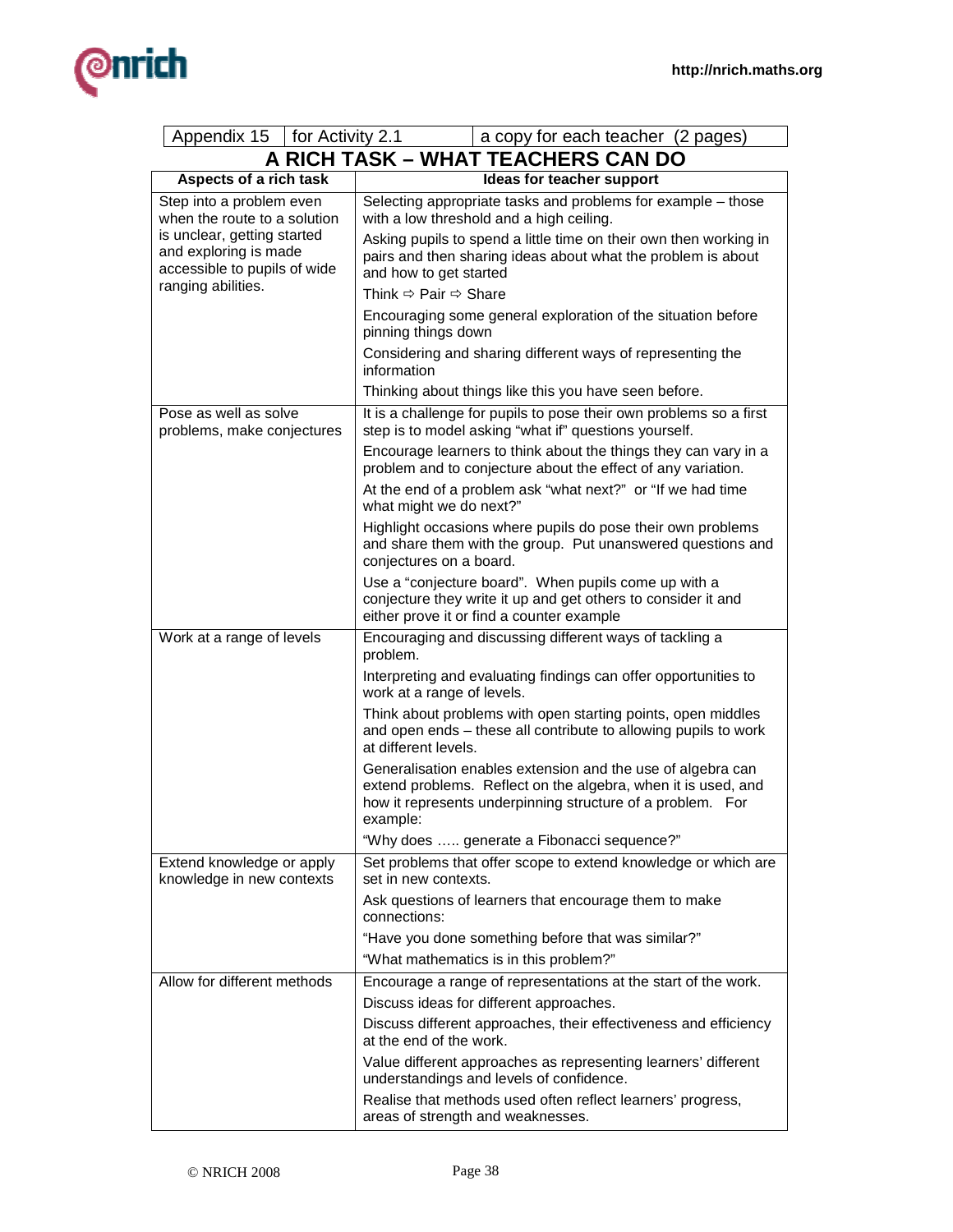

| Aspects of a rich task                                                                   | Ideas for teacher support                                                                                                                                                                                                                                                                                                                                                                                      |  |  |
|------------------------------------------------------------------------------------------|----------------------------------------------------------------------------------------------------------------------------------------------------------------------------------------------------------------------------------------------------------------------------------------------------------------------------------------------------------------------------------------------------------------|--|--|
| Offer opportunities to                                                                   | Talk about what a pupil is doing. For example:                                                                                                                                                                                                                                                                                                                                                                 |  |  |
| broaden students' problem-                                                               | "How will you collect the data?"                                                                                                                                                                                                                                                                                                                                                                               |  |  |
| solving skills                                                                           | "Was that a good method, are there other ways that might have<br>been more efficient?".                                                                                                                                                                                                                                                                                                                        |  |  |
|                                                                                          | "Can you be more systematic?"                                                                                                                                                                                                                                                                                                                                                                                  |  |  |
|                                                                                          | "Can you generalise?"                                                                                                                                                                                                                                                                                                                                                                                          |  |  |
| Deepen and broaden<br>mathematical content                                               | Use problems that offer challenging contexts in which can help<br>develop content knowledge                                                                                                                                                                                                                                                                                                                    |  |  |
| knowledge                                                                                | Highlight the mixture of skills pupils are bringing to bear of<br>problems:                                                                                                                                                                                                                                                                                                                                    |  |  |
|                                                                                          | "In this problem you needed to be able to in order to "                                                                                                                                                                                                                                                                                                                                                        |  |  |
|                                                                                          | Ask pupils what mathematics they used to tackle the problem,<br>new things they have learnt and what they feel more confident<br>about.                                                                                                                                                                                                                                                                        |  |  |
| Have potential to reveal<br>underlying principles or<br>make connections between         | Problems like this might not be as engaging at first sight - their<br>fascination comes from the patterns or ideas they reveal as you<br>work on them. For example:                                                                                                                                                                                                                                            |  |  |
| areas of mathematics                                                                     | The relationship between square and triangular numbers might<br>come out of work on triangular numbers.                                                                                                                                                                                                                                                                                                        |  |  |
|                                                                                          | Games or problems that have the same underpinning<br>mathematics (e.g. nim or variations on noughts and crosses)                                                                                                                                                                                                                                                                                               |  |  |
| Include intriguing contexts                                                              | Use games or challenges.                                                                                                                                                                                                                                                                                                                                                                                       |  |  |
|                                                                                          | Use problems that reveal interesting patterns.                                                                                                                                                                                                                                                                                                                                                                 |  |  |
|                                                                                          | Identify mathematics in unfamiliar settings. When you notice<br>some mathematics why not draw attention to it and use it. For<br>example the sun shining through the window, arrangements of<br>the desks, work on sports day such as laying out the track and<br>recording results.                                                                                                                           |  |  |
|                                                                                          | When you see something intriguing in some mathematics draw<br>pupils attention to it. For example, an unexpected pattern in<br>geometry or arithmetic that needs to be explained. That two<br>shapes with the same volume look completely different. Make a<br>note on the board and ask pupils to think about it and return to it<br>at "odd moments" over a period of time.                                  |  |  |
| Offer opportunities to                                                                   | Model being stuck sometimes.                                                                                                                                                                                                                                                                                                                                                                                   |  |  |
| observe other people being<br>mathematical or the role of<br>mathematics within cultural | Allow pupils to ask and work on problems you do not know the<br>answer to and say so. "We will find out about this together"                                                                                                                                                                                                                                                                                   |  |  |
| settings                                                                                 | Use video and films related to mathematics being used or which<br>put mathematics in historical and cultural contests. For<br>example, when tackling a problem involving a Fibonacci<br>sequence show some examples of its occurrence in the world<br>around us. When talking about being stuck discuss what<br>mathematicians do.  When doing work on time look at how this<br>has been measured in the past. |  |  |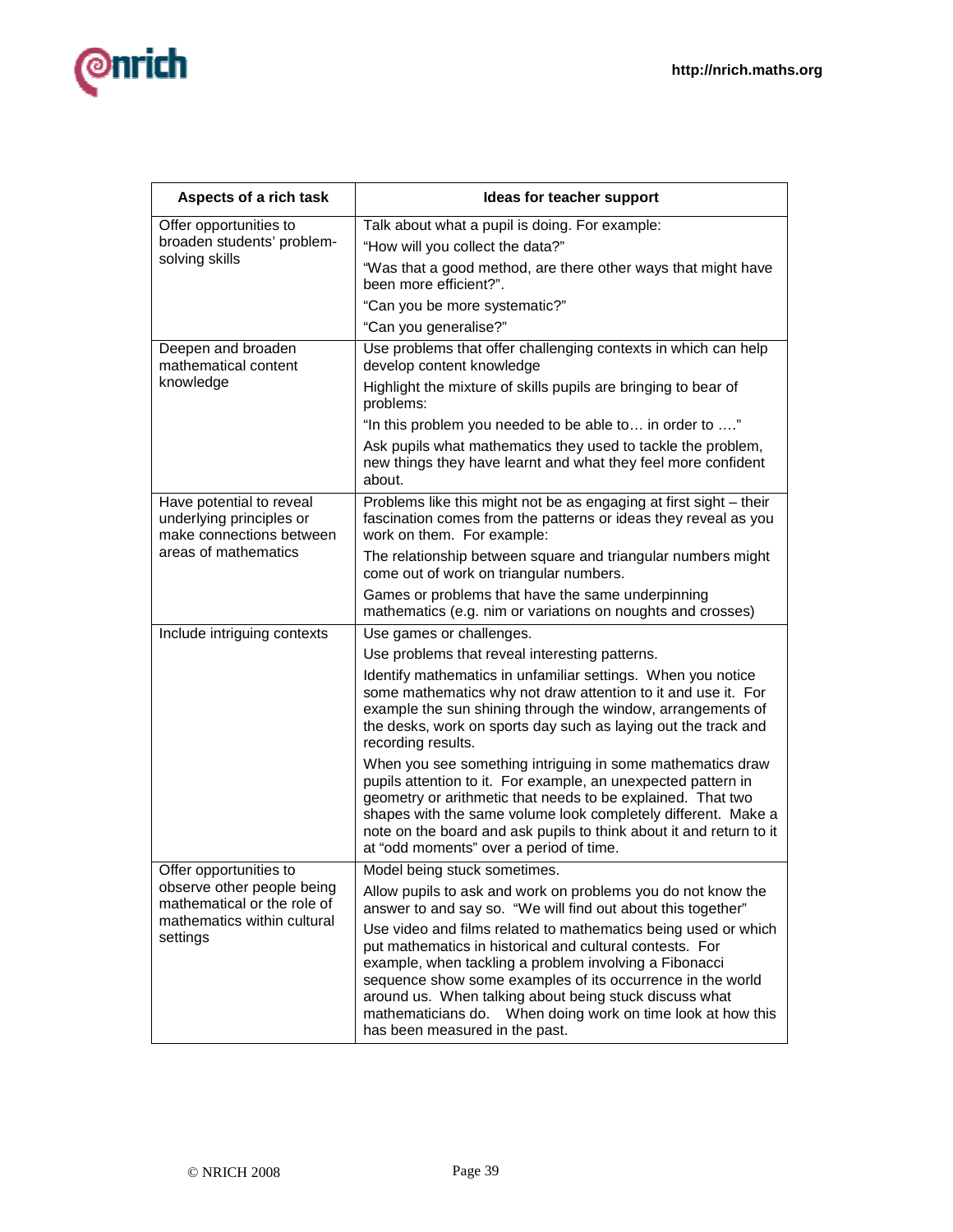

Appendix 16 for Activity 2.1 & 2.2 & 4.1 a copy for each teacher (2 pages)

## **WHAT TEACHERS DO MASTER SHEET**

| <b>Aspect of a Rich Task</b>                                                                                                                                        | What pupils could do | What teachers might do |
|---------------------------------------------------------------------------------------------------------------------------------------------------------------------|----------------------|------------------------|
| step into a problem even when<br>the route to a solution is unclear,<br>getting started and exploring is<br>made accessible to pupils of wide<br>ranging abilities. |                      |                        |
| pose as well as solve problems,<br>make conjectures                                                                                                                 |                      |                        |
| work at a range of levels                                                                                                                                           |                      |                        |
| extend knowledge or apply<br>knowledge in new contexts                                                                                                              |                      |                        |
| allow for different methods                                                                                                                                         |                      |                        |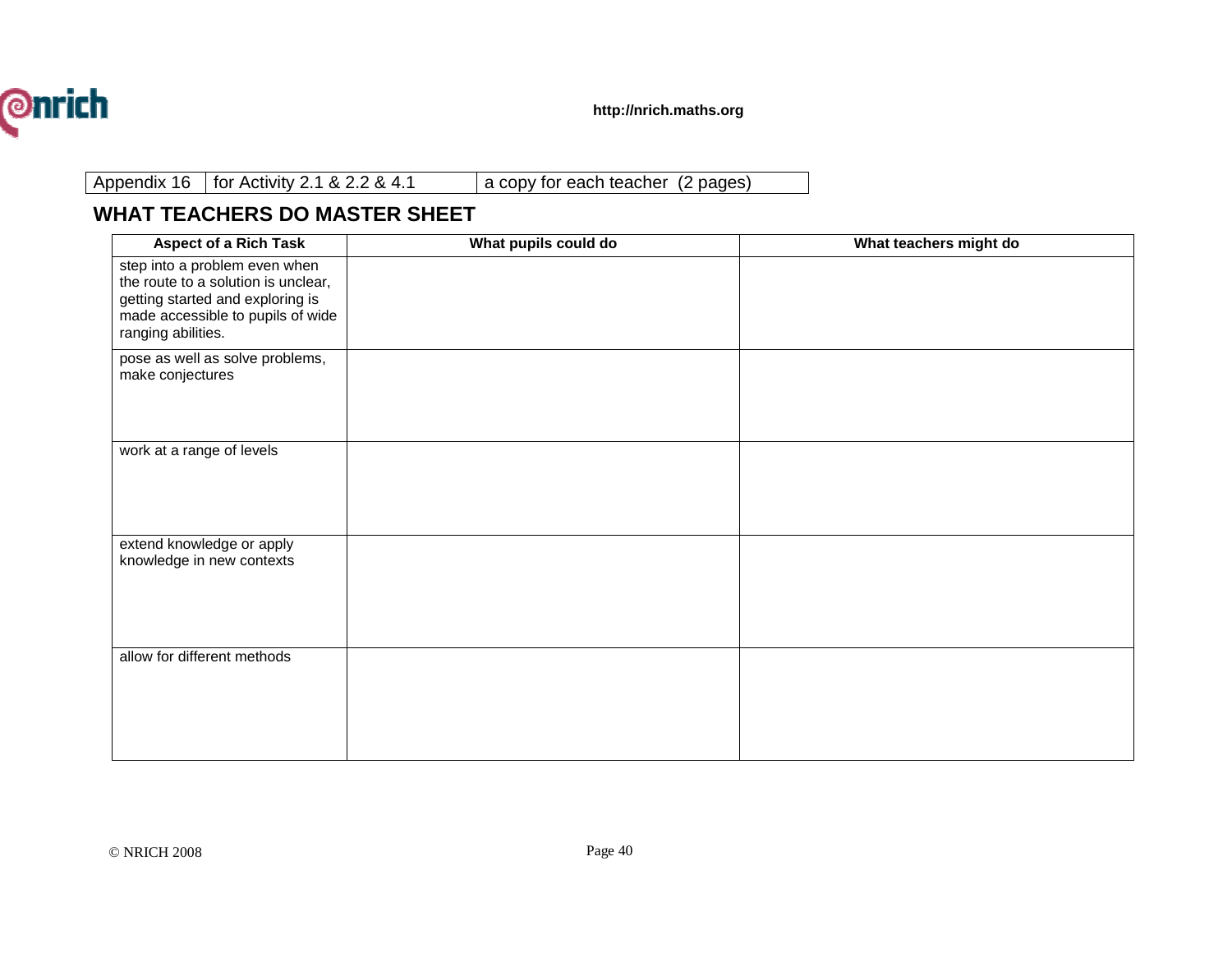

**http://nrich.maths.org**

| offer opportunities to broaden    |  |
|-----------------------------------|--|
|                                   |  |
| students' problem-solving skills  |  |
|                                   |  |
|                                   |  |
|                                   |  |
|                                   |  |
|                                   |  |
|                                   |  |
| deepen and broaden                |  |
| mathematical content knowledge    |  |
|                                   |  |
|                                   |  |
|                                   |  |
|                                   |  |
|                                   |  |
|                                   |  |
| have potential to reveal          |  |
|                                   |  |
| underlying principles or make     |  |
| connections between areas of      |  |
| mathematics                       |  |
|                                   |  |
|                                   |  |
|                                   |  |
|                                   |  |
| include intriguing contexts       |  |
|                                   |  |
|                                   |  |
|                                   |  |
|                                   |  |
|                                   |  |
|                                   |  |
|                                   |  |
| offer opportunities to observe    |  |
| other people being mathematical   |  |
| or the role of mathematics within |  |
|                                   |  |
| cultural settings                 |  |
|                                   |  |
|                                   |  |
|                                   |  |
|                                   |  |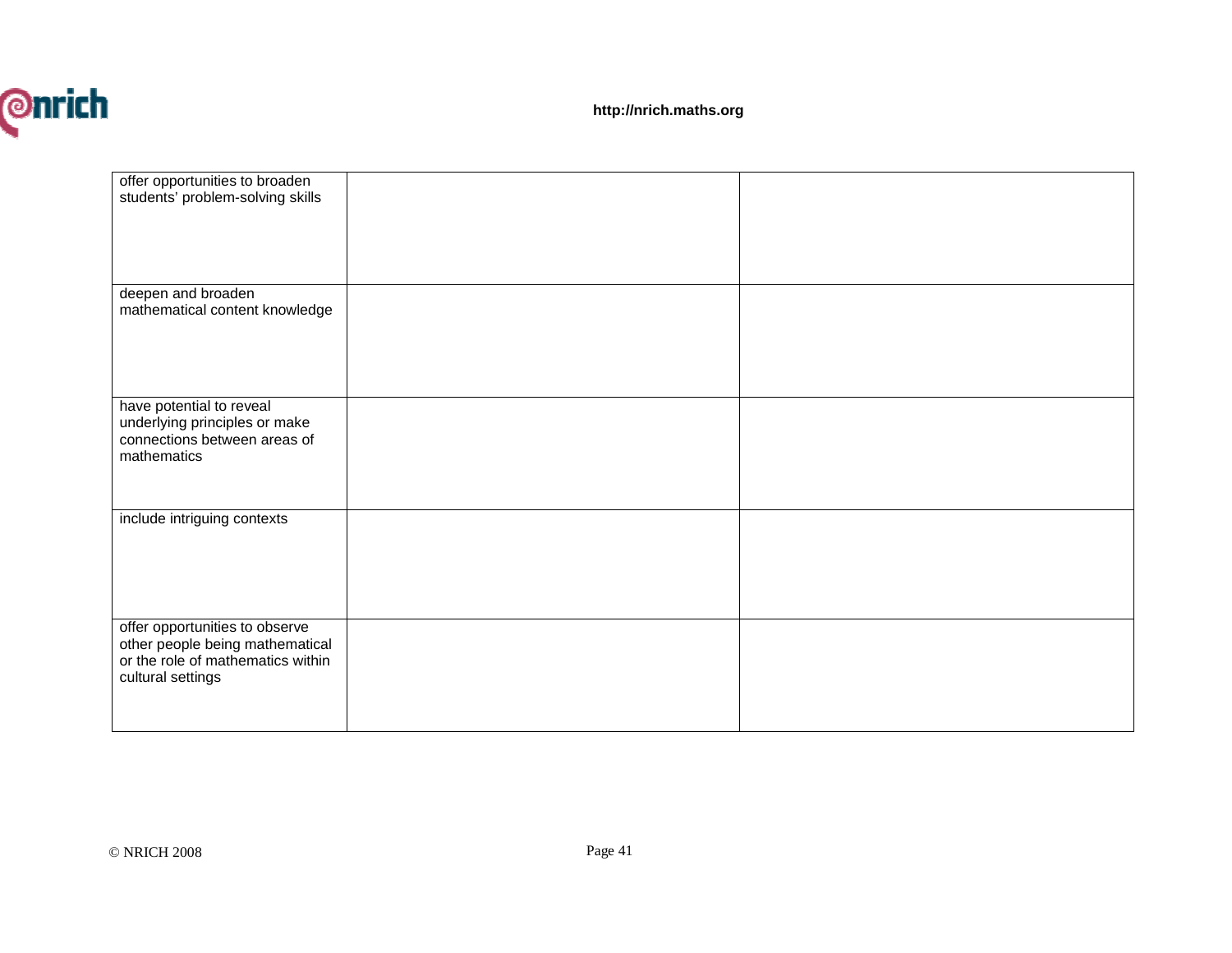

#### Appendix 17 | for Activity 2.1 a copy for each pair of teachers (4 pages)

## **MAGIC Vs – WHAT TEACHERS DO**

Text in italics shows examples from a single lesson, with associated video-clips and images. This is not intended to be a model lesson.

| <b>Aspect of a Rich Task</b>                                                                                                                                                                                 | What pupils might do                                                                                                                                                                                                                                                                                                                                                                                                                                                                                                                                                                                                                                                                                                                                                     | What teachers could do                                                                                                                                                                                                                                                                                                                                                                                                                                                                                                                                                                                                         |
|--------------------------------------------------------------------------------------------------------------------------------------------------------------------------------------------------------------|--------------------------------------------------------------------------------------------------------------------------------------------------------------------------------------------------------------------------------------------------------------------------------------------------------------------------------------------------------------------------------------------------------------------------------------------------------------------------------------------------------------------------------------------------------------------------------------------------------------------------------------------------------------------------------------------------------------------------------------------------------------------------|--------------------------------------------------------------------------------------------------------------------------------------------------------------------------------------------------------------------------------------------------------------------------------------------------------------------------------------------------------------------------------------------------------------------------------------------------------------------------------------------------------------------------------------------------------------------------------------------------------------------------------|
| step into a problem even when<br>the route to a solution is unclear<br>(see definition of "a problem"<br>below), getting started and<br>exploring is made accessible to<br>pupils of wide ranging abilities. | By starting with the challenge of making a "Magic V"<br>pupils wide ranging abilities can get into this problem.<br>Sharing early findings can move the challenge on to<br>finding all the solutions.                                                                                                                                                                                                                                                                                                                                                                                                                                                                                                                                                                    | Allow pupils to engage with the attributes of a Magic V by<br>identifying similarities and differences between a Magic V<br>and a non-magic V.<br>Pupils are given a very open task to work on initially<br>("what questions could we ask about this?) and the<br>teacher "funnels" the suggestions to focus on particular<br>ideas<br>Clips "Magic V1.wmv", "Magic V2.wmv", "Magic V3.wmv"<br>and image "MagicVA.jpg"<br>Give pupils time to work on the problem on their own<br>Use 'Think $-$ pair $-$ share'<br>Ideas about what you notice and then conjectures pupils<br>might make<br>Share different ways of recording |
| pose as well as solve problems,<br>make conjectures                                                                                                                                                          | The task lends itself readily to pupils posing their own<br>problems and making conjectures, for example:<br>Why is the number at the bottom always odd?<br>A pupil conjectures that this is the case if you have 3 odd<br>numbers and 2 even numbers, but that if you have 3 even<br>numbers and two odd ones then the bottom number will<br>be even. Clip "MagicV4.wmv"<br>Will it always be odd?<br>I think the number at the bottom is odd because there are<br>more odds in the numbers 1-5 than evens<br>If I can find two pairs of numbers that add to the same<br>total to go on the two "arms" of the V then it doesn't matter<br>which number goes at the bottom.<br>A pupil tries to find an example that satisfies this<br>conjecture:<br>Clip "MagicV5.wmv" | Ask questions such as:<br>"What do you notice?"<br>"Can we justify that"<br>Write conjectures on the board.<br>Encourage the whole group to work on an idea posed by<br>one of their class.                                                                                                                                                                                                                                                                                                                                                                                                                                    |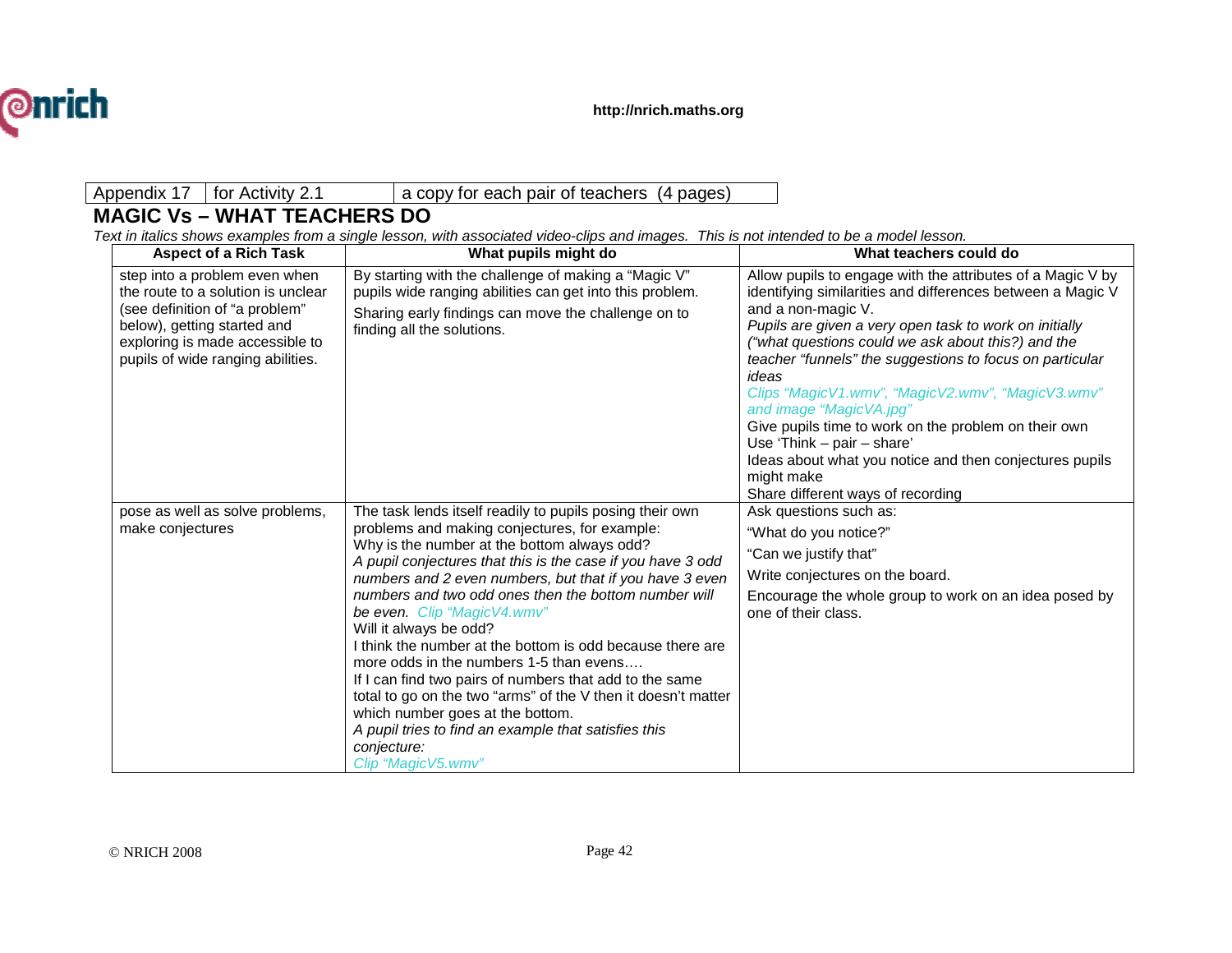

| work at a range of levels                              | I think that opposite numbers in the arms of the V will<br>have the same difference. See the clip "MagicV6.wmv"<br>for further explanation of this. The pupils in this clip<br>decide, wrongly, that this conjecture is incorrect.<br>Pupils who do not readily work in a systematic way can<br>gain insights into the value of being systematic and<br>organised in their thinking. Some pupils are able to see<br>why odd numbers must go at the bottom and the most<br>able are able to develop convincing arguments for what<br>will happen for any V.<br>A pupils explains that he tried putting an even number at | Encourage pupils to write down findings; the teacher could<br>demonstrate good recording methods to the class, or<br>could share ideas that the pupils have developed.<br>Provide materials (such as cards) for pupils to manipulate,<br>so they can have greater confidence to try some ideas<br>rather than aiming for an immediately correct solution.<br>See the clip "MagicV6.wmv" for an example of this.                                                                                                                                                                                                                   |
|--------------------------------------------------------|-------------------------------------------------------------------------------------------------------------------------------------------------------------------------------------------------------------------------------------------------------------------------------------------------------------------------------------------------------------------------------------------------------------------------------------------------------------------------------------------------------------------------------------------------------------------------------------------------------------------------|-----------------------------------------------------------------------------------------------------------------------------------------------------------------------------------------------------------------------------------------------------------------------------------------------------------------------------------------------------------------------------------------------------------------------------------------------------------------------------------------------------------------------------------------------------------------------------------------------------------------------------------|
|                                                        | the bottom but then found he was left with three odds and<br>an even which don't make an even total and therefore<br>can't be split equally between the two arms. This "proof<br>by contradiction" is a higher-order skill that children rarely<br>use. The clip "MagicV7.wmv" exemplifies this. [This clip<br>also exemplifies the value of giving pupils thinking time.]<br>New knowledge can then be applied to different scenarios<br>such as crosses or, more challenging H's.<br>The clip "MagicV8.wmv" shows a pupil trying a Magic<br>Cross.                                                                    | [Discussion point: should we allow all children to choose<br>whether or not to use materials such as cards, or only<br>issue them to certain pupils?]<br>Have ideas for extending the problem ready but try to<br>encourage pupils to come up with ideas of their own with<br>you helping them to select "fruitful" routes<br>Encourage able pupils to generalise - be ready with<br>counter examples to get them rethinking. For example<br>"always an odd at the bottom" does not work with the<br>numbers 2,3,4,5,6 so set them the problem with different<br>numbers.<br>Ask:<br>"What are the variables/what can we change?" |
| extend knowledge or apply<br>knowledge in new contexts | This does not require the application of high level content<br>knowledge but this means that proof and convincing<br>arguments associated with the setting can be shared and<br>understood. I have often seen generalisations produced<br>(for example – if there are more odds an odd goes at the<br>bottom) that can be refuted. Refutation is a higher order<br>thinking skill that pupils rarely employ rigorously.                                                                                                                                                                                                 | Ask pupils to "prove it"<br>Or ask<br>"how do you know that will always be the case"<br>When tackling problems in new contexts (such as larger<br>Vs, crosses or, more challenging H's). Ask pupils not only<br>to solve the problems but to describe what strategies they<br>re-employed.<br>"What things worked and what didn't?"<br>"What was the same and what different"                                                                                                                                                                                                                                                     |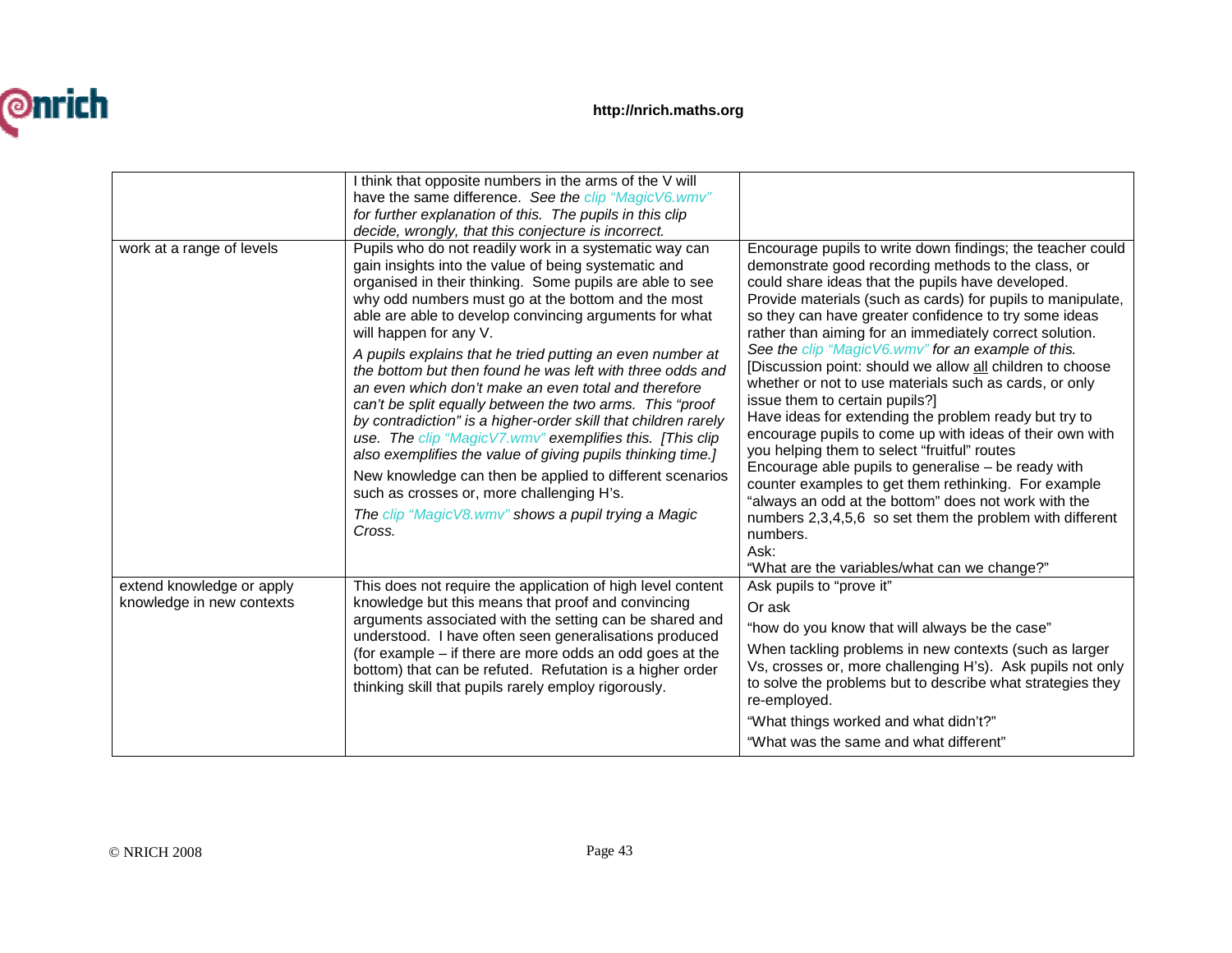

| <b>Aspect of a Rich Task</b>                                       | What pupils might do                                                                                                                                                                                                                                                                                                                                                                                                                                                                                  | What teachers could do                                                                                                                                                                                                                                                                                                                                                                                                                                                                                                                                                                                                                                                                               |
|--------------------------------------------------------------------|-------------------------------------------------------------------------------------------------------------------------------------------------------------------------------------------------------------------------------------------------------------------------------------------------------------------------------------------------------------------------------------------------------------------------------------------------------------------------------------------------------|------------------------------------------------------------------------------------------------------------------------------------------------------------------------------------------------------------------------------------------------------------------------------------------------------------------------------------------------------------------------------------------------------------------------------------------------------------------------------------------------------------------------------------------------------------------------------------------------------------------------------------------------------------------------------------------------------|
| allow for different methods                                        | This task opens up a wide range of methods for finding<br>solutions and offers room for much discussion.<br>A pupil asks a friend to explain their idea with greater<br>clarity: clip "MagicV9.wmv".<br>An alternative method is described in clip<br>"MagicV10.wmv" and image "MagicVB.jpg". The five<br>numbers add to a total of 15, so once one number is<br>chosen to go at the bottom of the V (in this example, 5),<br>the rest (10) must be split equally between the two "arms"<br>of the V. | Share different methods and discuss efficiency and<br>effectiveness. An efficient method is only useful if you can<br>use it.<br>For example: the sum of the numbers $1 - 5$ is 15 to share<br>equally in the two arms an odd goes at the bottom and the<br>rest is shared so:<br>$15-5 = 10$ , then $10/2$ is 5. A total of 5 in each arm means<br>$1+4$ and $2+3$ .<br>$15-3 = 12$ , then $12/2$ is 6. A total of 6 in each arm means<br>1+5 and $2+4$<br>Find all the solutions to V with 2,3,4,5,6 in your head<br>In the clip "Magic V11.wmv" the teacher draws attention to<br>the efficient way that one group worked. They shared out<br>the task so they all tried different possibilities. |
| offer opportunities to broaden<br>students' problem-solving skills | Being systematic is at the core of this problem.<br>This child demonstrates all the possible arrangements for<br>a certain magic total: clip "MagicV12.wmv" and image<br>"MagicVC.jpg"<br>Another child then explains how she uses the previous<br>clip to work out how many Magic Vs there are altogether:<br>clip "MagicV13.wmv"<br>Identifying pattern and generalisation then enables similar<br>problems to be tackled more efficiently (Have you seen<br>something like this before?)           | Share efficient and systematic recording methods and<br>approaches to the problem.<br>Ask pupils if they would tackle a similar problem in the<br>same or a different way next time. Why?<br>"Where else has it been useful to be systematic in this<br>way?"                                                                                                                                                                                                                                                                                                                                                                                                                                        |
| deepen and broaden<br>mathematical content knowledge               | In this task pupils are being asked to recognise and<br>explain patterns and relationships, conjecture, generalise<br>and predict.<br>At the highest levels they should justify their<br>generalisations using convincing arguments and proofs.                                                                                                                                                                                                                                                       | Less able pupils will be honing their number bond and<br>mental calculation skills. They can be encouraged to look<br>at different starting numbers and different sized V's. Use<br>pieces of paper to layout and try things out.<br>Establishing rules for adding odd and even numbers<br>including simple proofs (picture proofs). For example<br>odd+odd=even might look like:<br>:::::::+*:::::: =:::::::::::::<br>More able pupils can be encouraged to generalise rules<br>and assess peers on the rigour of their proofs.                                                                                                                                                                     |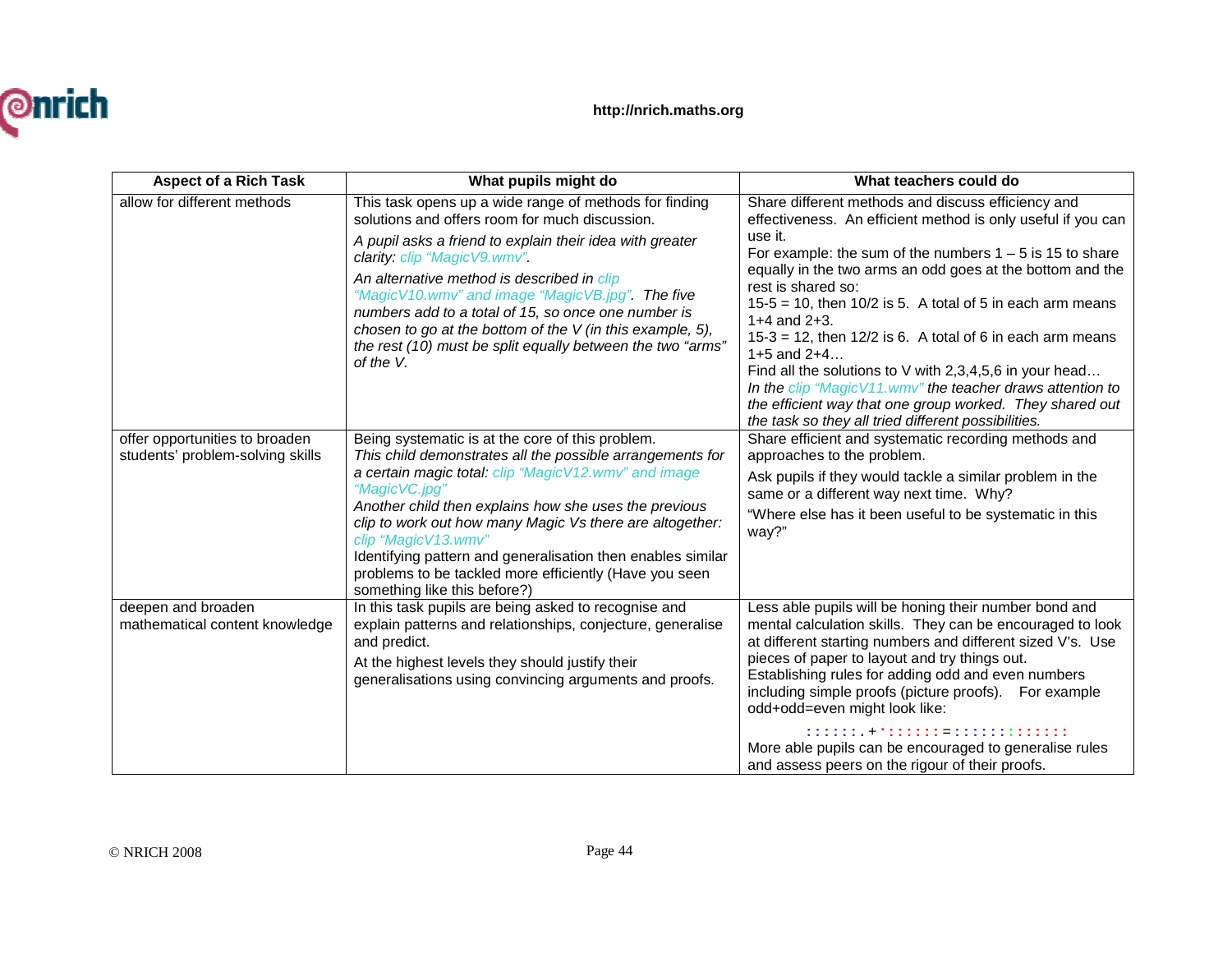

| <b>Aspect of a Rich Task</b>                                                                                                | What pupils might do                                                                                                                                                                                                                                                                                                                                                    | What teachers could do                                                                                                                                                                                                                                                                                                                                                                                                                                                                                                                 |
|-----------------------------------------------------------------------------------------------------------------------------|-------------------------------------------------------------------------------------------------------------------------------------------------------------------------------------------------------------------------------------------------------------------------------------------------------------------------------------------------------------------------|----------------------------------------------------------------------------------------------------------------------------------------------------------------------------------------------------------------------------------------------------------------------------------------------------------------------------------------------------------------------------------------------------------------------------------------------------------------------------------------------------------------------------------------|
| have potential to reveal<br>underlying principles or make<br>connections between areas of<br>mathematics                    | A powerful underlying concept here is the relationships<br>between even and odd numbers and sums of consecutive<br>numbers.                                                                                                                                                                                                                                             | See above re odds and evens.<br>That you can add, subtract, multiply or divide numbers in<br>a Magic V and it will still work. Although a Magic T looks<br>the same, if the trunk of the T is longer than the arms it<br>does not work $-$ why?<br>Where else is it useful to be systematic? Where have we<br>worked before where we have listed all possible<br>outcomes?<br>Dipping games rely on odds and evens - can you arrange                                                                                                   |
| include intriguing contexts                                                                                                 | Pupils are intrigued by identifying efficient and labour -<br>saving strategies                                                                                                                                                                                                                                                                                         | to make sure that a particular person is left at the end.<br>Discussing efficient strategies<br>For example the method described above works because<br>it is efficient and there is a clear structure. How about<br>other methods, do they generalise?<br>"Why do you like this method or someone else's method<br>more?"                                                                                                                                                                                                             |
| offer opportunities to observe<br>other people being mathematical<br>or the role of mathematics within<br>cultural settings | As a teacher you can model efficient techniques for<br>solution to stimulate discussion<br>"Now this is what I call efficient" followed by modelling<br>the process.<br>I have also found pupils seeing patterns in underpinning<br>mathematics that I had not noticed and it is good for<br>pupils to see you having to struggle to understand<br>someone else's idea. | When pupils suggest ideas and strategies try to take on<br>the role of learner asking questions such as:<br>"Why did you do that?"<br>"What should I do if"<br>"Would it work if I?"<br>- even if you think you know.<br>In clip "MagicV14.wmv" and image "MagicVD.jpg" the<br>teacher explicitly draws attention to the use of "proof by<br>contradiction" as a powerful way to approach this problem.<br>Clip "Magic V15.wmv" shows the teacher highlighting how<br>findings from Magic Vs can be applied to other letter<br>shapes. |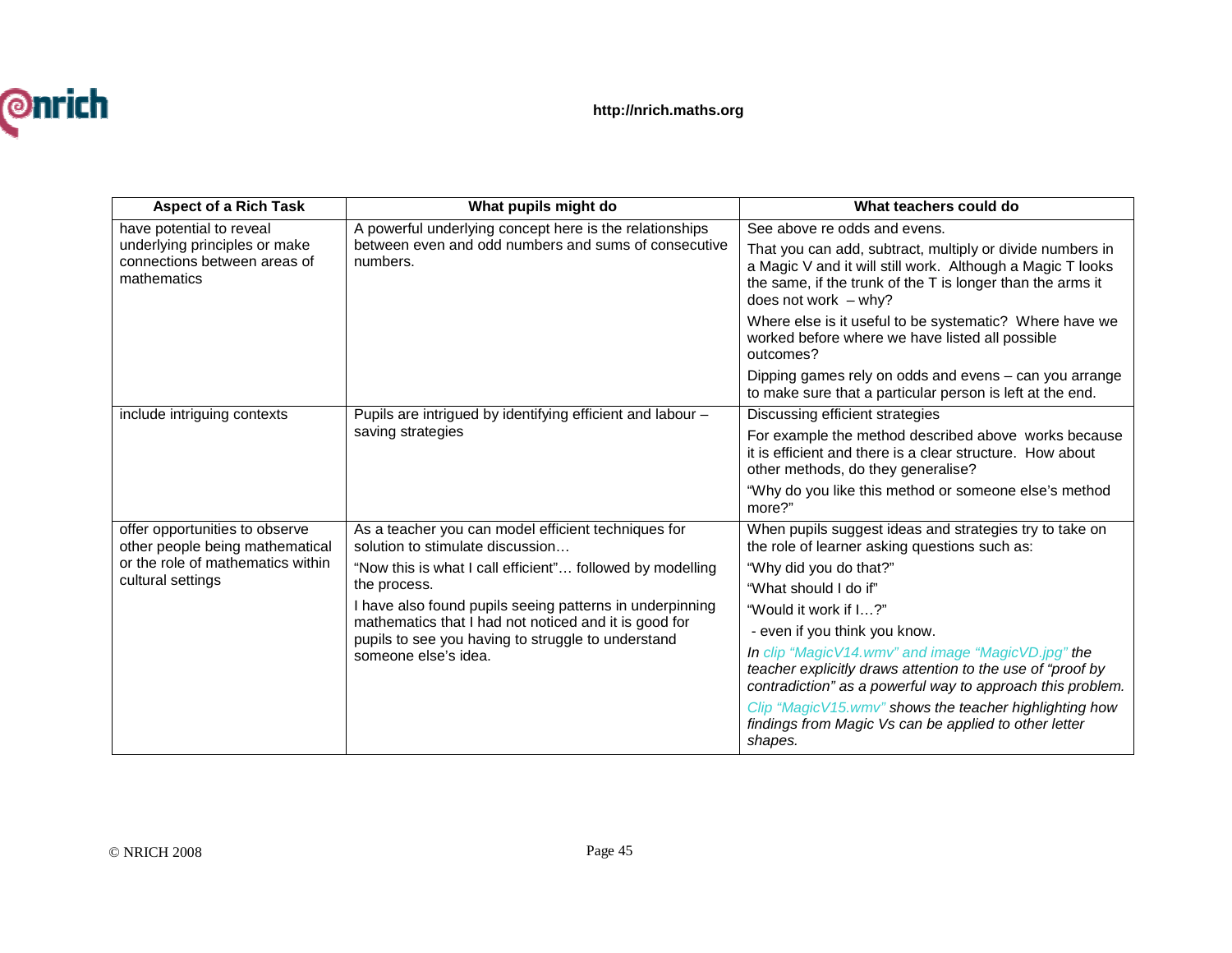

| Appendix 18   for Activity 2.1 | a copy for each teacher |
|--------------------------------|-------------------------|
|                                |                         |

This is a classroom task from the NRICH website. Notes about the task, including more resources are available from: tinyurl.com/5vte3f

## **Magic Vs**

Place each of the numbers 1 to 5 in the V shape below so that the two arms of the V have the same total.



How many different possibilities are there? What do you notice about all the solutions you find?

Can you explain what you see?

Can you convince someone that you have all the solutions?

What happens if we use the numbers from 2 to 6? From 12 to 16? From 37 to 41? From 103 to 107?

What can you discover about a V that has arms of length 4 using the numbers 1-7?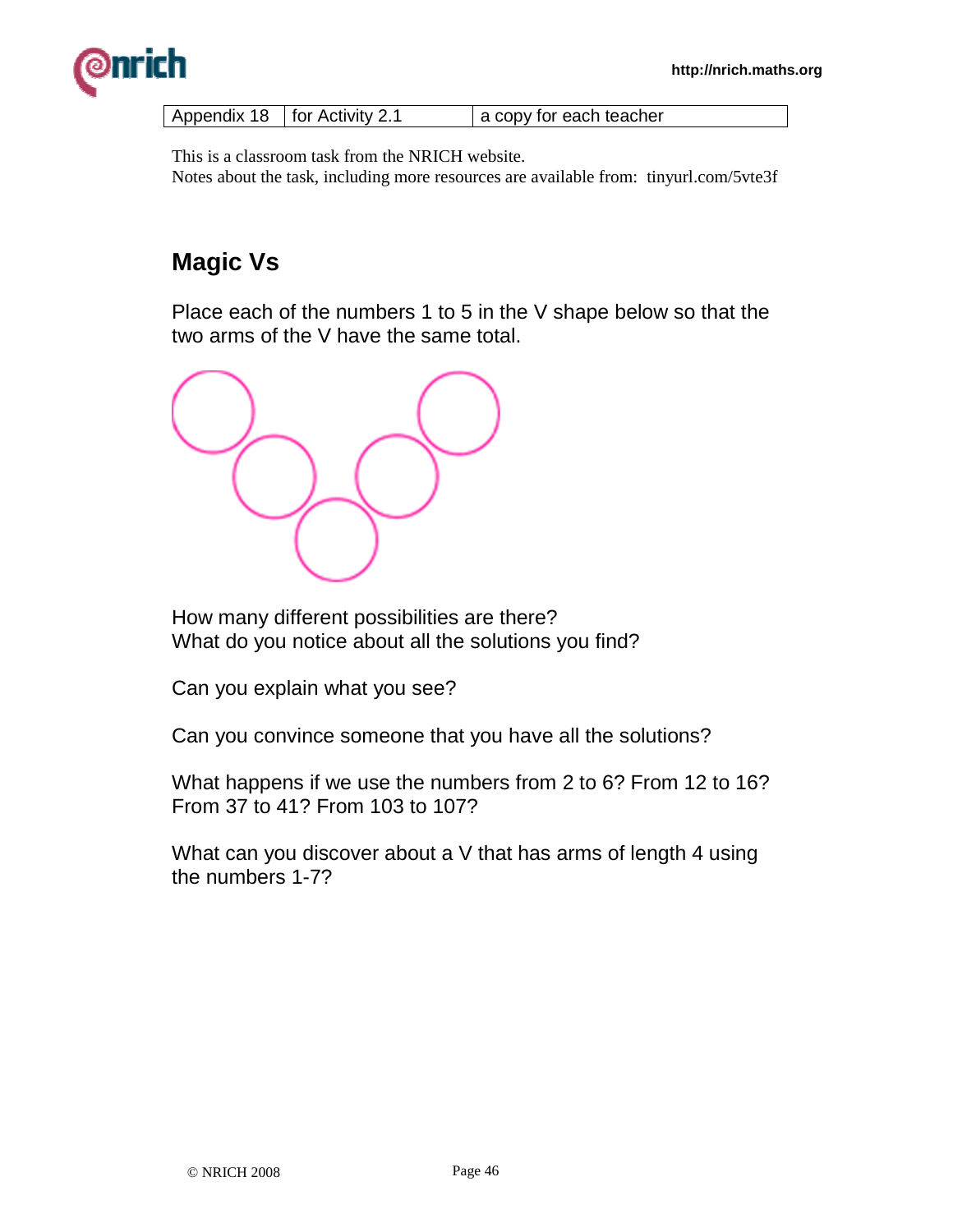

**http://nrich.maths.org**

9 | for Activity 3 | a copy for each teacher (or use it on the website) (4 pages)

## **NRICH www.nrich.maths.org problems linked to**



## **the Framework for teaching mathematics in Foundation, Year 1 and Year 2**

## **N.B. This is work in progress**

|  | <b>Foundation</b>                                                                                                         | Year 1                                                                                                                                                                                                                                               | Year <sub>2</sub>                                                                                                                                                                                                                                                                                   |
|--|---------------------------------------------------------------------------------------------------------------------------|------------------------------------------------------------------------------------------------------------------------------------------------------------------------------------------------------------------------------------------------------|-----------------------------------------------------------------------------------------------------------------------------------------------------------------------------------------------------------------------------------------------------------------------------------------------------|
|  | <b>Strand 1 - Using and Applying</b>                                                                                      |                                                                                                                                                                                                                                                      |                                                                                                                                                                                                                                                                                                     |
|  | Use developing mathematical ideas and methods to solve<br>practical problems                                              | Solve problems involving counting, adding, subtracting,<br>doubling or halving in the context of numbers, measures<br>or money, for example to 'pay' and 'give change'                                                                               | Solve problems involving addition, subtraction,<br>multiplication or division in contexts of numbers,<br>measures or pounds and pence<br>NRICH: Eggs in Baskets<br><b>NRICH: The Brown Family</b>                                                                                                   |
|  | Match sets of objects to numerals that represent the number<br>of objects                                                 | Describe a puzzle or problem using numbers, practical<br>materials and diagrams; use these to solve the problem<br>and set the solution in the original context                                                                                      | Identify and record the information or calculation needed<br>to solve a puzzle or problem; carry out the steps or<br>calculations and check the solution in the context of the<br>problem<br><b>NRICH: Birthday Cakes</b><br><b>NRICH: The Amazing Splitting Plant</b>                              |
|  | Sort objects, making choices and justifying decisions                                                                     | Answer a question by selecting and using suitable<br>equipment, and sorting information, shapes or objects;<br>display results using tables and pictures                                                                                             | Follow a line of enquiry; answer questions by choosing<br>and using suitable equipment and selecting, organising<br>and presenting information in lists, tables and simple<br>diagrams                                                                                                              |
|  | Talk about, recognise and recreate simple patterns                                                                        | Describe simple patterns and relationships involving<br>numbers or shapes; decide whether examples satisfy<br>given conditions                                                                                                                       | Describe patterns and relationships involving numbers or<br>shapes, make predictions and test these with examples<br><b>NRICH: Caterpillars</b>                                                                                                                                                     |
|  | Describe solutions to practical problems, drawing on<br>experience, talking about their own ideas, methods and<br>choices | Describe ways of solving puzzles and problems,<br>explaining choices and decisions orally or using pictures                                                                                                                                          | Present solutions to puzzles and problems in an<br>organised way; explain decisions, methods and results<br>in pictorial, spoken or written form, using mathematical<br>language and number sentences                                                                                               |
|  | <b>Strand 2 - Counting and Understanding Number</b>                                                                       |                                                                                                                                                                                                                                                      |                                                                                                                                                                                                                                                                                                     |
|  | Say and use number names in order in familiar contexts                                                                    | Count reliably at least 20 objects, recognising that when<br>rearranged the number of objects stays the same;<br>estimate a number of objects that can be checked by<br>counting<br><b>NRICH: Making Sticks</b><br><b>NRICH: Biscuit Decorations</b> | Read and write two-digit and three-digit numbers in<br>figures and words; describe and extend number<br>sequences and recognise odd and even numbers<br><b>NRICH: Ring a Ring of Numbers</b><br><b>NRICH: Domino Sequences</b><br><b>NRICH: Domino Number Patterns</b><br><b>NRICH: Next Domino</b> |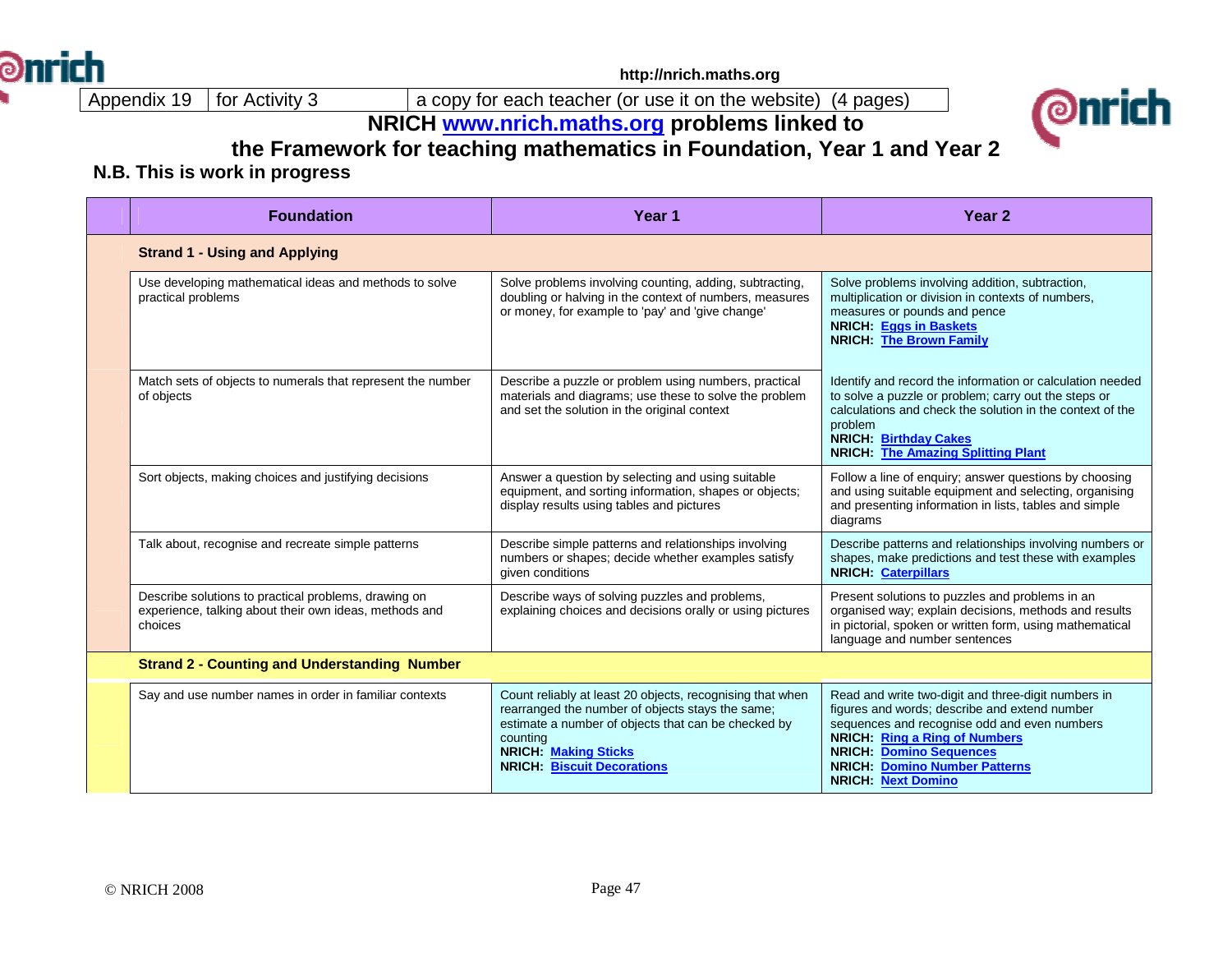

#### **http://nrich.maths.org**

| Know that numbers identify how many objects are in a set                                      | Compare and order numbers, using the related<br>vocabulary; use the equals (equals) sign                                                                                                                                          | Count up to 100 objects by grouping them and<br>counting in tens, fives or twos, explain what each digit in<br>a two-digit number represents, including numbers where<br>0 is a place holder; partition two-digit numbers in<br>different ways, including into multiples of 10 and 1<br><b>NRICH:</b> Grouping Goodies |
|-----------------------------------------------------------------------------------------------|-----------------------------------------------------------------------------------------------------------------------------------------------------------------------------------------------------------------------------------|------------------------------------------------------------------------------------------------------------------------------------------------------------------------------------------------------------------------------------------------------------------------------------------------------------------------|
| Count reliably up to 10 everyday objects                                                      | Read and write numerals from 0 to 20, then beyond; use<br>knowledge of place value to position these numbers on<br>a number track and number line<br>NRICH: Tug of War                                                            | Order two-digit numbers and position them on a<br>number line; use the greater than (greater than) and less<br>than (less than) signs<br>NRICH: 100 Square Jigsaw                                                                                                                                                      |
| Estimate how many objects they can see and check by<br>counting                               | Say the number that is 1 more or less than any given<br>number, and 10 more or less for multiples of 10                                                                                                                           | Estimate a number of objects; round two-digit<br>numbers to the nearest 10                                                                                                                                                                                                                                             |
| Count aloud in ones, twos, fives or tens<br><b>NRICH: Incey Wincey Spider</b>                 | Use the vocabulary of halves and quarters in context                                                                                                                                                                              | Find one half, one quarter and three quarters of<br>shapes and sets of objects<br>NRICH: Halving<br>NRICH: Happy Halving                                                                                                                                                                                               |
| Use language such as 'more' or 'less' to compare two<br>numbers                               |                                                                                                                                                                                                                                   |                                                                                                                                                                                                                                                                                                                        |
| Use ordinal numbers in different contexts                                                     |                                                                                                                                                                                                                                   |                                                                                                                                                                                                                                                                                                                        |
| Recognise numerals 1 to 9                                                                     |                                                                                                                                                                                                                                   |                                                                                                                                                                                                                                                                                                                        |
| <b>Strand 3 - Knowing and Using Number Facts</b>                                              |                                                                                                                                                                                                                                   |                                                                                                                                                                                                                                                                                                                        |
| Observe number relationships and patterns in the environment<br>and use these to derive facts | Derive and recall all pairs of numbers with a total of 10<br>and addition facts for totals to at least 5; work out the<br>corresponding subtraction facts<br><b>NRICH:</b> Cuisenaire Environment<br><b>NRICH: Domino Sorting</b> | Derive and recall all addition and subtraction facts for<br>each number to at least 10, all pairs with totals to 20 and<br>all pairs of multiples of 10 with totals up to 100<br><b>NRICH:</b> Weighted Numbers<br><b>NRICH:</b> Number Balance                                                                        |
| Find one more or one less than a number from 1 to 10                                          | Count on or back in ones, twos, fives and tens and use<br>this knowledge to derive the multiples of 2, 5 and 10 to<br>the tenth multiple NRICH: Are You Well Balanced?<br>NRICH: Buzzy Bee                                        | Understand that halving is the inverse of doubling and<br>derive and recall doubles of all numbers to 20, and the<br>corresponding halves<br>NRICH: The Tomato and the Bean                                                                                                                                            |
| Select two groups of objects to make a given total of objects                                 | Recall the doubles of all numbers to at least 10<br><b>NRICH: Magic Plant</b>                                                                                                                                                     | Derive and recall multiplication facts for the 2, 5 and 10<br>times-tables and the related division facts; Recognize<br>multiples of 2, 5 and 10<br><b>NRICH:</b> Clapping Times<br><b>NRICH:</b> Lots of Lollies                                                                                                      |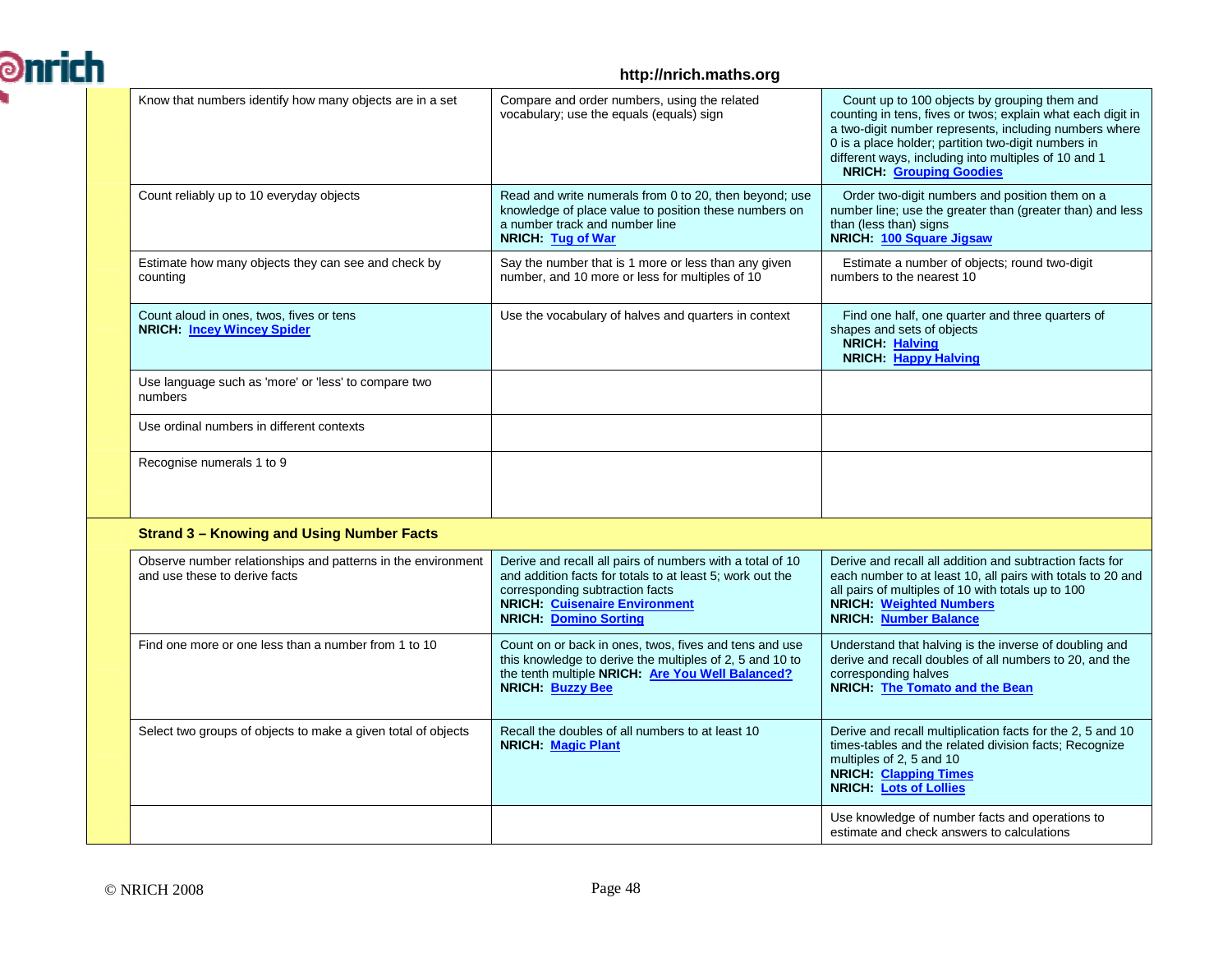

| <b>Strand 4 – Calculating</b>                                                                                                                                    |                                                                                                                                                                                                                                                                                                                                                   |                                                                                                                                                                                                                                                                                                                                          |
|------------------------------------------------------------------------------------------------------------------------------------------------------------------|---------------------------------------------------------------------------------------------------------------------------------------------------------------------------------------------------------------------------------------------------------------------------------------------------------------------------------------------------|------------------------------------------------------------------------------------------------------------------------------------------------------------------------------------------------------------------------------------------------------------------------------------------------------------------------------------------|
| Begin to relate addition to combining two groups of objects<br>and subtraction to 'taking away'                                                                  | Relate addition to counting on; ecognize that addition<br>can be done in any order; use practical and informal<br>written methods to support the addition of a one-digit<br>number or a multiple of 10 to a one-digit or two-digit<br>number<br><b>NRICH: Number Lines</b><br><b>NRICH:</b> Getting the Balance<br>NRICH: Ladybirds in the Garden | Add or subtract mentally a one-digit number or a multiple<br>of 10 to or from any two-digit number; use practical and<br>informal written methods to add and subtract two-digit<br>numbers<br><b>NRICH: Butterfly Flowers</b><br><b>NRICH:</b> Number Round Up                                                                           |
| In practical activities and discussion begin to use the<br>vocabulary involved in adding and subtracting                                                         | Understand subtraction as 'take away' and find a<br>'difference' by counting up; use practical and informal<br>written methods to support the subtraction of a one-digit<br>number from a one digit or two-digit number and a<br>multiple of 10 from a two-digit number                                                                           | Understand that subtraction is the inverse of addition<br>and vice versa; use this to derive and record related<br>addition and subtraction number sentences<br><b>NRICH: Secret Number</b>                                                                                                                                              |
| Count repeated groups of the same size                                                                                                                           | Use the vocabulary related to addition and subtraction<br>and symbols to describe and record addition and<br>subtraction number sentences<br><b>NRICH 2,4,6,8</b>                                                                                                                                                                                 | Represent repeated addition and arrays as<br>multiplication, and sharing and repeated subtraction<br>(grouping) as division; use practical and informal written<br>methods and related vocabulary to support multiplication<br>and division, including calculations with remainders<br><b>NRICH:</b> Share Bears                         |
| Share objects into equal groups and count how many in each<br>group                                                                                              | Solve practical problems that involve combining groups<br>of 2, 5 or 10, or sharing into equal groups                                                                                                                                                                                                                                             | Use the symbols plus, -, multiplied by, divided by and<br>equals to record and interpret number sentences<br>involving all four operations; calculate the value of an<br>unknown in a number sentence (e.g. square divided by 2<br>equals $6, 30$ – square equals 24)                                                                    |
| <b>Strand 5 - Understanding Shape</b>                                                                                                                            |                                                                                                                                                                                                                                                                                                                                                   |                                                                                                                                                                                                                                                                                                                                          |
| Use familiar objects and common shapes to create and<br>recreate patterns and build models<br><b>NRICH</b> Chairs and Tables<br><b>NRICH:</b> Repeating Patterns | Visualise and name common 2-D shapes and 3-D solids<br>and describe their features; use them to make patterns,<br>pictures and models<br><b>NRICH: Building with Solid Shapes</b>                                                                                                                                                                 | Visualise common 2-D shapes and 3-D solids; identify<br>shapes from pictures of them in different positions and<br>orientations; sort, make and describe shapes, referring<br>to their properties<br><b>NRICH: Matching Triangles</b><br><b>NRICH:</b> Complete the Square<br><b>NRICH: Shadow Play</b><br><b>NRICH:</b> Skeleton Shapes |
| Use language such as 'circle' or 'bigger' to describe the shape<br>and size of solids and flat shapes                                                            | Identify objects that turn about a point (e.g. scissors) or<br>about a line (e.g. a door); recognise and make whole,<br>half and quarter turns<br>NRICH: Turning                                                                                                                                                                                  | Identify reflective symmetry in patterns and 2-D shapes<br>and draw lines of symmetry in shapes                                                                                                                                                                                                                                          |
| Use everyday words to describe position<br><b>NRICH:</b> Coloured Squares                                                                                        | Visualise and use everyday language to describe the<br>position of objects and direction and distance when<br>moving them, for example when placing or moving<br>objects on a game board<br>NRICH: 2 Rings                                                                                                                                        | Follow and give instructions involving position, direction<br>and movement                                                                                                                                                                                                                                                               |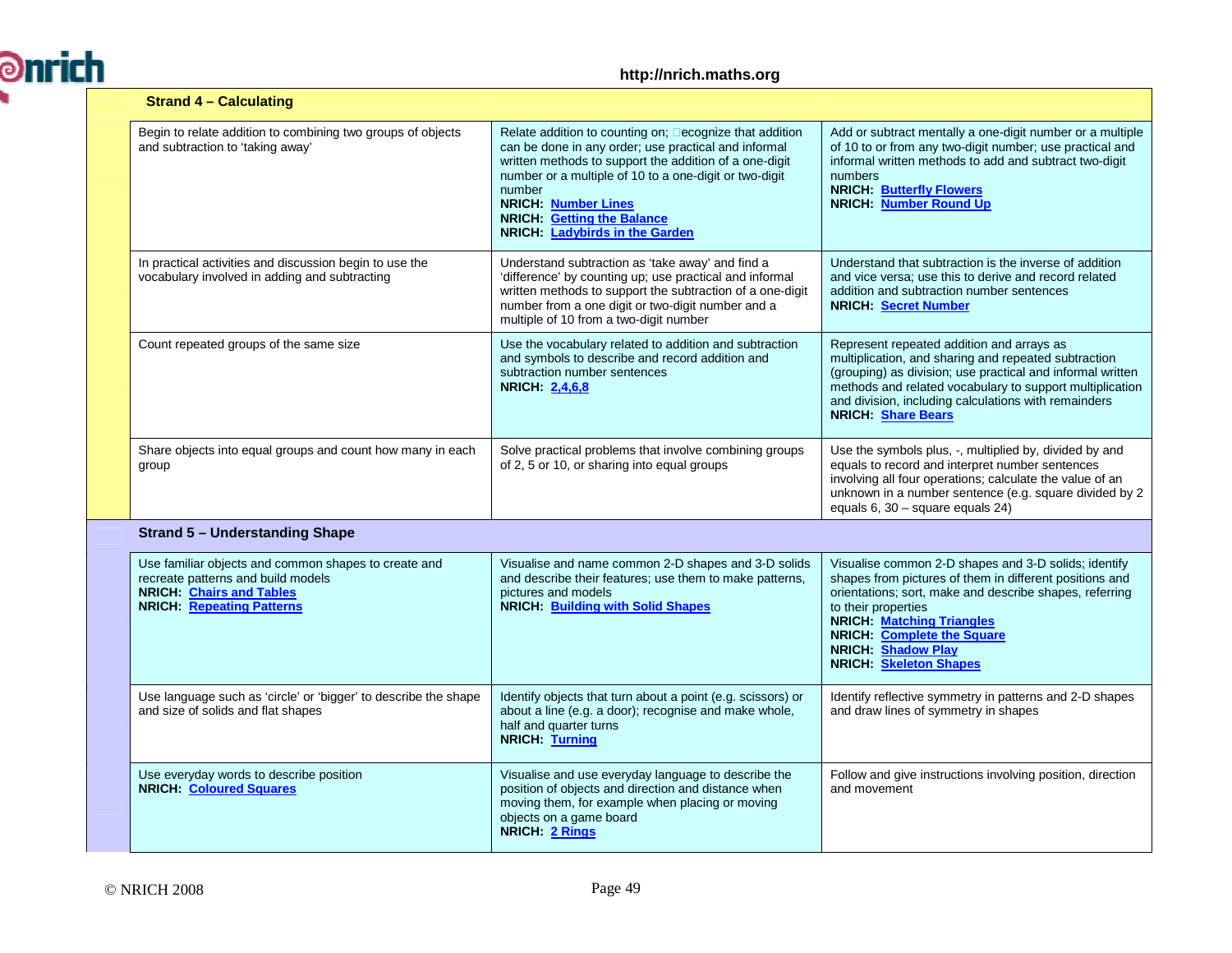

|                                                                                                                               |                                                                                                                                                                                                                                                       | Recognise and use whole, half and quarter turns, both<br>clockwise and anticlockwise; know that a right angle<br>represents a quarter turn<br><b>NRICH: Turning Man</b>                                                                                                    |
|-------------------------------------------------------------------------------------------------------------------------------|-------------------------------------------------------------------------------------------------------------------------------------------------------------------------------------------------------------------------------------------------------|----------------------------------------------------------------------------------------------------------------------------------------------------------------------------------------------------------------------------------------------------------------------------|
| <b>Strand 6 - Measuring</b>                                                                                                   |                                                                                                                                                                                                                                                       |                                                                                                                                                                                                                                                                            |
| Use language such as 'greater', 'smaller', 'heavier' or 'lighter'<br>to compare quantities                                    | Estimate, measure, weigh and compare objects,<br>choosing and using suitable uniform non-standard or<br>standard units and measuring instruments (e.g. a lever<br>balance, metre stick or measuring jug)<br>NRICH: Sizing Them Up<br>NRICH: Wallpaper | Estimate, compare and measure lengths, weights and<br>capacities, choosing and using standard units (m, cm,<br>kg, litre) and suitable measuring instruments<br><b>NRICH: Little Man</b>                                                                                   |
| Use everyday language related to time; order and sequence<br>familiar events and measure short periods of time<br>NRICH: Snap | Use vocabulary related to time; order days of the week<br>and months; read the time to the hour and half hour                                                                                                                                         | Read the numbered divisions on a scale, and interpret<br>the divisions between them (e.g. on a scale from 0 to 25<br>with intervals of 1 shown but only the divisions 0, 5, 10,<br>15 and 20 numbered); use a ruler to draw and measure<br>lines to the nearest centimetre |
|                                                                                                                               |                                                                                                                                                                                                                                                       | Use units of time (seconds, minutes, hours, days) and<br>know the relationships between them; read the time to<br>the quarter hour; identify time intervals, including those<br>that cross the hour<br><b>NRICH: Stop the Clock</b>                                        |
| <b>Strand 7 - Handling Data</b>                                                                                               |                                                                                                                                                                                                                                                       |                                                                                                                                                                                                                                                                            |
| Sort familiar objects to identify their similarities and differences                                                          | Answer a question by recording information in lists and<br>tables; present outcomes using practical resources,<br>pictures, block graphs or pictograms<br>NRICH Noah                                                                                  | Answer a question by collecting and recording data in<br>lists and tables; represent the data as block graphs or<br>pictograms to show results; use ICT to organise and<br>present data<br><b>NRICH: Ladybird Count</b>                                                    |
| Count how many objects share a particular property,<br>presenting results using pictures, drawings or numerals                | Use diagrams to sort objects into groups according to a<br>given criterion; suggest a different criterion for grouping<br>the same objects<br><b>NRICH: Sort the Street</b>                                                                           | Use lists, tables and diagrams to sort objects; explain<br>choices using appropriate language, including 'not'<br><b>NRICH: Carroll Diagrams</b>                                                                                                                           |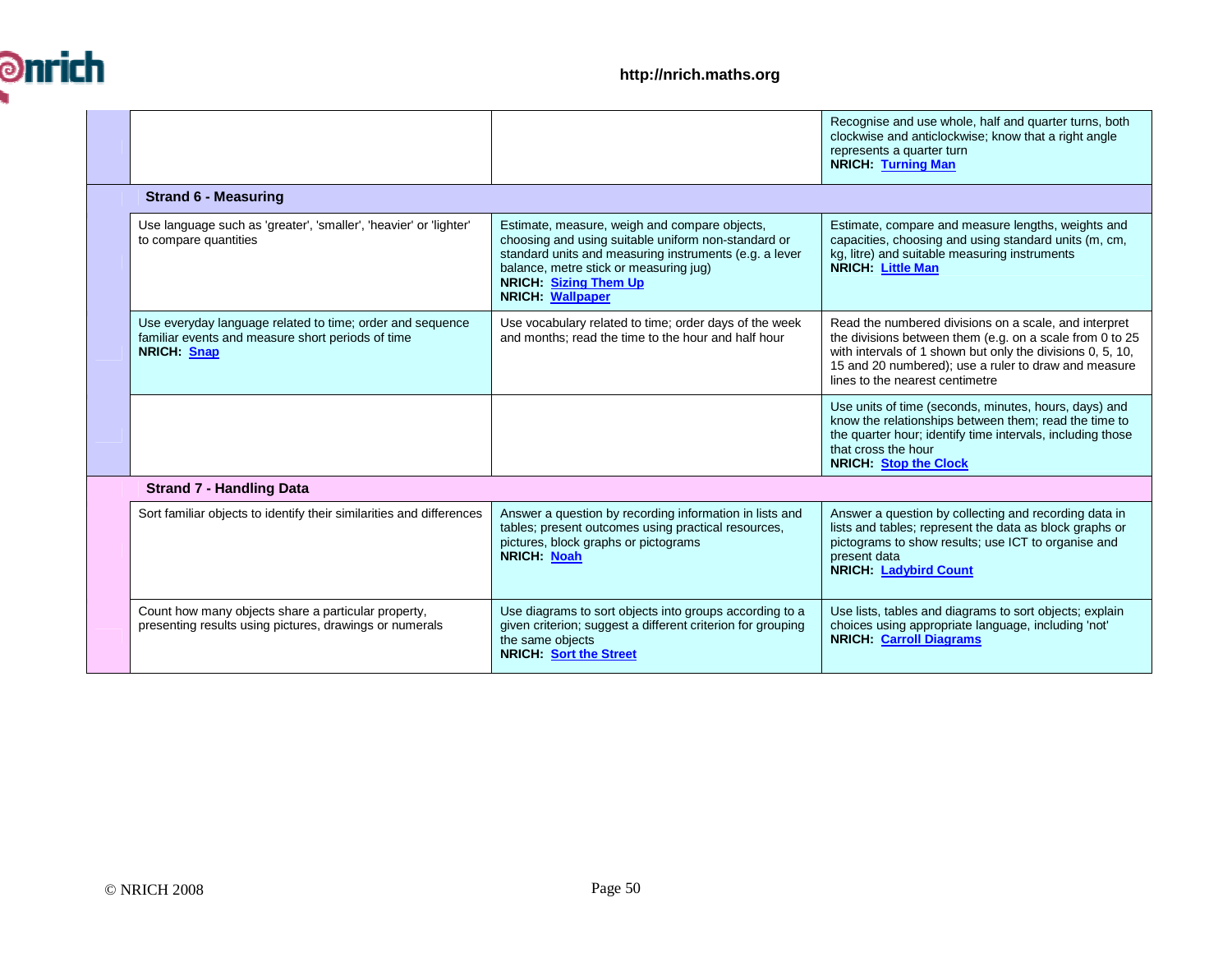

Appendix 20 | for Activity 3

a copy for each teacher (or use it on the website) (7 pages)

| NRICH www.nrich.maths.org problems linked to |                                                                                                                                                                                                                        |                                                                                                                                                                                                                                                           |                                                                                                                                                                                                                                                                     |                                                                                                                                                                                                                                                                                                                    |                                                                                                                                                                                                                                                                                             |  |
|----------------------------------------------|------------------------------------------------------------------------------------------------------------------------------------------------------------------------------------------------------------------------|-----------------------------------------------------------------------------------------------------------------------------------------------------------------------------------------------------------------------------------------------------------|---------------------------------------------------------------------------------------------------------------------------------------------------------------------------------------------------------------------------------------------------------------------|--------------------------------------------------------------------------------------------------------------------------------------------------------------------------------------------------------------------------------------------------------------------------------------------------------------------|---------------------------------------------------------------------------------------------------------------------------------------------------------------------------------------------------------------------------------------------------------------------------------------------|--|
|                                              | the Framework for teaching mathematics in Years 3, 4, 5 and 6<br>(N.B. This is work in progress- we would really appreciate your comments. Please email $\frac{emp1001@cam.ac.uk}{emp1001@cam.ac.uk}$ )                |                                                                                                                                                                                                                                                           |                                                                                                                                                                                                                                                                     |                                                                                                                                                                                                                                                                                                                    |                                                                                                                                                                                                                                                                                             |  |
|                                              | Year <sub>3</sub>                                                                                                                                                                                                      | Year 4                                                                                                                                                                                                                                                    | Year 5                                                                                                                                                                                                                                                              | Year <sub>6</sub>                                                                                                                                                                                                                                                                                                  | <b>Year 6-7</b>                                                                                                                                                                                                                                                                             |  |
|                                              | Solve one-step and two-step<br>problems involving numbers,<br>money or measures, including<br>time, choosing and carrying out<br>appropriate calculations<br><b>NRICH: A Square of</b><br><b>Numbers</b>               | Solve one-step and two-step<br>problems involving numbers,<br>money or measures, including<br>time; choose and carry out<br>appropriate calculations, using<br>calculator methods where<br>appropriate<br><b>NRICH: The Puzzling Sweet</b><br><b>Shop</b> | Solve one-step and two-step<br>problems involving whole<br>numbers and decimals and all<br>four operations, choosing and<br>using appropriate calculation<br>strategies, including calculator<br>use<br><b>NRICH: Money Bags</b><br><b>NRICH: Amy's Dominoes</b>    | Solve multi-step problems, and<br>problems involving fractions,<br>decimals and percentages;<br>choose and use appropriate<br>calculation strategies at each<br>stage, including calculator use<br><b>NRICH: Two Primes Make</b><br><b>One Square</b><br>NRICH: What's it Worth?                                   | Solve problems by breaking<br>down complex calculations into<br>simpler steps; choose and use<br>operations and calculation<br>strategies appropriate to the<br>numbers and context; try<br>alternative approaches to<br>overcome difficulties; present,<br>interpret and compare solutions |  |
| Strand 1 - Using and Applying                | Represent the information in a<br>puzzle or problem using<br>numbers, images or diagrams;<br>use these to find a solution and<br>present it in context, where<br>appropriate using £.p notation<br>or units of measure | Represent a puzzle or problem<br>using number sentences,<br>statements or diagrams; use<br>these to solve the problem;<br>present and interpret the<br>solution in the context of the<br>problem<br>NRICH: Buying a Balloon                               | Represent a puzzle or problem<br>by identifying and recording the<br>information or calculations<br>needed to solve it; find possible<br>solutions and confirm them in<br>the context of the problem<br><b>NRICH: Sealed Solution</b><br><b>NRICH: Prison Cells</b> | Tabulate systematically the<br>information in a problem or<br>puzzle; identify and record the<br>steps or calculations needed to<br>solve it, using symbols where<br>appropriate; interpret solutions<br>in the original context and<br>check their accuracy<br><b>NRICH: Counting Cards</b>                       | Represent information or<br>unknown numbers in a problem,<br>for example in a table, formula<br>or equation; explain solutions in<br>the context of the problem                                                                                                                             |  |
|                                              | Follow a line of enquiry by<br>deciding what information is<br>important; make and use lists,<br>tables and graphs to organise<br>and interpret the information<br>NRICH: Sweets in a Box                              | Suggest a line of enquiry and<br>the strategy needed to follow it;<br>collect, organise and interpret<br>selected information to find<br>answers                                                                                                          | Plan and pursue an enquiry;<br>present evidence by collecting,<br>organising and interpreting<br>information; suggest extensions<br>to the enquiry                                                                                                                  | Suggest, plan and develop lines<br>of enquiry; collect, organise and<br>represent information, interpret<br>results and review methods;<br>identify and answer related<br>questions                                                                                                                                | Develop and evaluate lines of<br>enquiry; identify, collect,<br>organise and analyse relevant<br>information; decide how best to<br>represent conclusions and what<br>further questions to ask                                                                                              |  |
|                                              | Describe patterns and<br>relationships involving numbers<br>or shapes, and use these to<br>solve problems                                                                                                              | Identify and use patterns,<br>relationships and properties of<br>numbers or shapes; investigate<br>a statement involving numbers<br>and test it with examples                                                                                             | Explore patterns, properties and<br>relationships and propose a<br>general statement involving<br>numbers or shapes; identify<br>examples for which the<br>statement is true or false<br>NRICH: Up and Down<br><b>Staircases</b>                                    | Represent and interpret<br>sequences, patterns and<br>relationships involving numbers<br>and shapes; suggest and test<br>hypotheses; construct and use<br>simple expressions and<br>formulae in words then symbols<br>(e.g. the cost of c pens at 15<br>pence each is 15c pence)<br><b>NRICH: Sticky Triangles</b> | Generate sequences and<br>describe the general term; use<br>letters and symbols to represent<br>unknown numbers or variables;<br>represent simple relationships<br>as graphs                                                                                                                |  |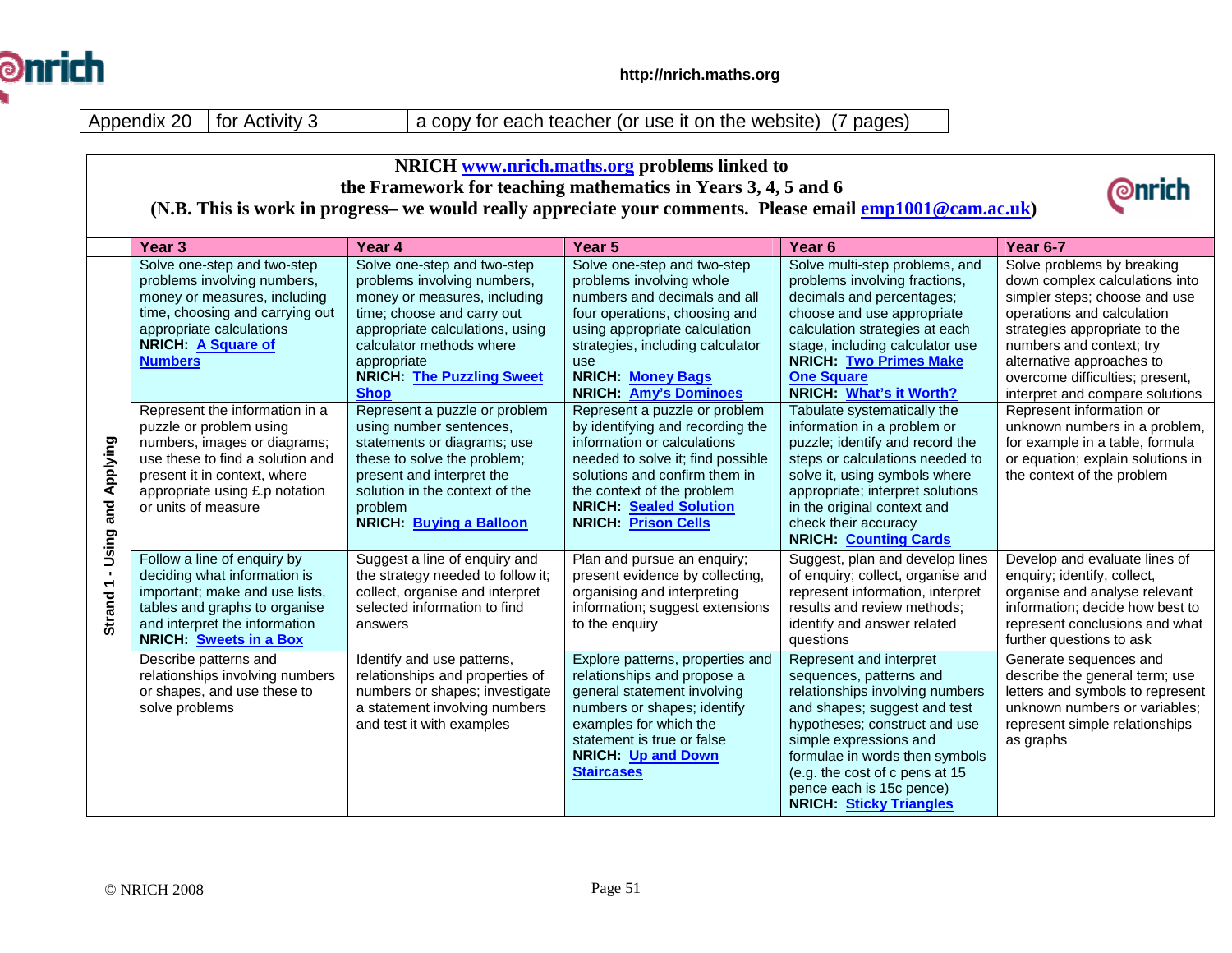| <b>Ənrich</b> |                                                                                                                                                                                                                                                                                                      |                                                                                                                                                                                                                                                                           | http://nrich.maths.org                                                                                                                                                                                                                                                                                      |                                                                                                                                                                                                                                                                                                                                                           |                                                                                                                                                                                                                                                                                                           |
|---------------|------------------------------------------------------------------------------------------------------------------------------------------------------------------------------------------------------------------------------------------------------------------------------------------------------|---------------------------------------------------------------------------------------------------------------------------------------------------------------------------------------------------------------------------------------------------------------------------|-------------------------------------------------------------------------------------------------------------------------------------------------------------------------------------------------------------------------------------------------------------------------------------------------------------|-----------------------------------------------------------------------------------------------------------------------------------------------------------------------------------------------------------------------------------------------------------------------------------------------------------------------------------------------------------|-----------------------------------------------------------------------------------------------------------------------------------------------------------------------------------------------------------------------------------------------------------------------------------------------------------|
|               | Describe and explain methods,<br>choices and solutions to<br>puzzles and problems, orally<br>and in writing, using pictures<br>and diagrams                                                                                                                                                          | Report solutions to puzzles and<br>problems, giving explanations<br>and reasoning orally and in<br>writing, using diagrams and<br>symbols                                                                                                                                 | Explain reasoning using<br>diagrams, graphs and text;<br>refine ways of recording using<br>images and symbols                                                                                                                                                                                               | Explain reasoning and<br>conclusions, using words,<br>symbols or diagrams as<br>appropriate<br>NRICH: Make 37<br>NRICH: Got It!                                                                                                                                                                                                                           | Explain and justify reasoning<br>and conclusions, using notation,<br>symbols and diagrams; find a<br>counter-example to disprove a<br>conjecture; use step-by-step<br>deductions to solve problems<br>involving shapes                                                                                    |
|               |                                                                                                                                                                                                                                                                                                      |                                                                                                                                                                                                                                                                           |                                                                                                                                                                                                                                                                                                             |                                                                                                                                                                                                                                                                                                                                                           |                                                                                                                                                                                                                                                                                                           |
|               | Read, write and order whole<br>numbers to at least 1000 and<br>position them on a number line;<br>count on from and back to zero<br>in single-digit steps or multiples<br>of 10                                                                                                                      | Recognise and continue<br>number sequences formed by<br>counting on or back in steps of<br>constant size                                                                                                                                                                  | Count from any given number in<br>whole-number and decimal<br>steps, extending beyond zero<br>when counting backwards;<br>relate the numbers to their<br>position on a number line<br><b>NRICH: Swimming Pool</b><br><b>NRICH: Tug Harder!</b><br><b>NRICH: First Connect Three</b>                         | Find the difference between a<br>positive and a negative integer,<br>or two negative integers, in<br>context<br><b>NRICH: Consecutive</b><br><b>Numbers</b><br><b>NRICH:</b> Sea Level                                                                                                                                                                    | Compare and order integers<br>and decimals in different<br>contexts                                                                                                                                                                                                                                       |
|               | Partition three-digit numbers<br>into multiples of 100, 10 and 1<br>in different ways                                                                                                                                                                                                                | Partition, round and order four-<br>digit whole numbers; use<br>positive and negative numbers<br>in context and position them on<br>a number line; state inequalities<br>using the symbols less than and<br>greater than (e.g. -3 greater<br>than -5, -1 less than plus1) | Explain what each digit<br>represents in whole numbers<br>and decimals with up to two<br>places, and partition, round and<br>order these numbers                                                                                                                                                            | Use decimal notation for tenths.<br>hundredths and thousandths;<br>partition, round and order<br>decimals with up to three<br>places, and position them on<br>the number line                                                                                                                                                                             | Order a set of fractions by<br>converting them to decimals                                                                                                                                                                                                                                                |
|               | - Counting and Understanding Number<br>Round two-digit or three-digit<br>numbers to the nearest 10 or<br>100 and give estimates for their<br>sums and differences<br>Strand <sub>2</sub>                                                                                                             | Use decimal notation for tenths<br>and hundredths and partition<br>decimals; relate the notation to<br>money and measurement;<br>position one-place and two-<br>place decimals on a number<br>line                                                                        | Express a smaller whole<br>number as a fraction of a larger<br>one (e.g. recognise that 5 out of<br>8 is five eighths); find equivalent<br>fractions (e.g. seven tenths<br>equals fourteen twentieths, or<br>nineteen tenths equals 1 nine<br>tenths); relate fractions to their<br>decimal representations | Express a larger whole number<br>as a fraction of a smaller one<br>(e.g. recognise that 8 slices of a<br>5-slice pizza represents eight<br>fifths or 1three fifths pizzas);<br>simplify fractions by cancelling<br>common factors; order a set of<br>fractions by converting them to<br>fractions with a common<br>denominator<br><b>NRICH: Chocolate</b> | Recognise approximate<br>proportions of a whole and use<br>fractions and percentages to<br>describe and compare them, for<br>example when interpreting pie<br>charts                                                                                                                                      |
|               | Read and write proper fractions<br>(e.g. three sevenths, nine<br>tenths), interpreting the<br>denominator as the parts of a<br>whole and the numerator as the<br>number of parts; identify and<br>estimate fractions of shapes;<br>use diagrams to compare<br>fractions and establish<br>equivalents | Recognise the equivalence<br>between decimal and fraction<br>forms of one half, quarters,<br>tenths and hundredths                                                                                                                                                        | Understand percentage as the<br>number of parts in every 100<br>and express tenths and<br>hundredths as percentages                                                                                                                                                                                         | Express one quantity as a<br>percentage of another (e.g.<br>express pound400 as a<br>percentage of pound1000); find<br>equivalent percentages,<br>decimals and fractions                                                                                                                                                                                  | Use ratio notation, reduce a<br>ratio to its simplest form and<br>divide a quantity into two parts<br>in a given ratio; solve simple<br>problems involving ratio and<br>direct proportion (e.g. identify<br>the quantities needed to make a<br>fruit drink by mixing water and<br>juice in a given ratio) |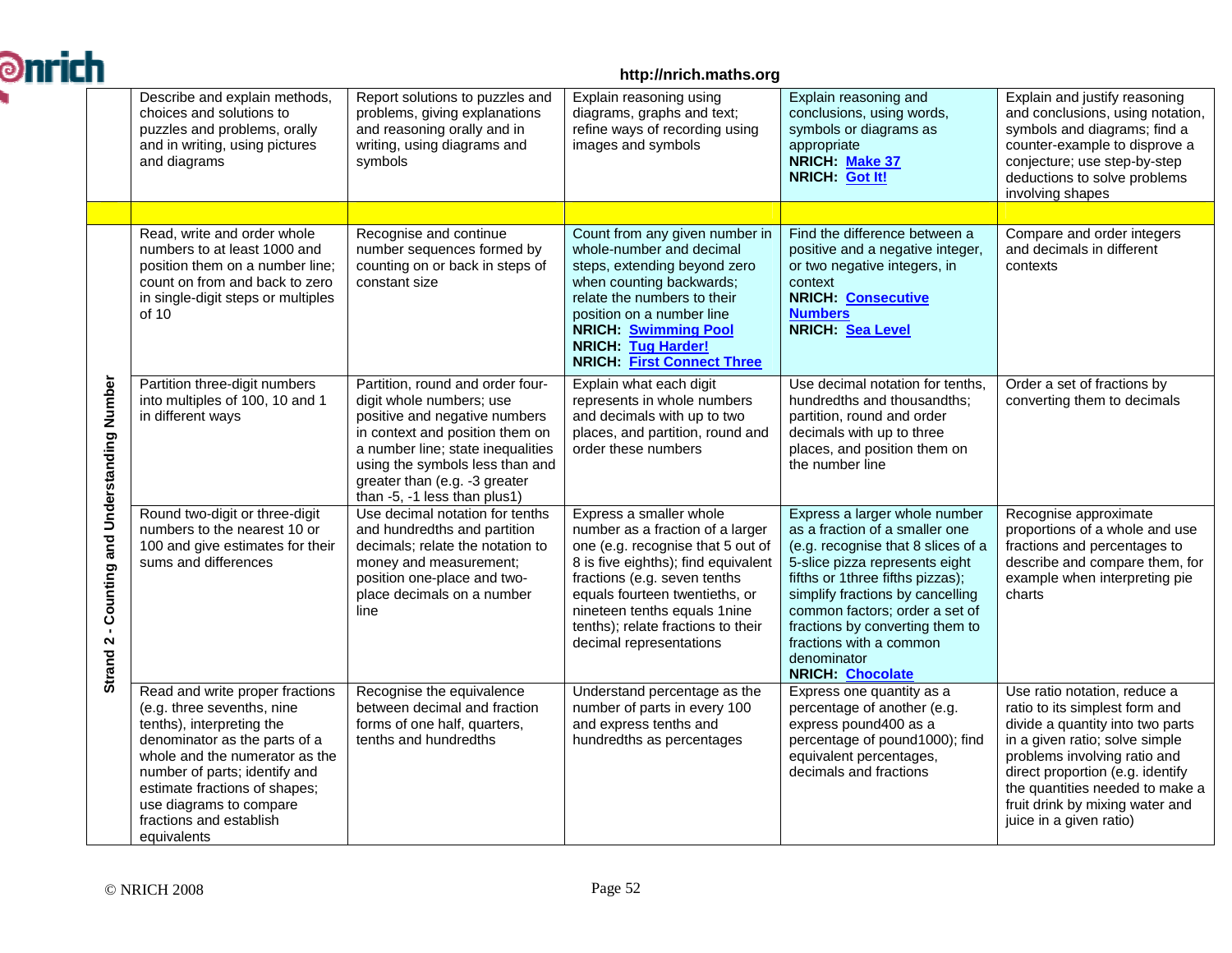| <b>Ənrich</b> |                                               |                                                                                                                                                                                                                    |                                                                                                                                                                                                                                                                                                       | http://nrich.maths.org                                                                                                                                                                                                                                              |                                                                                                                                                                                                                     |                                                                                                                                                                                                                                                                  |
|---------------|-----------------------------------------------|--------------------------------------------------------------------------------------------------------------------------------------------------------------------------------------------------------------------|-------------------------------------------------------------------------------------------------------------------------------------------------------------------------------------------------------------------------------------------------------------------------------------------------------|---------------------------------------------------------------------------------------------------------------------------------------------------------------------------------------------------------------------------------------------------------------------|---------------------------------------------------------------------------------------------------------------------------------------------------------------------------------------------------------------------|------------------------------------------------------------------------------------------------------------------------------------------------------------------------------------------------------------------------------------------------------------------|
|               |                                               |                                                                                                                                                                                                                    | Use diagrams to identify<br>equivalent fractions (e.g. six<br>eighths and three quarters, or<br>seventy hundredths and seven<br>tenths); interpret mixed<br>numbers and position them on<br>a number line (e.g. 3 one half)                                                                           | Use sequences to scale<br>numbers up or down; solve<br>problems involving proportions<br>of quantities (e.g. decrease<br>quantities in a recipe designed<br>to feed six people)<br><b>NRICH: Blackcurrantiest</b>                                                   | Solve simple problems involving<br>direct proportion by scaling<br>quantities up or down<br><b>NRICH: Orange Drink</b><br><b>NRICH:</b> Pumpkin Pie<br><b>Problem</b>                                               |                                                                                                                                                                                                                                                                  |
|               |                                               |                                                                                                                                                                                                                    | Use the vocabulary of ratio and<br>proportion to describe the<br>relationship between two<br>quantities (e.g. 'There are 2 red<br>beads to every 3 blue beads, or<br>2 beads in every 5 beads are<br>red'); estimate a proportion (e.g.<br>'About one quarter of the apples<br>in the box are green') |                                                                                                                                                                                                                                                                     |                                                                                                                                                                                                                     |                                                                                                                                                                                                                                                                  |
|               |                                               |                                                                                                                                                                                                                    |                                                                                                                                                                                                                                                                                                       |                                                                                                                                                                                                                                                                     |                                                                                                                                                                                                                     |                                                                                                                                                                                                                                                                  |
|               |                                               | Derive and recall all addition<br>and subtraction facts for each<br>number to 20, sums and<br>differences of multiples of 10<br>and number pairs that total 100                                                    | Use knowledge of addition and<br>subtraction facts and place<br>value to derive sums and<br>differences of pairs of multiples<br>of 10, 100 or 1000                                                                                                                                                   | Use knowledge of place value<br>and addition and subtraction of<br>two-digit numbers to derive<br>sums and differences and<br>doubles and halves of decimals<br>$(e.g. 6.5$ plus over minus 2.7,<br>half of 5.6, double 0.34)                                       | Use knowledge of place value<br>and multiplication facts to 10<br>multiplied by 10 to derive<br>related multiplication and<br>division facts involving decimals<br>(e.g. 0.8 multiplied by 7, 4.8)<br>divided by 6) | Consolidate rapid recall of<br>number facts, including<br>multiplication facts to 10<br>multiplied by 10 and the<br>associated division facts                                                                                                                    |
|               |                                               | Derive and recall multiplication<br>facts for the 2, 3, 4, 5, 6 and 10<br>times-tables and the<br>corresponding division facts;<br>recognise multiples of 2, 5 or 10<br>up to 1000<br><b>NRICH: Growing Garlic</b> | Identify the doubles of two-digit<br>numbers; use these to calculate<br>doubles of multiples of 10 and<br>100 and derive the<br>corresponding halves                                                                                                                                                  | Recall quickly multiplication<br>facts up to 10 multiplied by 10<br>and use them to multiply pairs<br>of multiples of 10 and 100;<br>derive quickly corresponding<br>division facts                                                                                 | Use knowledge of multiplication<br>facts to derive quickly squares<br>of numbers to 12multiplied by12<br>and the corresponding squares<br>of multiples of 10<br><b>NRICH: One Wasn't Square</b>                     | Recognise the square roots of<br>perfect squares to 12 multiplied<br>by $12$                                                                                                                                                                                     |
|               | 3 - Knowing and Using Number Facts<br>Strand: | Use knowledge of number<br>operations and corresponding<br>inverses, including doubling and<br>halving, to estimate and check<br>calculations                                                                      | Derive and recall multiplication<br>facts up to 10 multiplied by 10,<br>the corresponding division facts<br>and multiples of numbers to 10<br>up to the tenth multiple<br><b>NRICH: Multiplication Square</b><br><b>Jigsaw</b><br><b>NRICH:</b> Shape Times Shape<br>NRICH: What do you Need?         | Identify pairs of factors of two-<br>digit whole numbers and find<br>common multiples (e.g. for 6<br>and $9$ )<br><b>NRICH: Multiples Grid</b><br><b>NRICH:</b> Music to my Ears<br><b>NRICH: Multiplication</b><br><b>Squares</b><br><b>NRICH: Flashing Lights</b> | Recognise that prime numbers<br>have only two factors and<br>identify prime numbers less<br>than 100; find the prime factors<br>of two-digit numbers<br>NRICH: Factors and<br><b>Multiples Game</b>                 | Recognise and use multiples,<br>factors, divisors, common<br>factors, highest common factors<br>and lowest common multiples in<br>simple cases<br>NRICH: What's in the Box?<br><b>NRICH: Factor-Multiple</b><br><b>Chains</b><br><b>NRICH: The Moons of Vuvv</b> |
|               |                                               |                                                                                                                                                                                                                    | Use knowledge of rounding,<br>number operations and<br>inverses to estimate and check<br>calculations                                                                                                                                                                                                 | Use knowledge of rounding,<br>place value, number facts and<br>inverse operations to estimate<br>and check calculations                                                                                                                                             | Use approximations, inverse<br>operations and tests of<br>divisibility to estimate and check<br>results                                                                                                             | Make and justify estimates and<br>approximations to calculations                                                                                                                                                                                                 |
|               |                                               |                                                                                                                                                                                                                    | Identify pairs of fractions that<br>total 1                                                                                                                                                                                                                                                           |                                                                                                                                                                                                                                                                     |                                                                                                                                                                                                                     |                                                                                                                                                                                                                                                                  |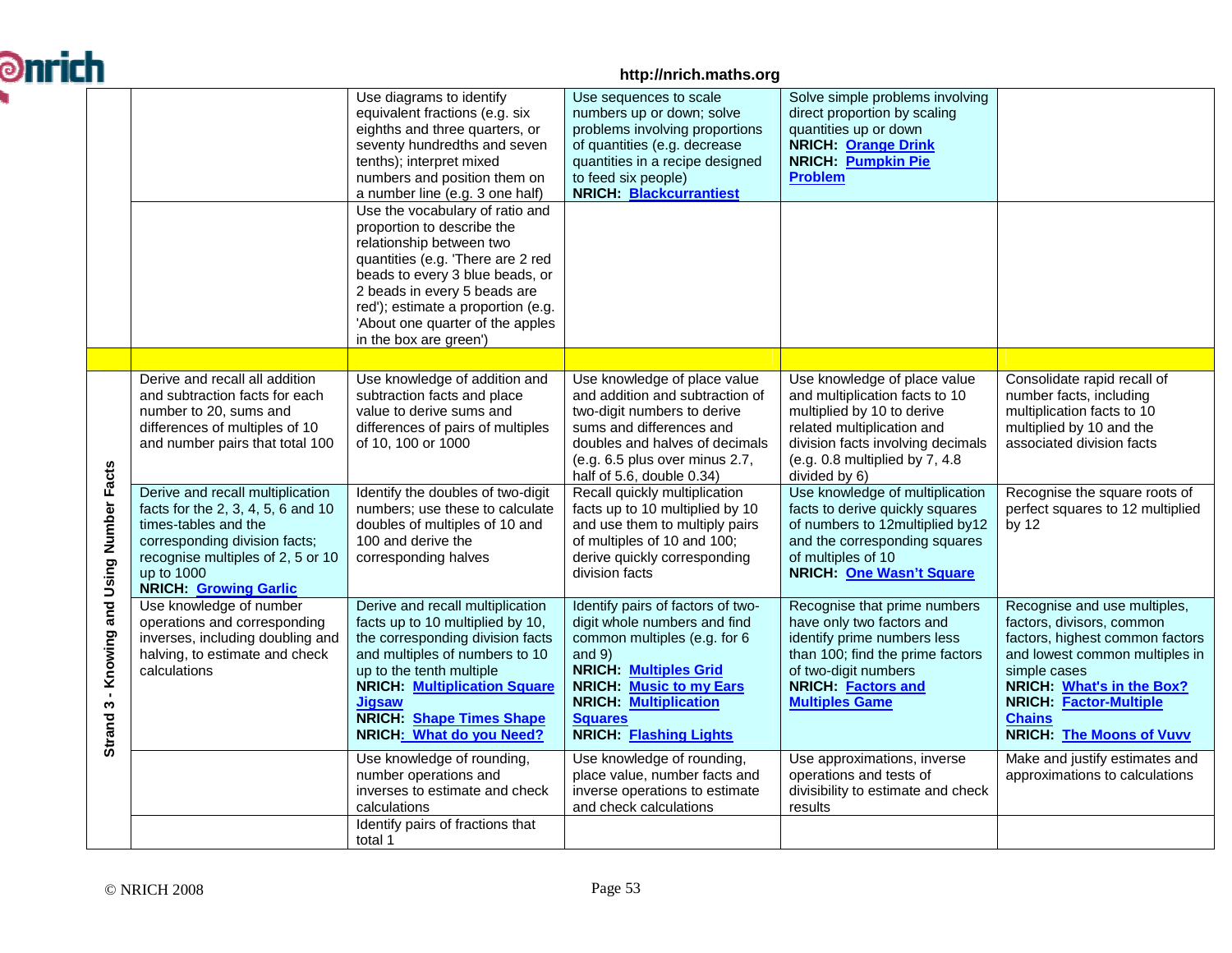

#### **http://nrich.maths.org**

| Calculating<br>$\blacksquare$<br>Strand 4 | Add or subtract mentally<br>combinations of one-digit and<br>two-digit numbers<br><b>NRICH: Super Shapes</b>                                                                                            | Add or subtract mentally pairs<br>of two-digit whole numbers (e.g.<br>47 plus 58, 91 - 35)<br><b>NRICH: Twenty Divided Into</b><br><b>Six</b>                                                                                             | Extend mental-methods for<br>whole-number calculations, for<br>example to multiply a two-digit<br>by a one-digit number (e.g. 12<br>multiplied by 9), to multiply by<br>25 (e.g. 16 multiplied by 25), to<br>subtract one near-multiple of<br>1000 from another (e.g. 6070 -<br>4097) | Calculate mentally with integers<br>and decimals: U.t plus over<br>minus U.t, TU multiplied by U,<br>TU divided by U, U.t multiplied<br>by U, U.t divided by U                                                                                                                                                                                                                                                        | Understand how the<br>commutative, associative and<br>distributive laws, and the<br>relationships between<br>operations, including inverse<br>operations, can be used to<br>calculate more efficiently; use<br>the order of operations,<br>including brackets                                                                                          |
|-------------------------------------------|---------------------------------------------------------------------------------------------------------------------------------------------------------------------------------------------------------|-------------------------------------------------------------------------------------------------------------------------------------------------------------------------------------------------------------------------------------------|---------------------------------------------------------------------------------------------------------------------------------------------------------------------------------------------------------------------------------------------------------------------------------------|-----------------------------------------------------------------------------------------------------------------------------------------------------------------------------------------------------------------------------------------------------------------------------------------------------------------------------------------------------------------------------------------------------------------------|--------------------------------------------------------------------------------------------------------------------------------------------------------------------------------------------------------------------------------------------------------------------------------------------------------------------------------------------------------|
|                                           | Develop and use written<br>methods to record, support or<br>explain addition and subtraction<br>of two-digit and three-digit<br>numbers                                                                 | Refine and use efficient written<br>methods to add and subtract<br>two-digit and three-digit whole<br>numbers and pound.p                                                                                                                 | Use efficient written methods to<br>add and subtract whole<br>numbers and decimals with up<br>to two places<br>NRICH: Reach 100                                                                                                                                                       | Use efficient written methods to<br>add and subtract integers and<br>decimals, to multiply and divide<br>integers and decimals by a one-<br>digit integer, and to multiply<br>two-digit and three-digit integers<br>by a two-digit integer                                                                                                                                                                            | Consolidate and extend mental<br>methods of calculation to<br>include decimals, fractions and<br>percentages<br><b>NRICH: Route Product</b>                                                                                                                                                                                                            |
|                                           | Multiply one-digit and two-digit<br>numbers by 10 or 100, and<br>describe the effect                                                                                                                    | Multiply and divide numbers to<br>1000 by 10 and then 100<br>(whole-number answers),<br>understanding the effect; relate<br>to scaling up or down<br><b>NRICH: The Deca Tree</b>                                                          | Use understanding of place<br>value to multiply and divide<br>whole numbers and decimals<br>by 10, 100 or 1000                                                                                                                                                                        | Relate fractions to multiplication<br>and division (e.g. 6 divided by 2<br>equals one half of 6 equals 6<br>multiplied by one half); express<br>a quotient as a fraction or<br>decimal (e.g. 67 divided by 5<br>equals 13.4 or 13two fifths );<br>find fractions and percentages<br>of whole-number quantities<br><b>NRICH: Andy's Marbles</b><br><b>NRICH: Would you Rather?</b><br><b>NRICH: Forgot the Numbers</b> | Use standard column<br>procedures to add and subtract<br>integers and decimals, and to<br>multiply two-digit and three-digit<br>integers by a one-digit or two-<br>digit integer; extend division to<br>dividing three-digit integers by a<br>two-digit integer<br><b>NRICH: Two and Two</b><br><b>NRICH: Trebling</b><br><b>NRICH: All the Digits</b> |
|                                           | Use practical and informal<br>written methods to multiply and<br>divide two-digit numbers (e.g.<br>13 multiplied by 3, 50 divided by<br>4); round remainders up or<br>down, depending on the context    | Develop and use written<br>methods to record, support and<br>explain multiplication and<br>division of two-digit numbers by<br>a one-digit number, including<br>division with remainders (e.g.<br>15 multiplied by 9, 98 divided by<br>6) | Refine and use efficient written<br>methods to multiply and divide<br>HTU multiplied by U, TU<br>multiplied by TU, U.t multiplied<br>by U and HTU divided by U                                                                                                                        | Use a calculator to solve<br>problems involving multi-step<br>calculations                                                                                                                                                                                                                                                                                                                                            | Calculate percentage increases<br>or decreases and fractions of<br>quantities and measurements<br>(integer answers)                                                                                                                                                                                                                                    |
|                                           | Understand that division is the<br>inverse of multiplication and<br>vice versa; use this to derive<br>and record related multiplication<br>and division number sentences<br><b>NRICH: Secret Number</b> | Find fractions of numbers,<br>quantities or shapes (e.g. one<br>fifth of 30 plums, three eighths<br>of a 6 by 4 rectangle)<br><b>NRICH: A Bowl of Fruit</b><br><b>NRICH: Fractional Triangles</b>                                         | Find fractions using division<br>(e.g. one hundredth of 5 kg),<br>and percentages of numbers<br>and quantities (e.g. 10percent,<br>5percent and 15percent of<br>pound80)                                                                                                              |                                                                                                                                                                                                                                                                                                                                                                                                                       | Use bracket keys and the<br>memory of a calculator to carry<br>out calculations with more than<br>one step; use the square root<br>key                                                                                                                                                                                                                 |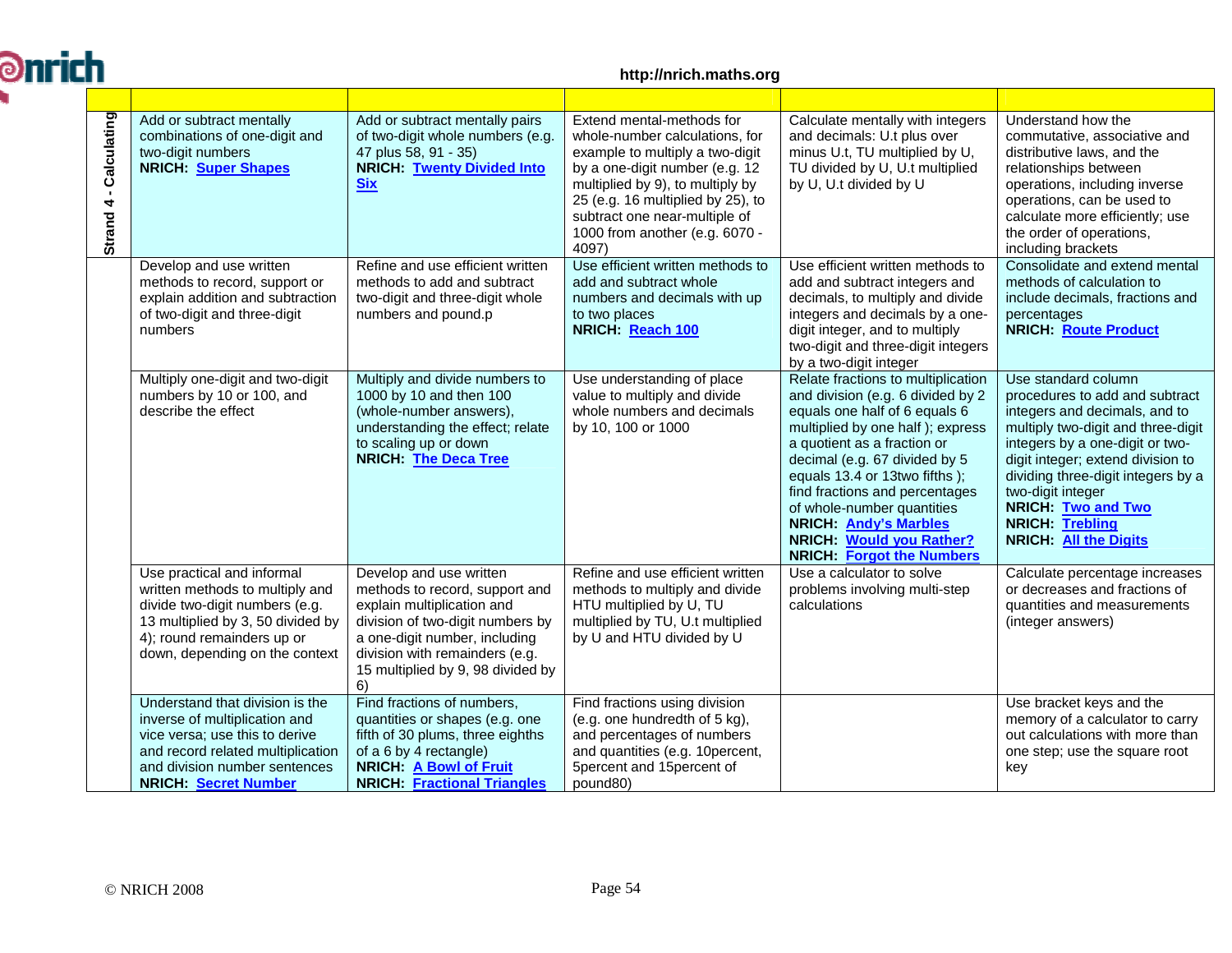| ich |                                              |                                                                                                                                                                                                      | http://nrich.maths.org                                                                                                                                                                                                                               |                                                                                                                                                                                                                                                                           |                                                                                                                                                                                                                         |                                                                                                                                                                                                                                                                                                                |  |  |
|-----|----------------------------------------------|------------------------------------------------------------------------------------------------------------------------------------------------------------------------------------------------------|------------------------------------------------------------------------------------------------------------------------------------------------------------------------------------------------------------------------------------------------------|---------------------------------------------------------------------------------------------------------------------------------------------------------------------------------------------------------------------------------------------------------------------------|-------------------------------------------------------------------------------------------------------------------------------------------------------------------------------------------------------------------------|----------------------------------------------------------------------------------------------------------------------------------------------------------------------------------------------------------------------------------------------------------------------------------------------------------------|--|--|
|     |                                              | Find unit fractions of numbers<br>and quantities (e.g. one half,<br>one third, one quarter and one<br>sixth of 12 litres)<br>NRICH: Fair Feast                                                       | Use a calculator to carry out<br>one-step and two-step<br>calculations involving all four<br>operations; recognise negative<br>numbers in the display, correct<br>mistaken entries and interpret<br>the display correctly in the<br>context of money | Use a calculator to solve<br>problems, including those<br>involving decimals or fractions<br>(e.g. find three quarters of 150<br>g); interpret the display correctly<br>in the context of measurement                                                                     |                                                                                                                                                                                                                         |                                                                                                                                                                                                                                                                                                                |  |  |
|     |                                              |                                                                                                                                                                                                      |                                                                                                                                                                                                                                                      |                                                                                                                                                                                                                                                                           |                                                                                                                                                                                                                         |                                                                                                                                                                                                                                                                                                                |  |  |
|     |                                              | Relate 2-D shapes and 3-D<br>solids to drawings of them;<br>describe, visualise, classify,<br>draw and make the shapes<br><b>NRICH: Building Blocks</b><br><b>NRICH: The Third Dimension</b>         | Draw polygons and classify<br>them by identifying their<br>properties, including their line<br>symmetry<br><b>NRICH: Let's Reflect</b>                                                                                                               | Identify, visualise and describe<br>properties of rectangles,<br>triangles, regular polygons and<br>3-D solids; use knowledge of<br>properties to draw 2-D shapes,<br>and to identify and draw nets of<br>3-D shapes<br><b>NRICH: Square It</b><br><b>NRICH: Cut Nets</b> | Describe, identify and visualise<br>parallel and perpendicular<br>edges or faces; use these<br>properties to classify 2-D<br>shapes and 3-D solids<br><b>NRICH: Where Are They?</b>                                     | Use correctly the vocabulary,<br>notation and labelling<br>conventions for lines, angles<br>and shapes                                                                                                                                                                                                         |  |  |
|     | Shape<br>Understanding                       | Draw and complete shapes with<br>reflective symmetry; draw the<br>reflection of a shape in a mirror<br>line along one side                                                                           | Visualise 3-D objects from 2-D<br>drawings; make nets of<br>common solids<br><b>NRICH: A Puzzling Cube</b>                                                                                                                                           | Read and plot coordinates in<br>the first quadrant; recognise<br>parallel and perpendicular lines<br>in grids and shapes; use a set-<br>square and ruler to draw<br>shapes with perpendicular or<br>parallel sides                                                        | Make and draw shapes with<br>increasing accuracy and apply<br>knowledge of their properties<br><b>NRICH: Stringy Quads</b><br><b>NRICH: Making Cuboids</b>                                                              | Extend knowledge of properties<br>of triangles and quadrilaterals<br>and use these to visualise and<br>solve problems, explaining<br>reasoning with diagrams<br><b>NRICH: Nine-pin Triangles</b><br><b>NRICH: Transformations on</b><br>a Pegboard<br><b>NRICH:</b> Cut it Out<br><b>NRICH: Quadrilaterals</b> |  |  |
|     | $\blacksquare$<br><b>LC</b><br><b>Strand</b> | Read and record the vocabulary<br>of position, direction and<br>movement, using the four<br>compass directions to describe<br>movement about a grid                                                  | Recognise horizontal and<br>vertical lines; use the eight<br>compass points to describe<br>direction; describe and identify<br>the position of a square on a<br>grid of squares<br><b>NRICH: Square Corners</b>                                      | Complete patterns with up to<br>two lines of symmetry; draw the<br>position of a shape after a<br>reflection or translation                                                                                                                                               | Visualise and draw on grids of<br>different types where a shape<br>will be after reflection, after<br>translations, or after rotation<br>through 90degrees or<br>180 degrees about its centre or<br>one of its vertices | Know the sum of angles on a<br>straight line, in a triangle and at<br>a point, and recognise vertically<br>opposite angles                                                                                                                                                                                     |  |  |
|     |                                              | Use a set-square to draw right<br>angles and to identify right<br>angles in 2-D shapes; compare<br>angles with a right angle;<br>recognise that a straight line is<br>equivalent to two right angles | Know that angles are measured<br>in degrees and that one whole<br>turn is 360degrees; compare<br>and order angles less than<br>180degrees                                                                                                            | Estimate, draw and measure<br>acute and obtuse angles using<br>an angle measurer or protractor<br>to a suitable degree of<br>accuracy; calculate angles in a<br>straight line<br><b>NRICH: Six Places to Visit</b>                                                        | Use coordinates in the first<br>quadrant to draw, locate and<br>complete shapes that meet<br>given properties<br><b>NRICH: A Cartesian Puzzle</b><br><b>NRICH: Eight Hidden</b><br><b>Squares</b>                       | Use all four quadrants to find<br>coordinates of points<br>determined by geometric<br>information<br><b>NRICH: Coordinate Tan</b><br><b>NRICH:</b> Ten Hidden Squares                                                                                                                                          |  |  |

 $\partial$ n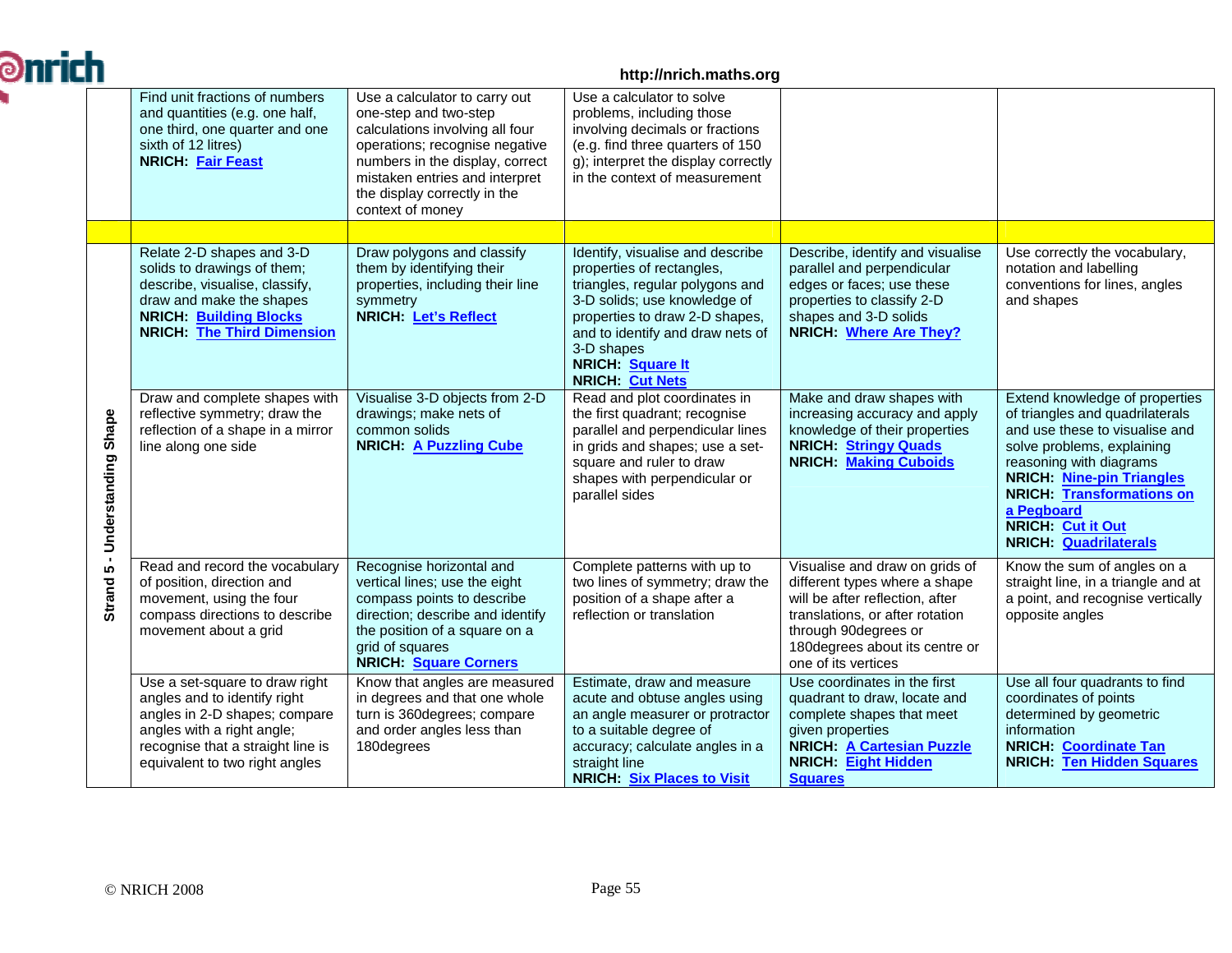| <b>Ənrich</b> |                      |                                                                                                                                                                                                                            |                                                                                                                                                                                                                                                                                                               | http://nrich.maths.org                                                                                                                                                                                                                                                                    |                                                                                                                                                                                                                                                                                           |                                                                                                                                                                                                                                                                   |
|---------------|----------------------|----------------------------------------------------------------------------------------------------------------------------------------------------------------------------------------------------------------------------|---------------------------------------------------------------------------------------------------------------------------------------------------------------------------------------------------------------------------------------------------------------------------------------------------------------|-------------------------------------------------------------------------------------------------------------------------------------------------------------------------------------------------------------------------------------------------------------------------------------------|-------------------------------------------------------------------------------------------------------------------------------------------------------------------------------------------------------------------------------------------------------------------------------------------|-------------------------------------------------------------------------------------------------------------------------------------------------------------------------------------------------------------------------------------------------------------------|
|               |                      |                                                                                                                                                                                                                            |                                                                                                                                                                                                                                                                                                               |                                                                                                                                                                                                                                                                                           | Estimate angles, and use a<br>protractor to measure and draw<br>them, on their own and in<br>shapes; calculate angles in a<br>triangle or around a point<br><b>NRICH: How Safe Are You?</b>                                                                                               | Identify all the symmetries of 2-<br>D shapes; transform images<br>using ICT<br><b>NRICH:</b> Symmetry Challenge<br><b>NRICH: Coordinate</b><br><b>Challenge</b>                                                                                                  |
|               |                      |                                                                                                                                                                                                                            |                                                                                                                                                                                                                                                                                                               |                                                                                                                                                                                                                                                                                           |                                                                                                                                                                                                                                                                                           | Construct a triangle given two<br>sides and the included angle                                                                                                                                                                                                    |
|               |                      |                                                                                                                                                                                                                            |                                                                                                                                                                                                                                                                                                               |                                                                                                                                                                                                                                                                                           |                                                                                                                                                                                                                                                                                           |                                                                                                                                                                                                                                                                   |
|               |                      | Know the relationships between<br>kilometres and metres, metres<br>and centimetres, kilograms and<br>grams, litres and millilitres;<br>choose and use appropriate<br>units to estimate, measure and<br>record measurements | Choose and use standard<br>metric units and their<br>abbreviations when estimating,<br>measuring and recording<br>length, weight and capacity;<br>know the meaning of 'kilo',<br>'centi' and 'milli' and, where<br>appropriate, use decimal<br>notation to record<br>measurements (e.g. 1.3 m or<br>$0.6$ kg) | Read, choose, use and record<br>standard metric units to<br>estimate and measure length,<br>weight and capacity to a<br>suitable degree of accuracy<br>(e.g. the nearest centimetre);<br>convert larger to smaller units<br>using decimals to one place<br>(e.g. change 2.6 kg to 2600 g) | Select and use standard metric<br>units of measure and convert<br>between units using decimals to<br>two places (e.g. change 2.75<br>litres to 2750 ml, or vice versa)                                                                                                                    | Convert between related metric<br>units using decimals to three<br>places (e.g. convert 1375 mm<br>to 1.375 m, or vice versa)                                                                                                                                     |
|               | Strand 6 - Measuring | Read, to the nearest division<br>and half-division, scales that<br>are numbered or partially<br>numbered; use the information<br>to measure and draw to a<br>suitable degree of accuracy                                   | Interpret intervals and divisions<br>on partially numbered scales<br>and record readings accurately,<br>where appropriate to the<br>nearest tenth of a unit                                                                                                                                                   | Interpret a reading that lies<br>between two unnumbered<br>divisions on a scale                                                                                                                                                                                                           | Read and interpret scales on a<br>range of measuring<br>instruments, recognising that<br>the measurement made is<br>approximate and recording<br>results to a required degree of<br>accuracy; compare readings on<br>different scales, for example<br>when using different<br>instruments | Solve problems by measuring,<br>estimating and calculating;<br>measure and calculate using<br>imperial units still in everyday<br>use; know their approximate<br>metric values                                                                                    |
|               |                      | Read the time on a 12-hour<br>digital clock and to the nearest<br>5 minutes on an analogue<br>clock; calculate time intervals<br>and find start or end times for a<br>given time interval<br><b>NRICH: Two Clocks</b>      | Draw rectangles and measure<br>and calculate their perimeters;<br>find the area of rectilinear<br>shapes drawn on a square grid<br>by counting squares<br><b>NRICH: Torn Shapes</b>                                                                                                                           | Draw and measure lines to the<br>nearest millimetre; measure<br>and calculate the perimeter of<br>regular and irregular polygons;<br>use the formula for the area of a<br>rectangle to calculate the<br>rectangle's area<br><b>NRICH: Fitted</b>                                          | Calculate the perimeter and<br>area of rectilinear shapes;<br>estimate the area of an irregular<br>shape by counting squares<br><b>NRICH: Numerically Equal</b>                                                                                                                           | Calculate the area of right-<br>angled triangles given the<br>lengths of the two perpendicular<br>sides, and the volume and<br>surface area of cubes and<br>cuboids<br><b>NRICH: Brush Loads</b><br><b>NRICH: More</b><br><b>Transformations on a</b><br>Pegboard |